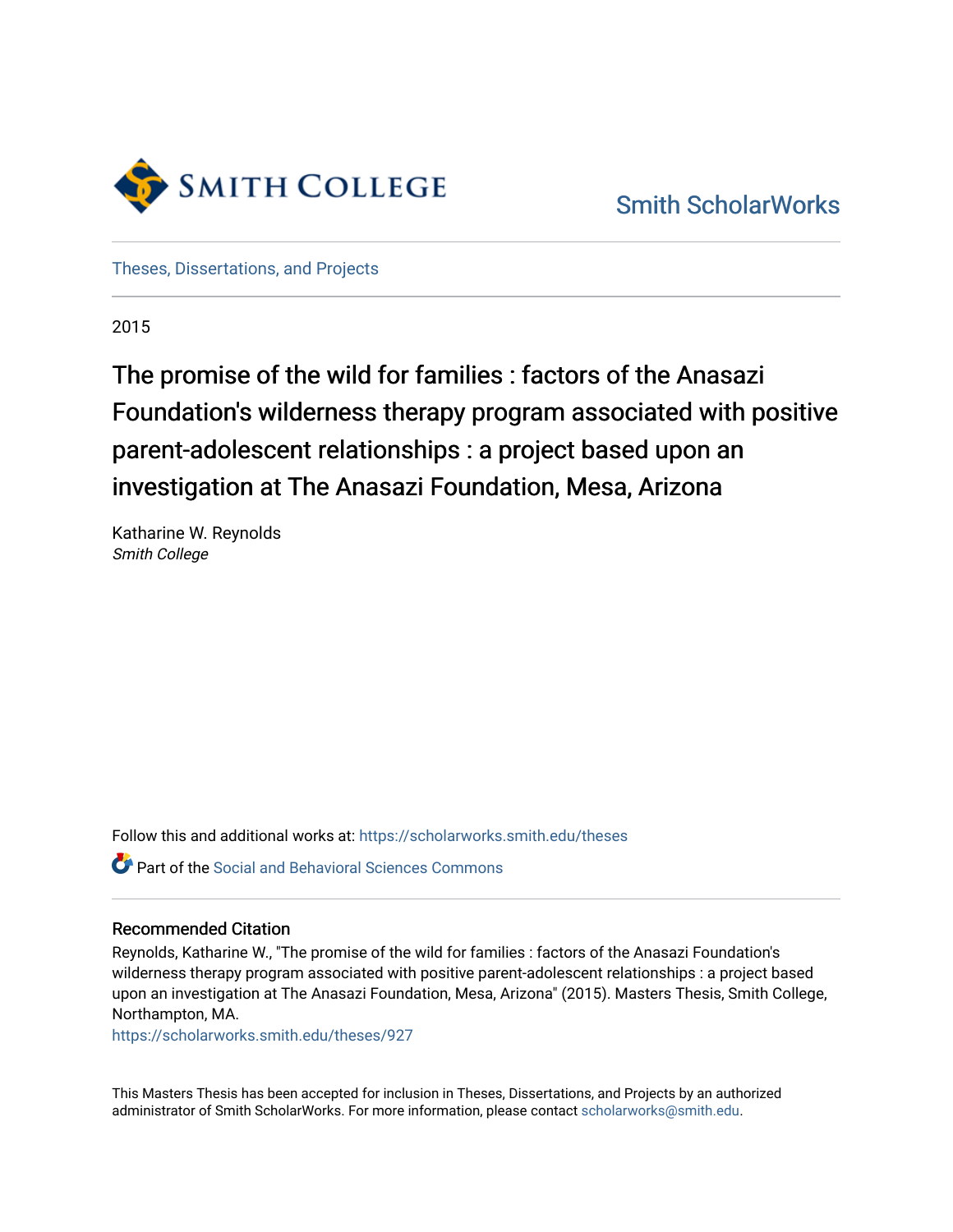## **THE PROMISE OF THE WILD FOR FAMILIES:**

# **FACTORS OF THE ANASAZI FOUNDATION'S WILDERNESS THERAPY PROGRAM ASSOCIATED WITH POSITIVE PARENT-ADOLESCENT RELATIONSHIPS**

 A project based upon an investigation at The Anasazi Foundation, Mesa, Arizona submitted in partial fulfillment of the requirements for the degree of Master of Social Work.

Katharine Whitman Reynolds

Smith College School for Social Work Northampton, Massachusetts 01063

2015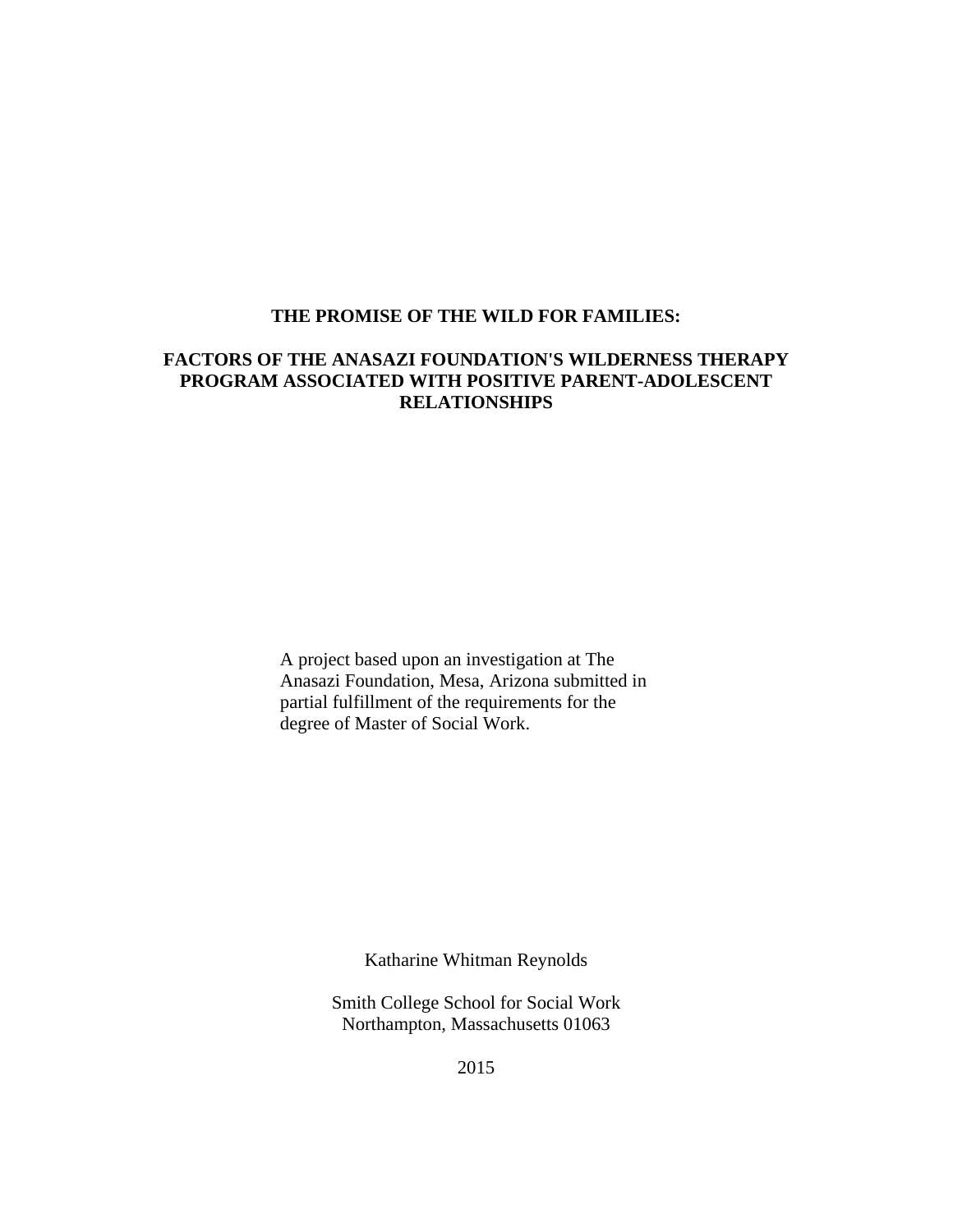Katharine Whitman Reynolds (The Anasazi Foundation, Mesa, AZ), The Promise of the Wild for Families: Factors of The Anasazi Foundation's Wilderness Therapy Program Associated with Positive Parent-Adolescent Relationships

#### **ABSTRACT**

The purpose of this study was to identify which aspects of The Anasazi Foundation's wilderness therapy treatment are most strongly associated with positive parent-adolescent relationships after treatment. To this end, 59 parents and 36 adolescents completed surveys designed by the Anasazi Foundation to assess individual goal attainment, family relationships, continued connection to The Anasazi Foundation, aftercare follow-though, and physical and spiritual health after the adolescent had been discharged from the program, which lasted at least 49 days. Adolescent study participants ranged in age from 12 to 25 years, and parent study participants had children who ranged in age from 12 to 20 years. Findings show that parental goal attainment after the youth's discharge, adolescent commitment to aftercare, and adolescent spiritual health after treatment are the most strongly correlated with positive parent-adolescent relationships after wilderness therapy treatment. Additional findings show that adolescent physical health post discharge, adolescent connection to Anasazi after treatment, and parental support in the adolescent's aftercare plans are also positively correlated with positive parentadolescent relationships after wilderness therapy treatment.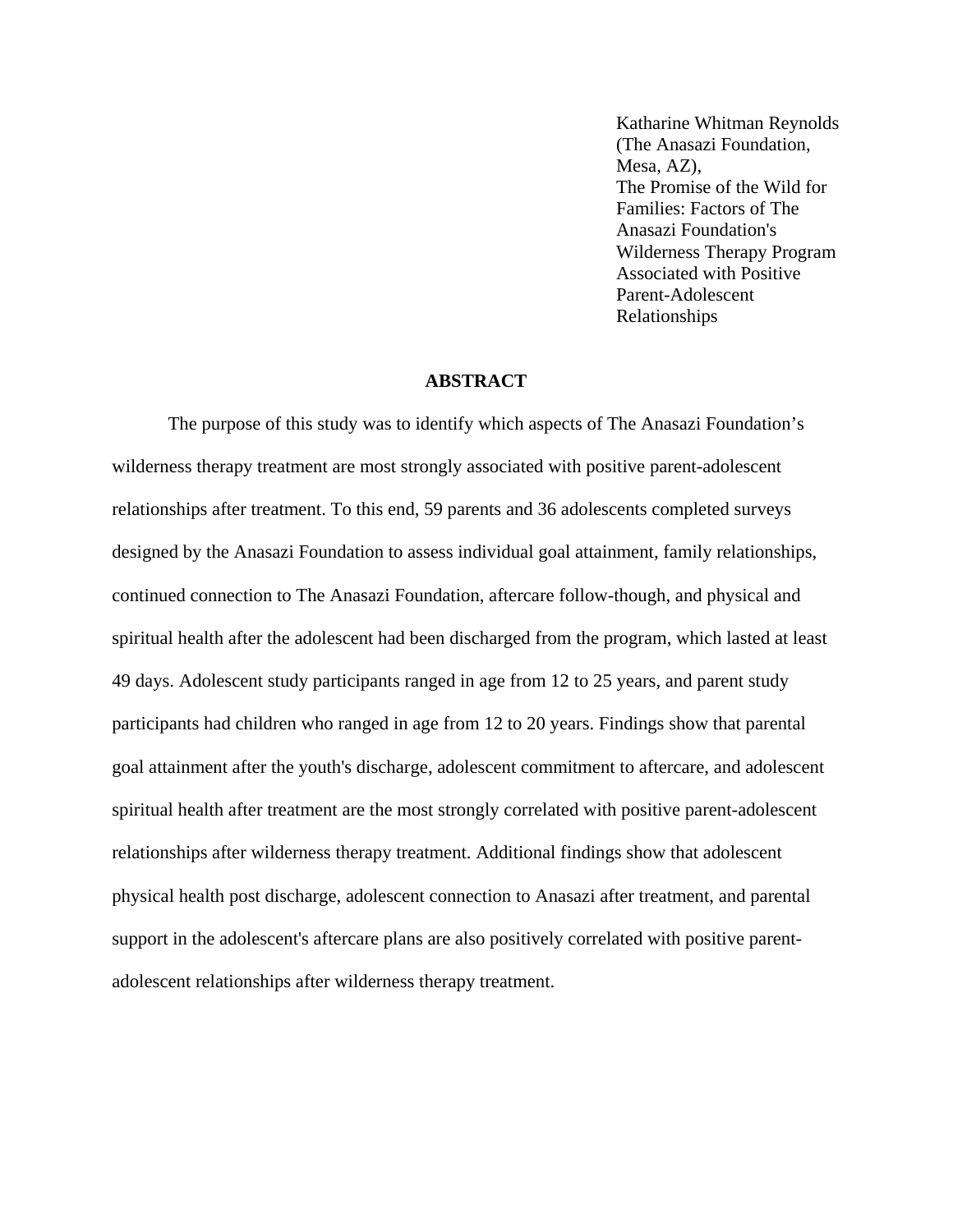#### **ACKNOWLEDGEMENTS**

This thesis would not have been possible without the kind, generous, and curious staff members at The Anasazi Foundation. I am grateful to Clinical Director, Nate Mitchell, for his vision of what this project could be and his willingness to support student research. I am also grateful to Nate for turning his attention to this project even when he had many other professional responsibilities. Anasazi Research Coordinator, Jackie Skinner, was fabulous at tracking down details, mastering Excel, and helping me figure out how to reach Nate. I am thankful to all of the Walkers at Anasazi and to their families for completing our surveys and for sharing their journeys with me when I visited the trail at the completion of this project.

The support and encouragement I received from my thesis advisor and research professor, Gael McCarthy, from the very inception of my ideas buoyed me throughout the writing and researching process. Her attention to detail, her knowledge of research methods, her well-placed humor, and her determination to see me across the finish line were invaluable. The assistance I received from the Smith College School for Social Work statistical analyst, Marjorie Postal, helped me finish my thesis in many ways. Not only did Marjorie provide me with time and sanity saving statistical tests results, but she also helped me put this project into perspective on many occasions. Her calm and joyous presence was much appreciated.

I am thankful to my friends in the class of 2014 for providing me with encouragement, tips, distraction, laughter, and strong advice against pursuing an empirical thesis project. Finally, I am grateful to my partner, Julia, for coming home from life as a wilderness therapy guide each week with an endless supply of reminders about the power of wilderness therapy in real life, not just in research. Most of all, I am thankful to Julia for providing me with many reasons to see this thesis to an early, or at least timely, completion.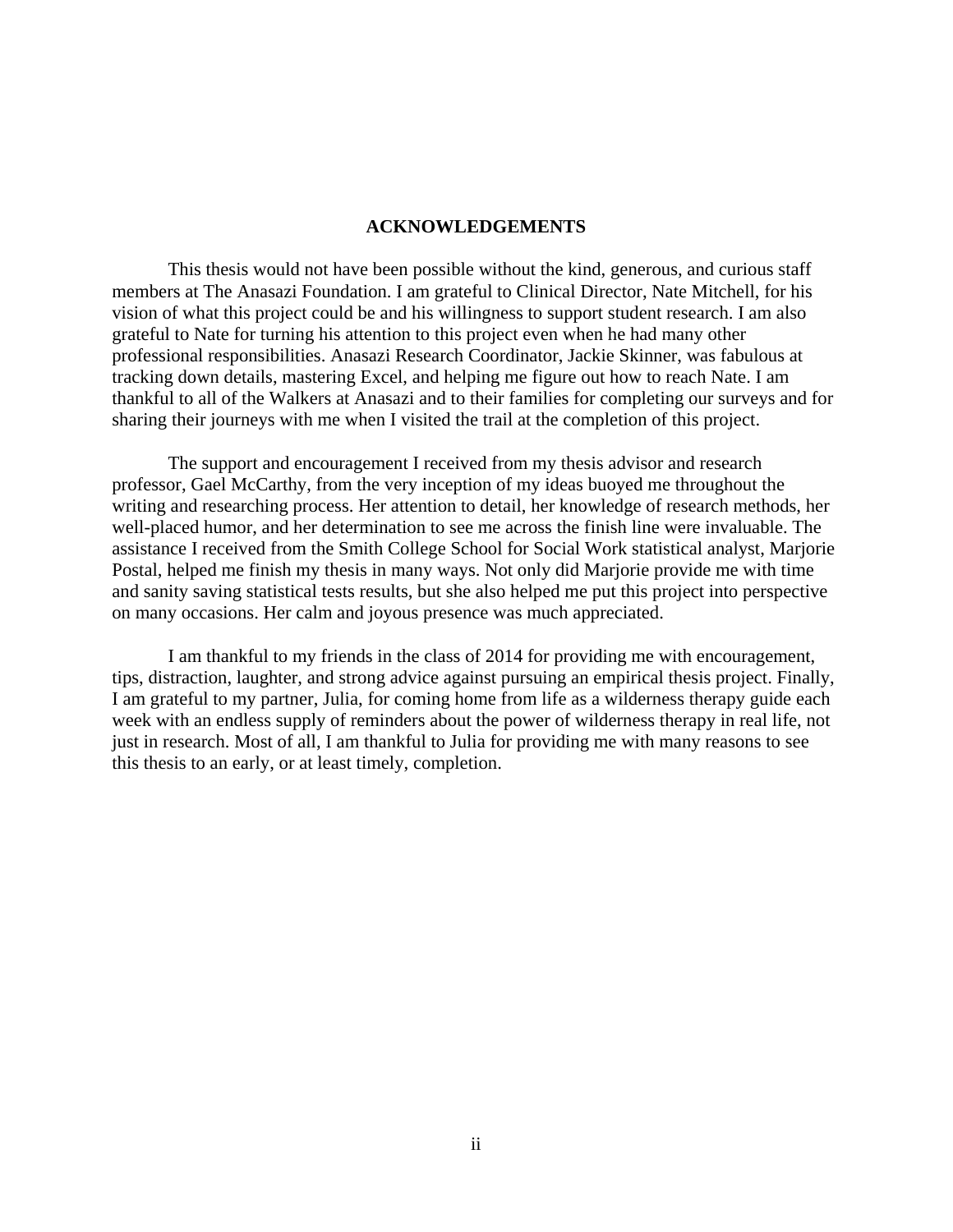# **TABLE OF CONTENTS**

|                |                   | $\mathbf{ii}$  |
|----------------|-------------------|----------------|
|                |                   | iii            |
|                |                   |                |
| <b>CHAPTER</b> |                   |                |
| $\mathbf{I}$ . |                   | $\mathbf{1}$   |
| $\Pi$ .        |                   | $\overline{4}$ |
| III.           |                   | 22             |
|                |                   | 31             |
| V.             |                   | 60             |
|                |                   | 68             |
|                | <b>APPENDICES</b> |                |
|                |                   | 70<br>71<br>72 |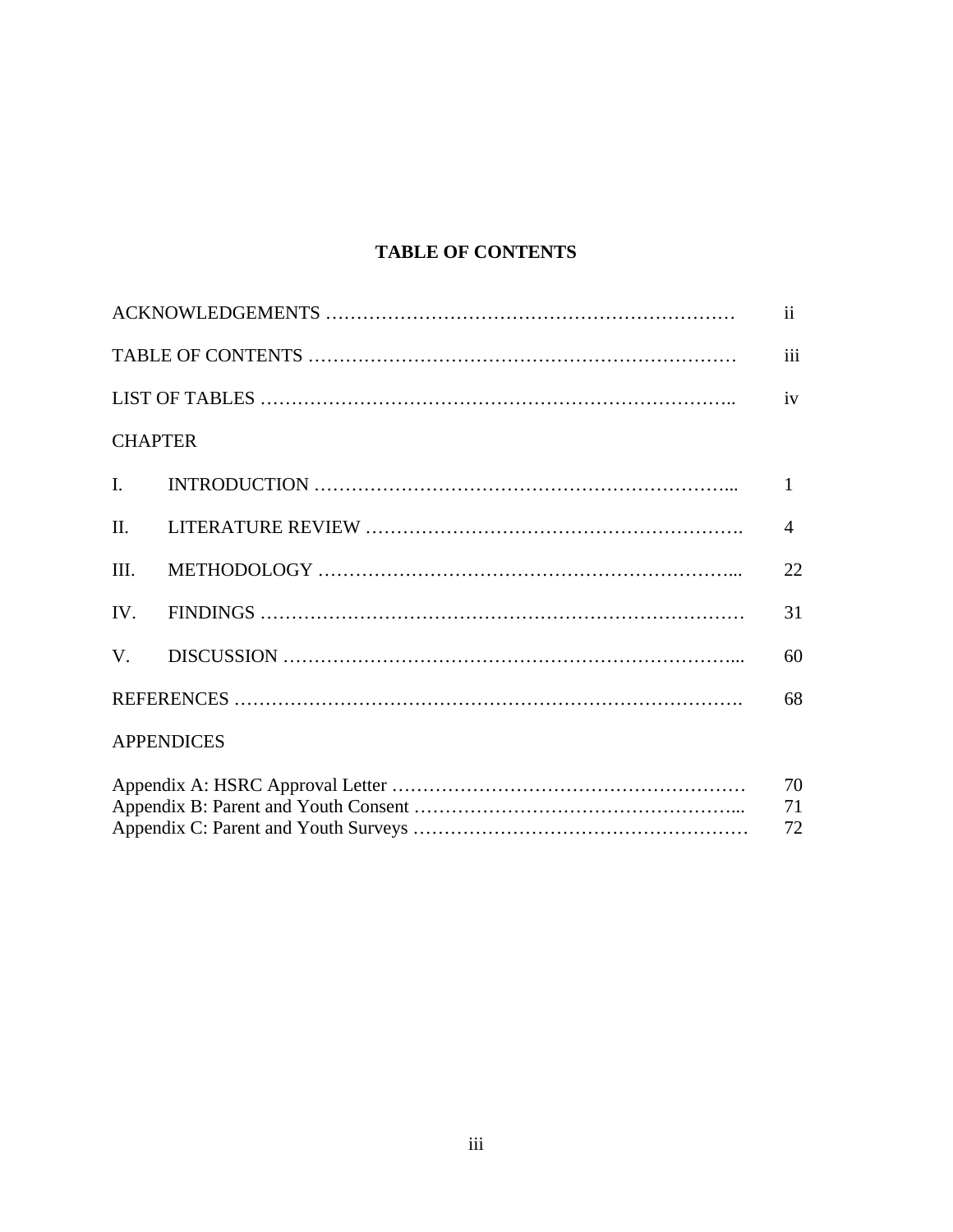# **LIST OF TABLES**

Table

| 1.  |                                                                                |    |
|-----|--------------------------------------------------------------------------------|----|
| 2.  |                                                                                |    |
| 3.  |                                                                                |    |
| 4.  |                                                                                |    |
| 5.  |                                                                                |    |
| 6.  |                                                                                |    |
| 7.  |                                                                                |    |
| 8.  |                                                                                |    |
| 9.  |                                                                                |    |
| 10. |                                                                                |    |
| 11. |                                                                                |    |
| 12. |                                                                                |    |
| 13. |                                                                                |    |
| 14. |                                                                                |    |
| 15. |                                                                                |    |
|     |                                                                                |    |
| 17. |                                                                                | 57 |
| 18. | Programmatic Elements Positively Correlating to Family Relationship Scores  59 |    |
| 19. |                                                                                |    |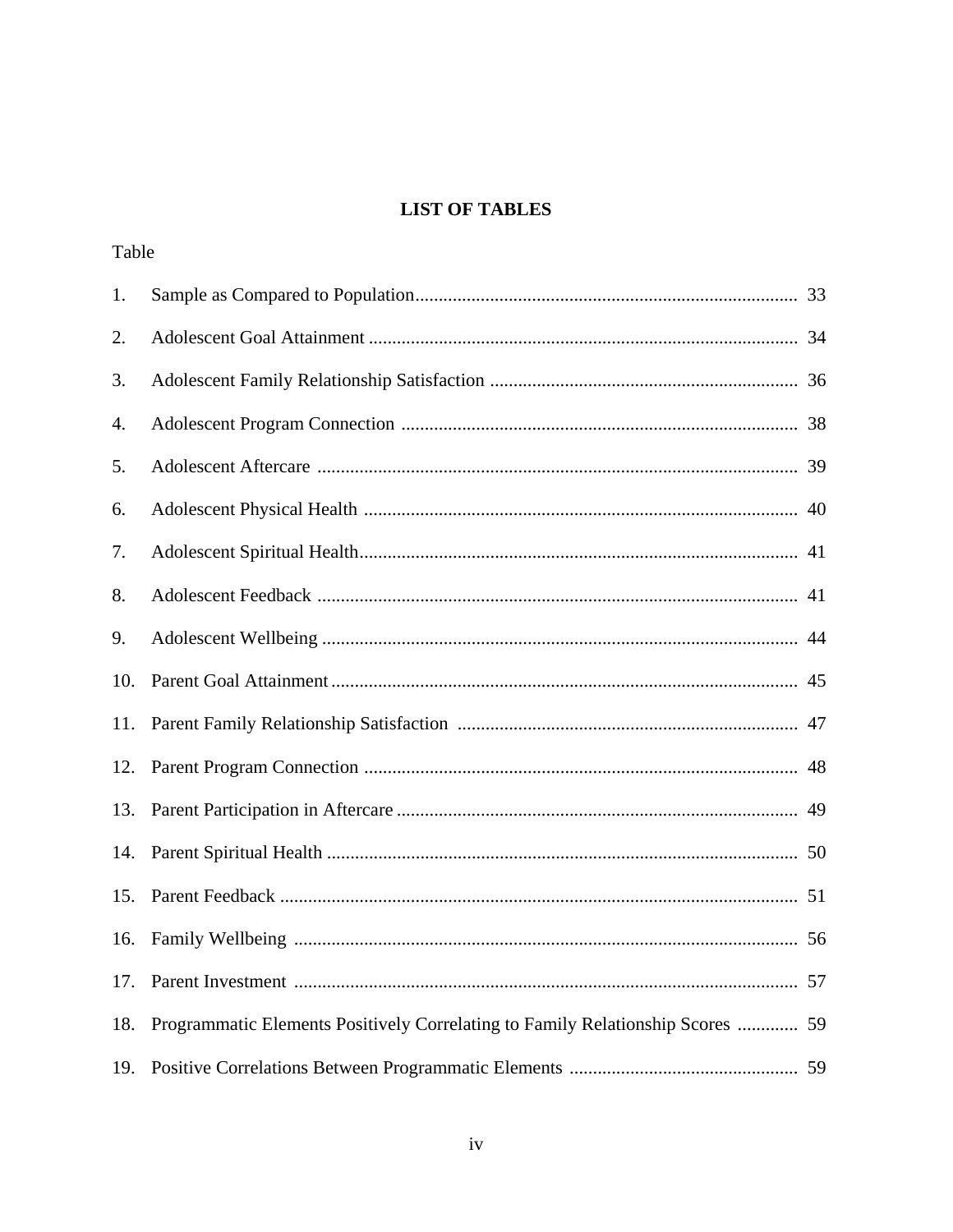### **CHAPTER I**

#### **Introduction**

The effectiveness of wilderness therapy (WT) for adolescents and their families has been researched previously with promising results (Bettmann, Russell, & Parry, 2013; Harper, Russell, Cooley, & Cupples, 2007b; Somervell, & Lambie, 2009). This study seeks to understand *how* wilderness therapy contributes to positive parent-adolescent relationships by asking the question: which programmatic factors are most strongly associated with positive parentadolescent relationships for families whose children have completed wilderness therapy at The Anasazi Foundation? I hypothesize that both high levels of commitment to parent therapy and high levels of adolescent use of aftercare services are most strongly associated with positive parent-adolescent relationships after completion of wilderness therapy at The Anasazi Foundation. Wilderness therapy as defined and implemented by the Anasazi Foundation consists of: a) a minimum of 49 days hiking and camping in the wilderness of Arizona; b) interventions by Master's level clinicians and trained staff who interact with the participants daily; c) biological psychoeducation regarding how diet, exercise, sleep habits, and substance abuse affect one's mood, reasoning abilities and resiliency; d) psychological interventions informed by up to date empirically-based, systems-oriented treatment models including Dialectical Behavioral Therapy and Emotion-focused Family Therapy; e) group work in the form of "bands"/milieu that addresses the social component of wellness, and f) a spiritual component that encourages participants to explore family faith traditions and beliefs and the role those beliefs and values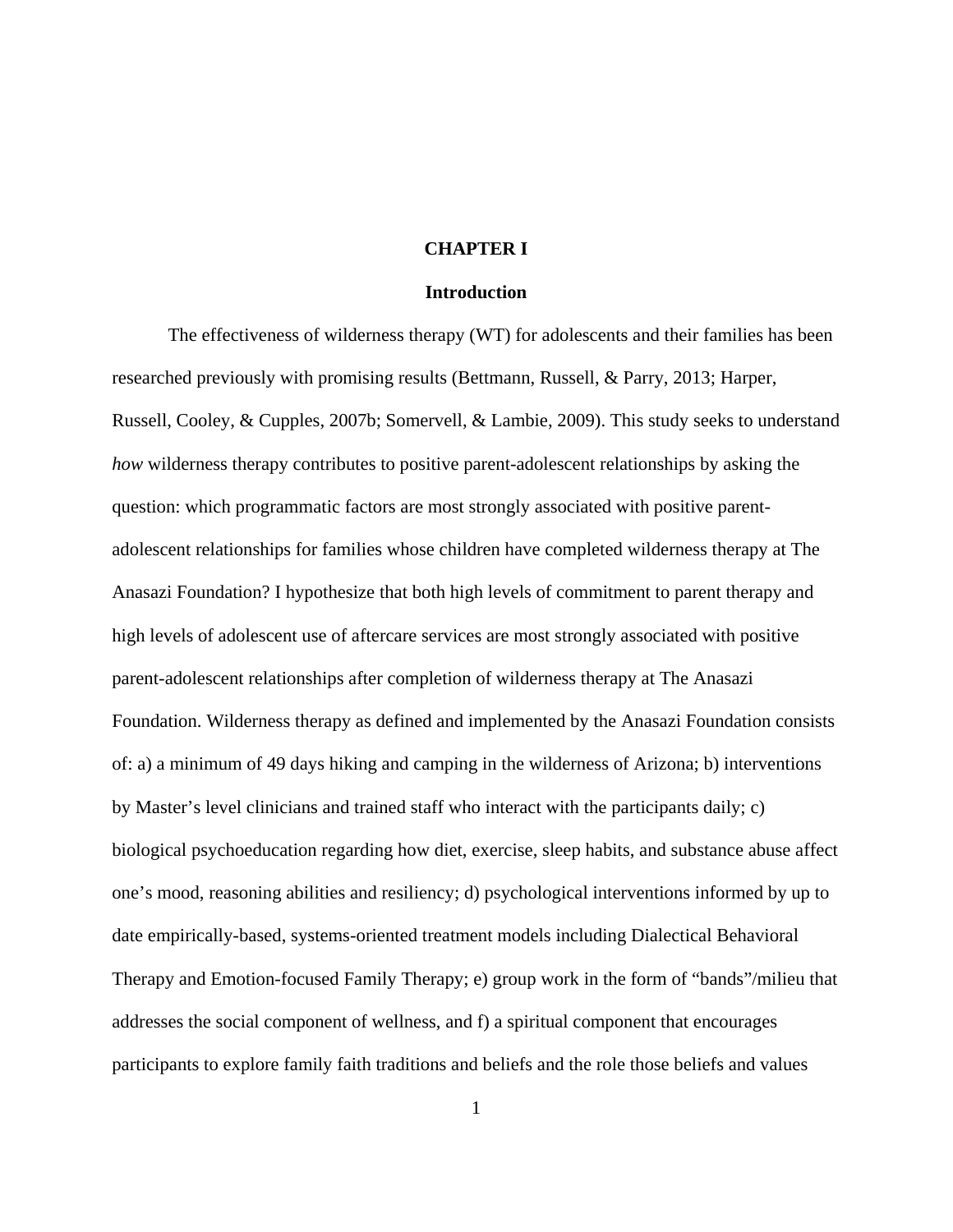play in their lives (Anasazi Foundation, 2014c). Many of these components have been discussed as aspects of WT that make it a successful treatment modality (Williams, 2000).

This study examines the associations between participant investment in various components of wilderness therapy at Anasazi and parent and adolescent reports of parentadolescent relationships. I pay particular attention to levels of parental investment in family therapy and levels of youth commitment to aftercare because I hypothesize these are be the most influential components of Anasazi's program on positive parent-adolescent relationships. Additionally, my correlational analyses will be able to identify other relationships, if any, between other aspects of Anasazi's wilderness therapy program and positive parent-adolescent relationships.

Adolescent and youth are used interchangeably and refer to both males and females between the ages of 12 and 17. I define parental investment as parents who focus on their own therapeutic healing and therapeutic goals in sessions, who use weekly letters to their children to address "awakenings, forgiveness, and matters of the heart," who put significant effort into homework assignments, and who are able to build a strong therapeutic alliance with their therapist (Anasazi Foundation, 2014b). I define youth commitment to aftercare as moving forward on individual and family goals; use of alumni services; commitment to the physical, spiritual, and educational lifestyle learned in treatment; and family relationships that allow for trust, honesty, conflict and repair, authenticity, and a sense of belonging and teamwork (Anasazi Foundation, 2014d). Parent-adolescent relationships are measured with Anasazi's self designed *Walking in the Wilderness of the World* instrument (youth and parent versions). Parental investment in therapy is measured by parental goal attainment and could be further measured in future studies with Anasazi's self-designed Parent Session Evaluation.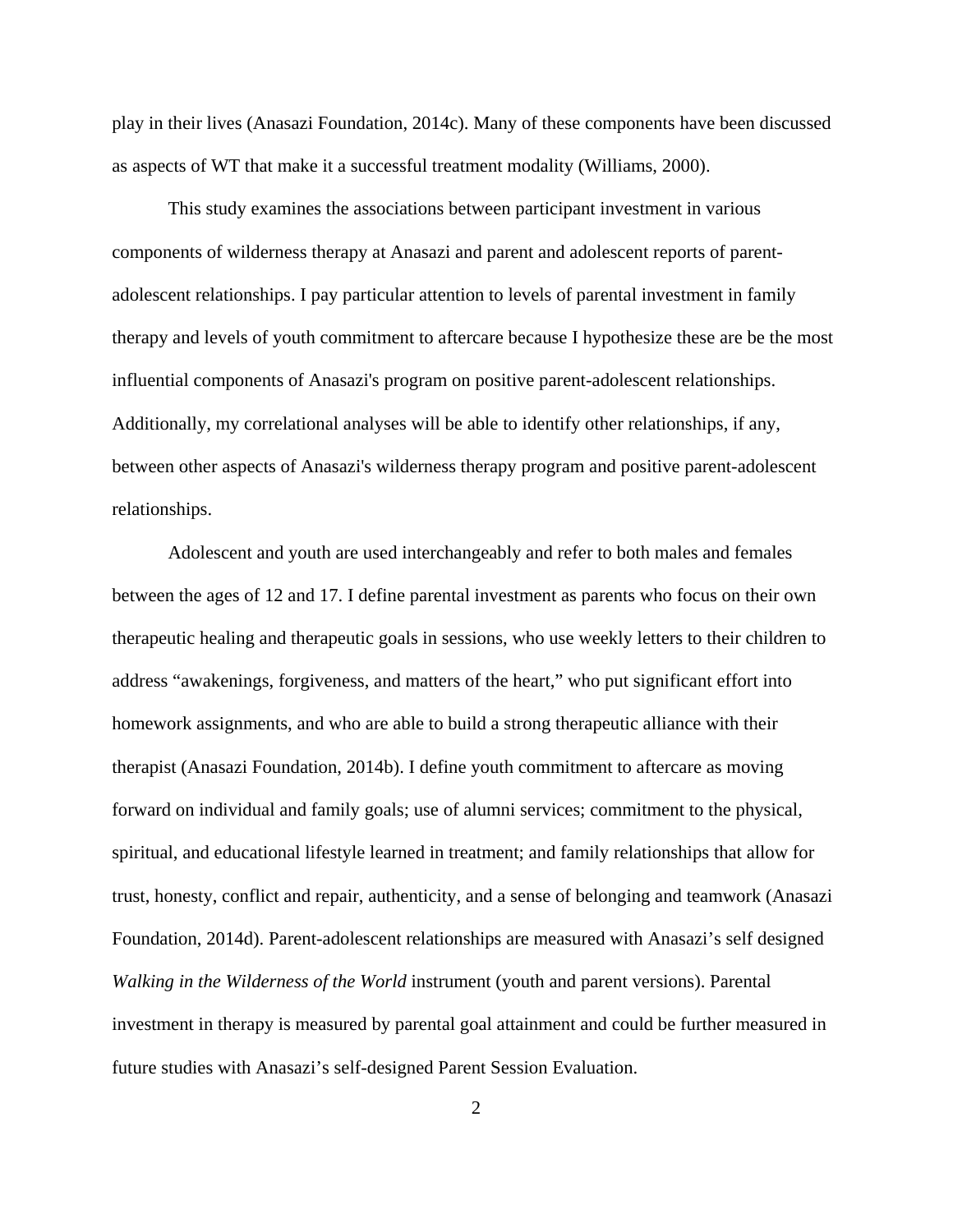Research suggests that wilderness therapy is effective for a variety of adolescent and young adult clients (Bettmann et al., 2013; Harper et al., 2007b; Somervell & Lambie, 2009 ); however, the factors contributing to the effectiveness of wilderness therapy are less well known. The Anasazi Foundation is unique in its high expectations for parental involvement and for its provision of aftercare services for alumni. This study will develop findings that can support (or are unable to support with available data) the importance of parental therapeutic investment and alumni commitment to aftercare at The Anasazi Foundation. As previously mentioned, this study may also develop findings supporting the importance of other programmatic components on positive parent-adolescent relationships. These findings will help The Anasazi Foundation improve service delivery. Additionally, this study will add to the wilderness therapy field by providing further evidence about which aspects of wilderness therapy at Anasazi are associated with positive parent-adolescent relationships post-treatment.

This study is relevant to social work practice because it will elucidate which aspects of wilderness therapy contribute to client and family success, thereby helping The Anasazi Foundation and the wilderness therapy field develop more effective treatment. This study could influence policy about health insurance coverage of wilderness therapy because Anasazi is a licensed and accredited level II behavioral health care provider (Anasazi Foundation, 2014a). If Anasazi's use of parental therapeutic involvement and alumni services (or any other variable) are shown to have significant levels of correlation to lasting positive change in families, insurance companies may be more apt to cover wilderness therapy treatment at other programs implementing similar interventions.

3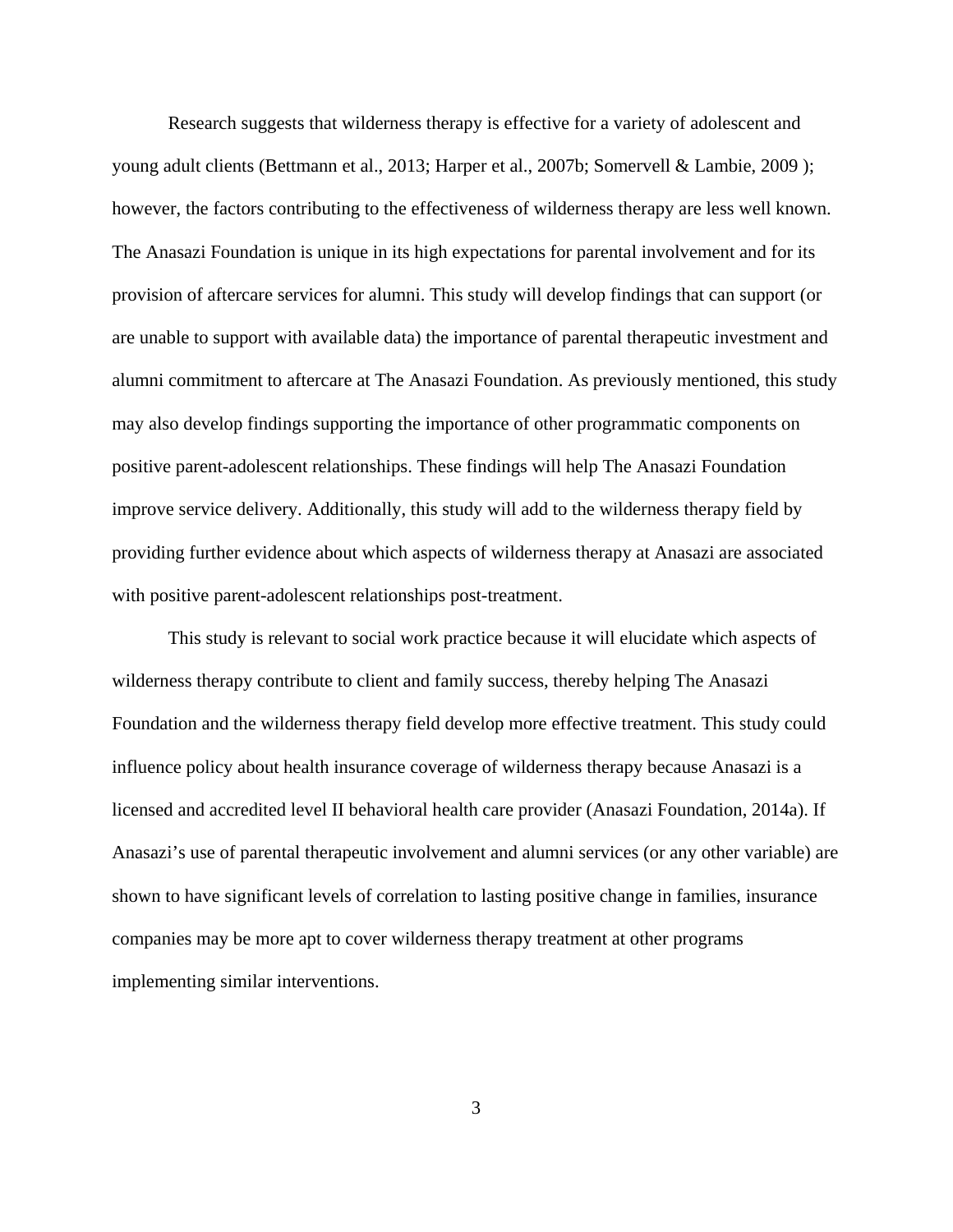## **CHAPTER II**

#### **Literature Review**

This review of the literature will look at research concerning the effectiveness of wilderness based mental health treatment. I will begin by reviewing literature that establishes a definition of wilderness therapy (WT). I will then examine literature analyzing wilderness based treatment programs that do not meet Russell's (2001) criteria for WT, yet does suggest that WT is effective. Next, I will look at literature suggesting that WT is effective for a variety of client populations. Lastly I will review literature analyzing the importance of parent involvement in WT treatment.

#### **What is Wilderness Therapy?**

Russell's (2001) article reviews the evolving definition of wilderness therapy from its roots in "tent therapy" to today's move toward developing a more standardized definition and requirements for licensure. The article concludes that characteristics of wilderness therapy include state licensure, regular client contact with a licensed clinician, program supervision by a licensed clinician, family engagement, trained therapeutic staff, development of a treatment plan for each client, monitoring of clients' physical wellbeing, evaluation of treatment effectiveness, and follow-up support or case management to ensure client gains are maintained. Russell (2001) calls for further research and discussion to define wilderness therapy, develop standards, and evaluate its effectiveness across different client populations.

Williams's (2000) article compares and contrasts traditional group therapy with wilderness therapy. The article notes that both types of therapy follow the same stages of group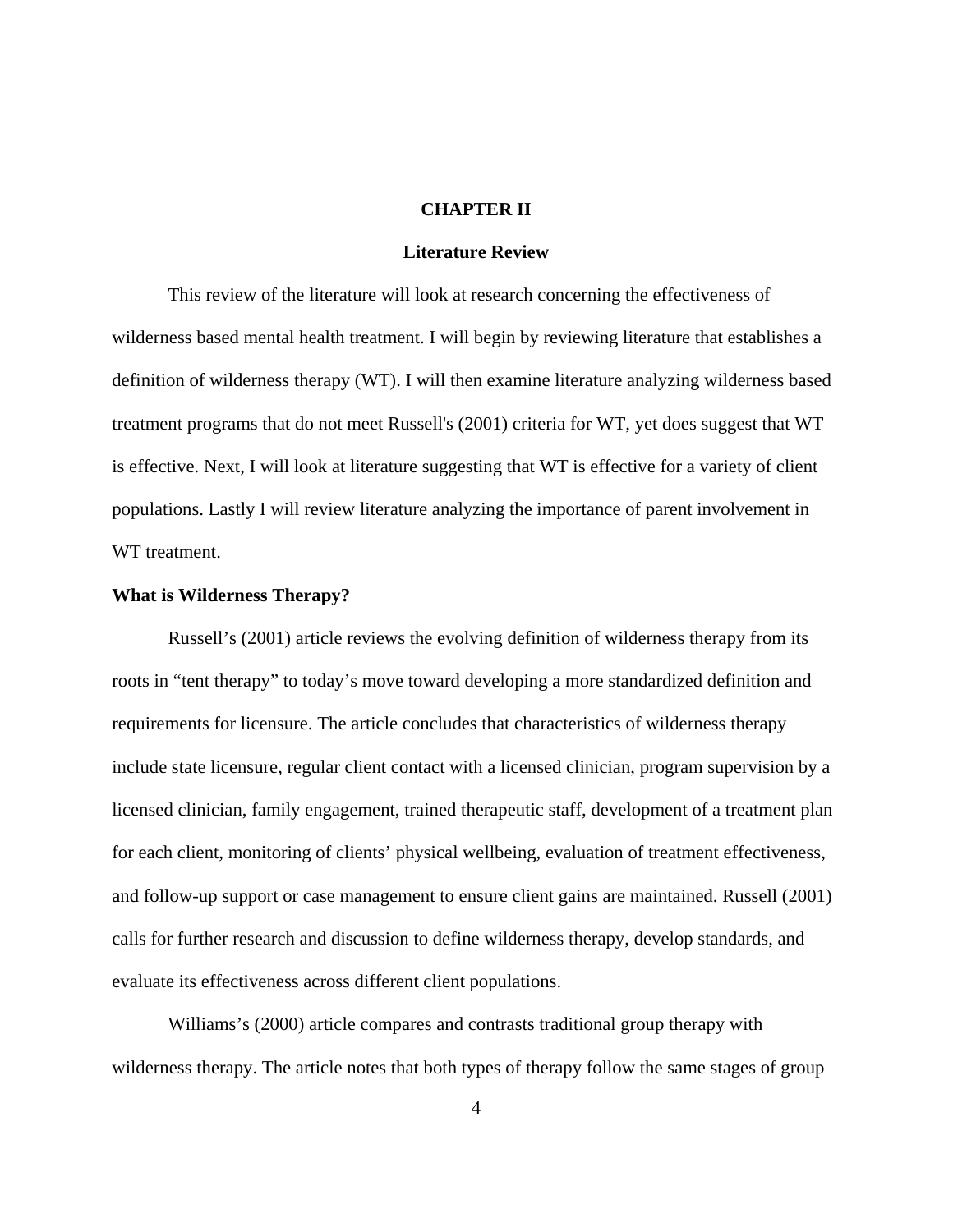development. However, wilderness therapy differs from traditional group therapy in "content, intensity and duration" of these stages (Williams, 2000). Specifically, WT provides constant contact with group members and therapeutic staff, so that transferential issues are brought to the surface and resolved more quickly (Williams, 2000). Furthermore, the remoteness of the therapeutic setting requires participants to develop trust and a strong therapeutic alliance more quickly in order to be successful as a group (Williams, 2000). Consequences in WT are natural and immediate, and there is greater peer pressure to cooperate because of the significant role each member plays in the group's success (Williams, 2000). Wilderness therapy also provides staff with a larger window into client behavior than is available in a traditional group setting (Williams, 2000). Finally, WT provides more than just verbal opportunities to learn and express oneself; it encourages physical and emotional risk-taking within the bounds of reasonable safety (Williams, 2000).

#### **Studies Suggesting Effectiveness of Wilderness Therapy Conducted in non-WT Settings**

Tucker, Javorski, Tracy, and Beale (2013) conducted an exploratory, quasi-experimental study assessing the effectiveness of adventure therapy versus individual and group therapy as a community-based mental health treatment for adolescents. The adventure therapy took place for at least two hours once a week and involved overcoming physical obstacles in order to develop a sense of mastery (Tucker et al., 2013). Of the 1,335 participants, 59% were male and 72% were white. Participants were coping with disruptive disorders (38.7%), adjustment disorders (21.6%), mood disorders (19.1%), and anxiety disorders (12.1%). Ninety percent of the participants qualified for Medicaid and free or reduced lunch (Tucker et al., 2013). The study compared clinician ratings of participants at intake and discharge on the Ohio Youth Problem Severity Scale (Tucker et al., 2013). Some participants were involved in just individual, group or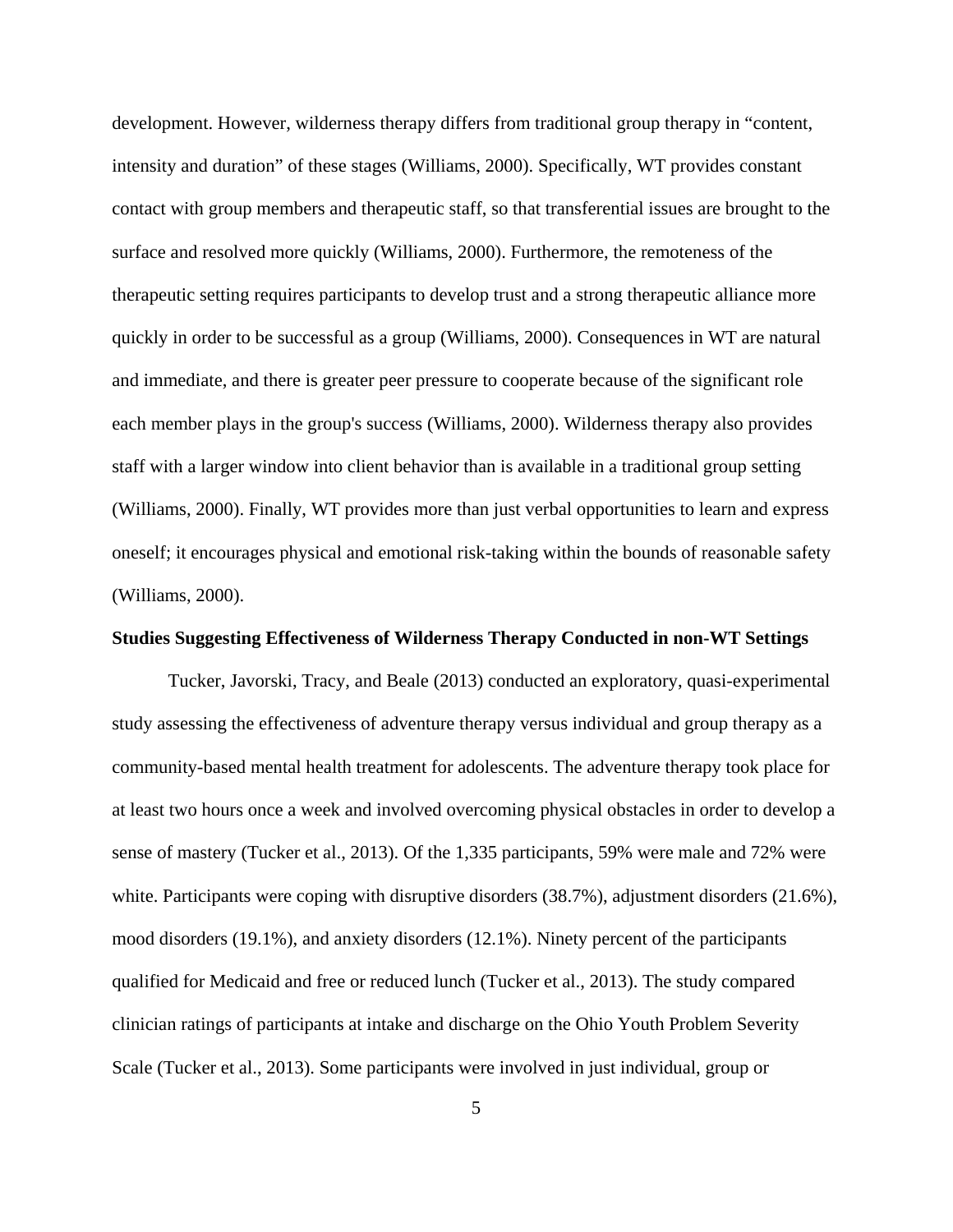adventure therapy, while others participated in more than one mode of treatment (Tucker et al., 2013). A shortcoming of Tucker et al.'s (2013) study was that clients were evaluated and assigned to treatment by clinicians in the community health center, meaning the placements were not randomized and there was no comparison population. Furthermore, very few clients participated in only adventure therapy, and clients assigned to adventure therapy or adventure therapy in combination with other therapy presented with greater severity of symptoms, both of which make comparison among groups difficult (Tucker et al., 2013).

The results of the research indicate that clients receiving adventure therapy experienced faster and more significant improvement in symptoms, and clients who received adventure therapy as part of their treatment were more likely to be considered recovered upon discharge (Tucker et al., 2013). The findings also suggest that African-American and female youth are especially responsive to adventure therapy treatment (Tucker et al., 2013). However, the small sample size of African-American adolescents in this study makes these results impossible to generalize. The effectiveness of adventure therapy among adolescents of color deserves further research, as the results of this study indicate that African-American adolescents experience gains equal to that of white adolescents when they participate in adventure therapy, while their gains in individual or group therapy are significantly less than those of white adolescents (Tucker et al., 2013). This study of Anasazi aims to include a diverse sample given Anasazi's non-profit status and scholarship program. Overall, Tucker et al.'s (2013) study suggests adventure therapy in a community-based mental health setting is an effective treatment for adolescents. These findings make it likely that wilderness therapy, which is greater in duration and intensity than adventure therapy, would produce similar if not more positive outcomes, especially with youth of color, than Tucker et al. (2013) found. Given Tucker et al.'s (2013) encouraging findings about the

6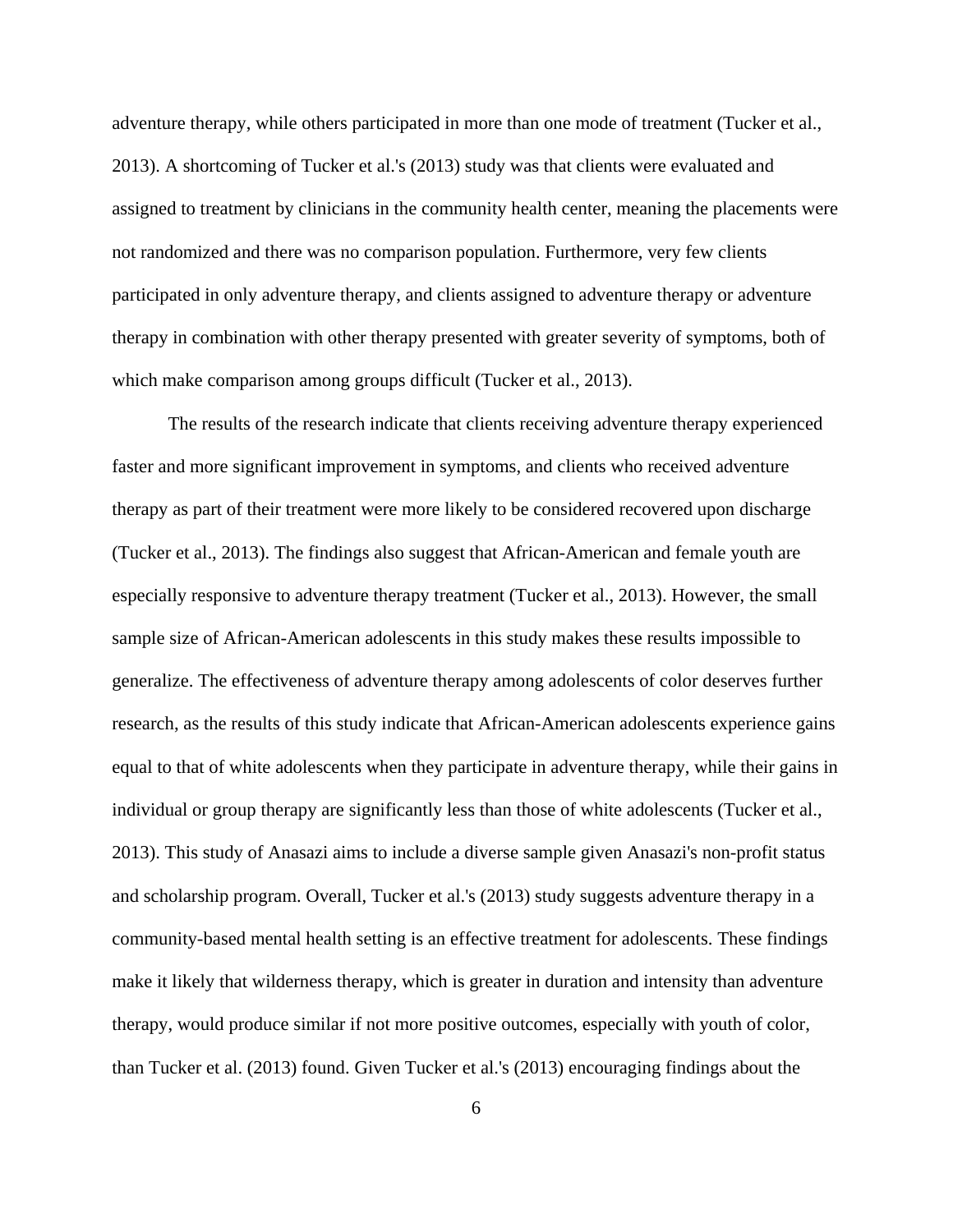effectiveness of wilderness based treatment, this study of Anasazi is worthwhile, as it will help to isolate the most influential aspects of WT treatment on parent-adolescent relationships.

Hutson's (2014) empirical study addresses the lack of research looking at the effectiveness of adventure therapy for at-risk populations. Hutson and the urban adventure therapy program that she studied (Chicago Adventure Therapy - CAT) define at-risk adolescents as those meeting one or more of the following criteria: a) between the ages of 15 and 22, b) with insufficient family support, c) with insufficient provision of education, d) with deficiencies in social skills, e) with clinical mental health needs, f) who are involved in the criminal justice system, g) who engage in disruptive behavior, h) who are at-risk of dropping out of school, i) who are gay or lesbian, and/or j) who are living in poverty. Hutson's (2014) study utilizes both the Resiliency Scales for Children and Adolescents (RSCA) and the Home and Community Social Behaviors Scales (HCBS) to assess program outcomes. This study demonstrates that as participants' self-reported sense of mastery and relatedness increase, their emotional reactivity decreases significantly. Although Hutson (2014) did not find significant changes in participants' sense of overall social competence or antisocial behavior, she did find a decrease in one aspect of antisocial behavior -- defiant and disruptive behavior (Hutson, 2014).

Although Hutson's (2014) study sought to look at the efficacy of adventure therapy with at-risk populations, which are typically under-represented in wilderness therapy, the program was located in an urban setting and was unable to take participants into wilderness environments. Instead, adolescents participated in one of five different adventure programs including paddling, rock climbing, navigation, winter sports, camping, and cycling that lasted between three and nine weeks, two to four hours per session (Hutson, 2014). Though this study did not take place in a WT setting and did not involve an extended length of interaction between participants, peers, and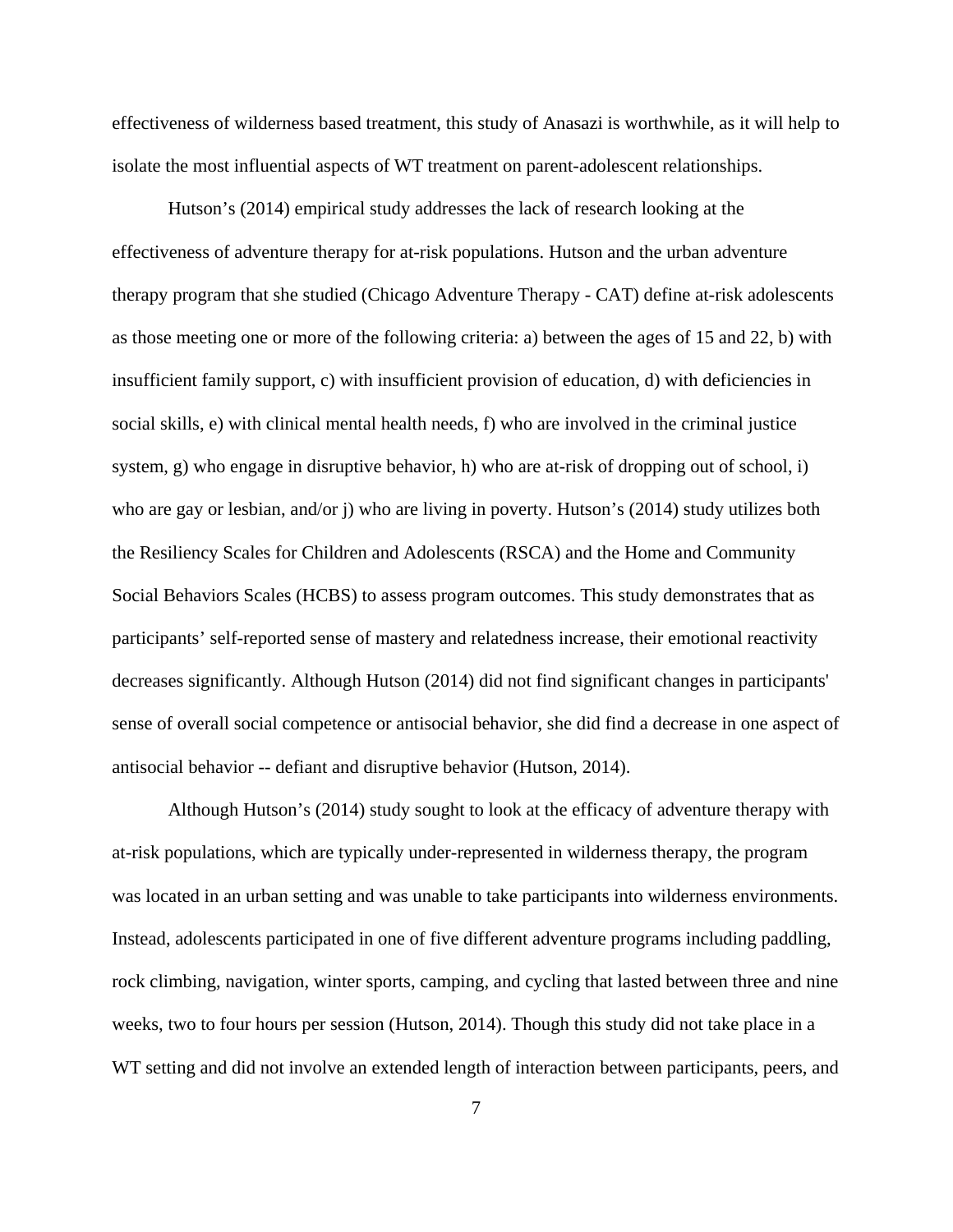counselors, it does point to the importance of building mastery and developing relationships in an adventure based setting, both of which are central aspects of WT (Williams, 2000). Given Hutson's (2014) finding that emotional reactivity decreases significantly as mastery and relatedness increase, this study suggests that wilderness therapy may be even more likely to produce similar behavioral outcomes, given that WT involves extended interactions between peers and counselors. It is important to note that Hutson's (2014) sample size is small (N=29), which makes the findings difficult to generalize. This study is encouraging in its findings, however, and more studies that look at at-risk youth participating in WT programs and have a larger sample size are needed. The current study of Anasazi incorporates at-risk populations due to Anasazi's non-profit status and strong scholarship program.

#### **Effectiveness of Wilderness Therapy**

Smithson's (2009) master's thesis completed as partial fulfillment of her Master of Social Work degree conceptualizes WT through relational-cultural theory and narrative theory in order to elucidate why and how various WT practices work. Smithson (2009) states that relationalcultural theory shifts the clinical focus from individuation and separation to relationship and connection. Relational-cultural theory views pathology as stemming from chronic disconnection (Smithson, 2009). Relational therapists help the client move back into growth-fostering relationships while remaining emotionally available, respectful, responsive, open to being moved, and empathetic so as to help clients discover new relational possibilities (Smithson, 2009). The social and environmental structure of WT is based in relational-cultural theory given that field staff are guides rather than authoritarian figures wielding power, given that failures and successes result from clients' decisions and actions, and given that the group is a central aspect of the therapeutic experience. The relational-cultural theoretical underpinning of WT that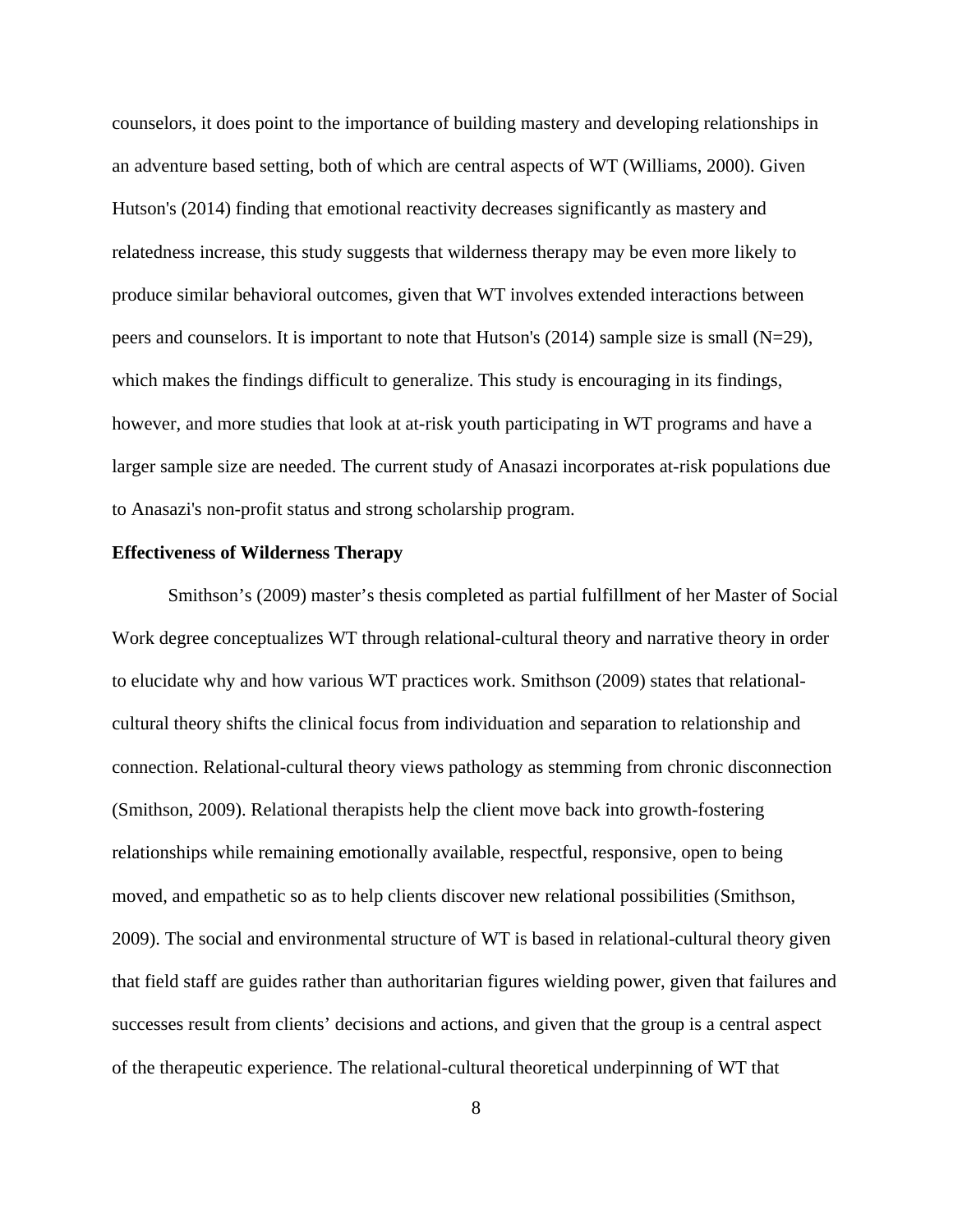Smithson (2009) elucidates, supports my hypothesis that in order for parent-adolescent relationships to improve, parents must be deeply involved in their own therapy while improving their abilities to create growth-fostering relationships with their children.

Smithson (2009) also analyzes WT through the lens of narrative therapy, which she states views meaning and interpretation as inexorably tied to experience and which helps clients reauthor their narratives by externalizing problems and by making clients the experts of their own lives. Smithson (2009) concludes that WT field guides reflect and reframe clients' existing narratives in order to help them understand the past while providing new experiences and strengthening new narratives in order to broaden clients' abilities to act differently in the future. These new narratives are formed in a small group setting that provides reinforcement of each client's new narratives and accompany identity transformation (Smithson, 2009). Written correspondence between clients and their families allows for change in existing family narratives, creation of new expectations, and preparation for future interactions (Smithson, 2009). This narrative theoretical underpinning of WT supports my hypothesis that utilizing aftercare services contributes to positive family relationships because adolescents and families are able to maintain and strengthen narratives they have formed in WT.

In their 2013 study, Bettman, Russell, and Parry acknowledge that many studies have shown the effectiveness of wilderness therapy, yet not much research has been done to examine what specific interventions make WT effective. Bettman et al. (2013) ask if WT can effectively address substance abuse in adolescents by examining a licensed WT program that employs licensed mental health professionals and uses evaluations and analyses of treatment to improve the quality of care. The study began with an N of 189, and participants completed pre, post, and follow-up evaluations and assessments to gauge a) the outcome of the treatment (dependent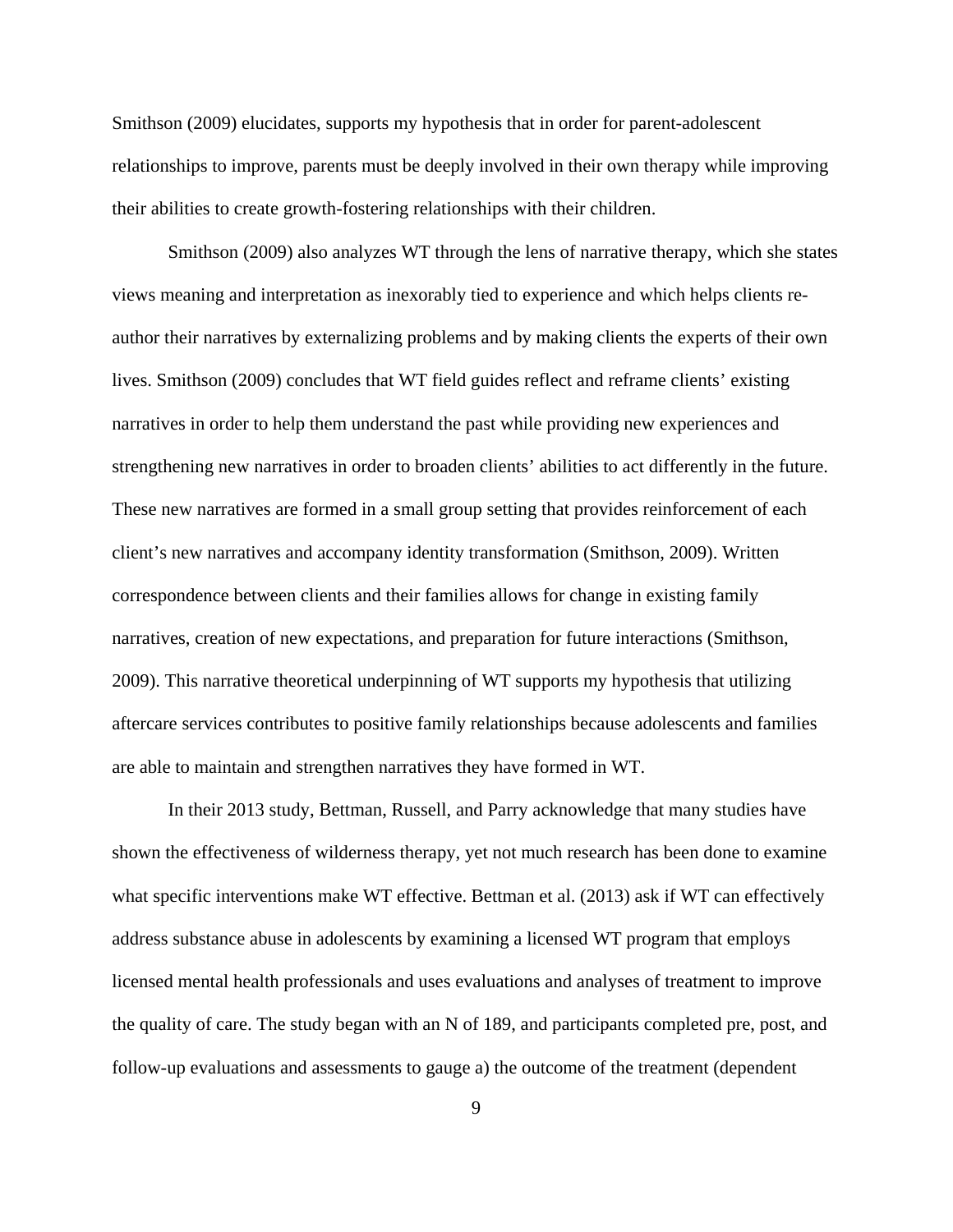variable), b) the stage of change the participant was in at those times, and c) to assess temptation coping responses among adolescents with a history of alcohol and drug abuse. Bettman et al. (2013) used three assessment tools developed by reputable sources: The Youth-Outcome Questionnaire (Y-OQ), The University of Rhode Island Change Assessment (URICA), and The Adolescent Relapse Coping Questionnaire (ARCQ). Unfortunately, Bettman et al. (2013) were unable to obtain follow-up data for a majority of the participants, so they could only provide follow up findings for 41 participants who completed the study. Of the 41 participants, 66% were female, 81% were White/non-Hispanic, and the average age was 15.8 years. Bettman et al. (2013) found that the stage of change going into treatment did not affect the stage of change at the end of treatment. Bettman et al. (2013) also found that participants experienced reduced symptoms in interpersonal distress, somatic, interpersonal relations, critical items (such as suicidality), social problems, and behavioral dysfunction at the end of WT treatment. The greatest predictor of client improvement was the WT program's ability to instill abstinencefocused coping strategies in its clients (Bettman et al., 2013).

Bettman et al.'s (2013) study cannot be generalized for several reasons including the small number of participants. Additionally, the study does not look at socio-cultural factors of the participants including: race, family involvement, follow-up support, socio-economic status, or communities of origin. While Bettman et al.'s (2013) study encourages referrals to WT for adolescents with substance abuse issues, it does not speak to the effectiveness of interventions specific to WT in treating substance abuse. It would be useful to know what other factors could have contributed to a decrease in substance use after wilderness therapy including parental involvement in their own therapy and adolescent use of aftercare services. This study suggests WT's effectiveness with adolescents engaged in substance use, but it does not address how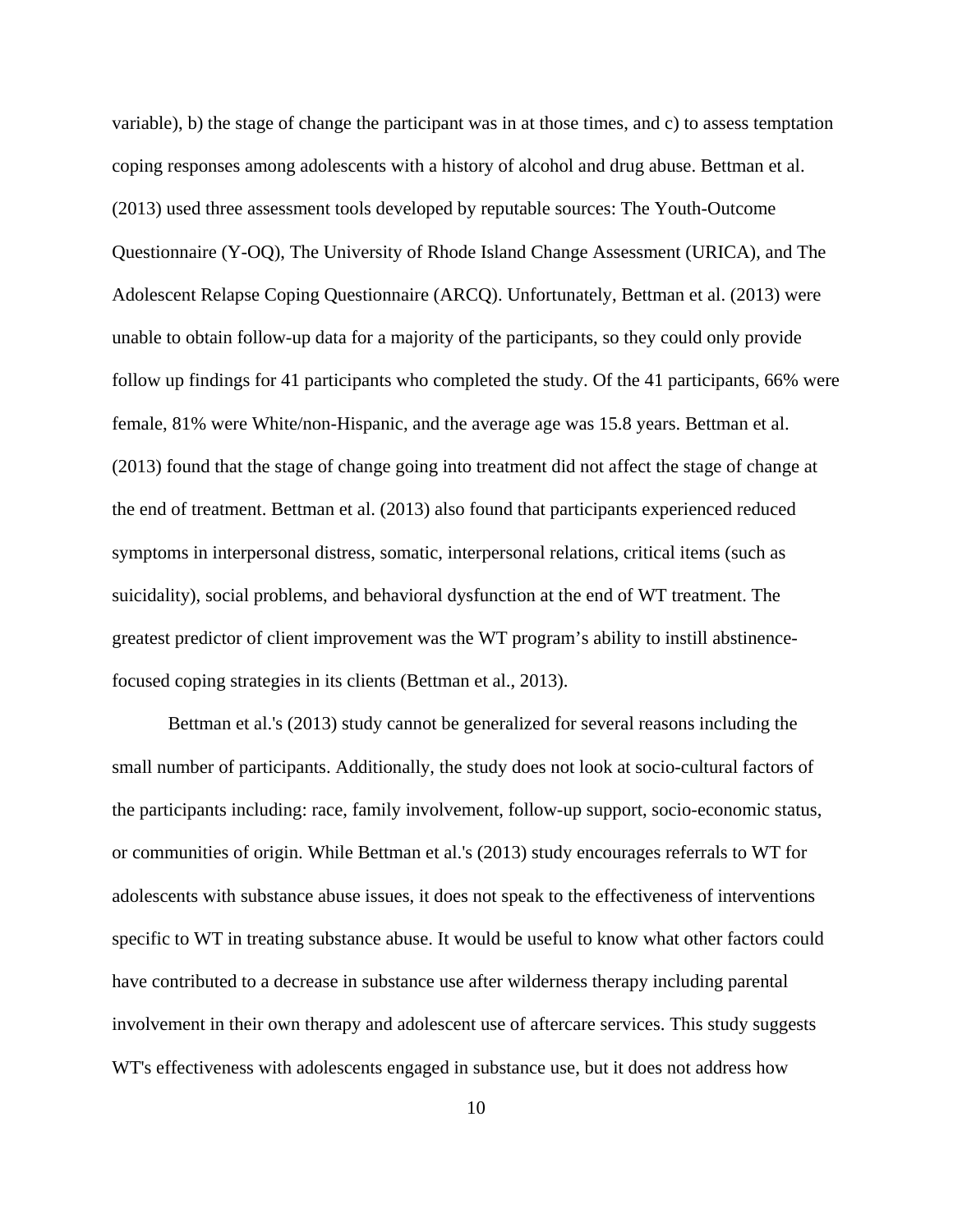change is maintained after treatment. The current study of Anasazi has had as its aim understanding which parts of WT treatment are most strongly associated with positive parentadolescent relationships, which may also shed light on how substance abuse can be avoided after treatment.

Somervell and Lambie's (2009) qualitative study sought to evaluate the process and impact of a wilderness therapy program for adolescent sexual offenders aged 13-18. Participants engaged in a four to six day WT experience as one component of a program that included assessment, individual therapy, and family therapy (Somervell & Lambie, 2009). Somervell and Lambie (2009) developed four themes from coded data of participant-observations and interviews with adolescent participants and therapists. Adolescents and therapists noted that WT facilitated change through enhanced relationships, improved view of self, intensity of experience, and aiding disclosure (Somervell & Lambie, 2009). Enhanced relationships were the most commonly reported theme among both the participants and therapists (Somervell & Lambie, 2009). Somervell and Lambie (2009) noted that these themes were difficult to separate from each other, yet they combined to create an environment in which the adolescents were more quickly, easily, and deeply engaged in the therapeutic process, which speaks to the effectiveness of WT due to deep, personal engagement in treatment. The findings recommend WT for treating adolescent sexual offenders among other groups. It is important to note that the small sample size of seven adolescents and four therapists and the lack of a control group for comparison limit the generalizability of Somervell and Lambie's (2009) findings. Facilitating a similar level of deep, personal involvement for both adolescents in WT and their parents may further improve adolescent and family outcomes from WT treatment, as this study of Anasazi has aimed to examine.

11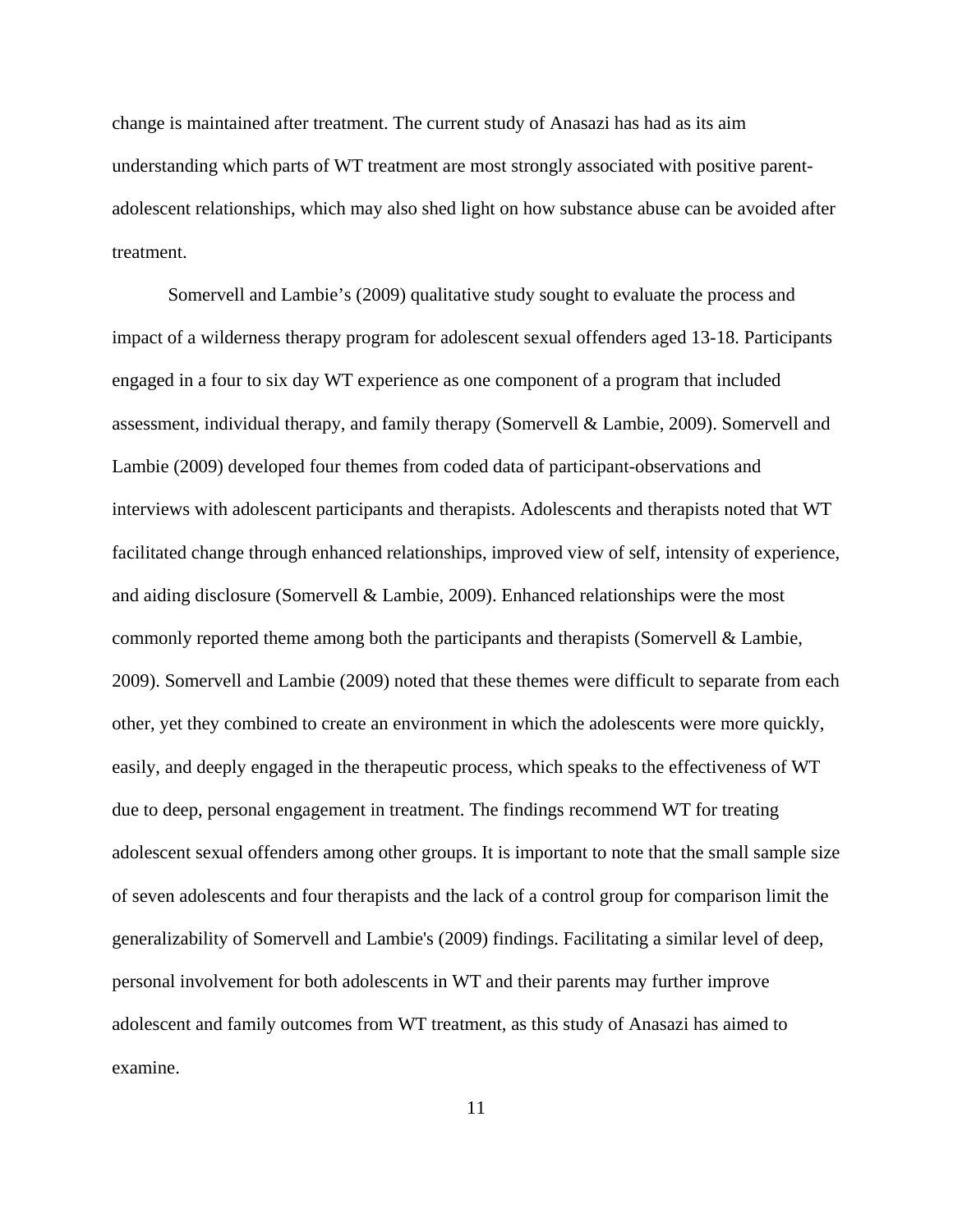Rothwell's (2008) master's thesis completed as partial fulfillment of her Masters of Social Work degree examines whether or not spirituality can be a part of wilderness therapy treatment. Twelve wilderness therapy field staff from four WT programs in North Carolina were interviewed about how and when they see spirituality present in the lives of youth in WT programs, the relationship of spiritual experiences to the outdoors, spiritual programmatic components, and staff's own relationship with spirituality (Rothwell, 2008). This study utilized a flexible research design method to collect qualitative data using convenience and snowball sampling, and participants answered nine open-ended questions. Given the lack of information on the intersection of spirituality and wilderness therapy, Rothwell (2008) chose an appropriate research method despite the biases inherent in convenience sampling. It is not clear if the WT programs from which Rothwell (2008) recruited study participants were related to each other by a parent organization given that they were all in North Carolina. Broader geographic sampling may have made the results of this study more generalizable. Rothwell (2008) states that she is a past WT field guide, and this perspective may have influenced her study and findings. Overall, this was a very sound initial, exploratory study.

By coding and analyzing interview transcriptions, Rothwell (2008) found that spirituality in wilderness therapy helps students develop introspection, experience community engagement, and incorporate wellness practices into their lives. In her interviews, Rothwell (2008) also identified a theme that WT is successful because it promotes connection to self and others in addition to promoting new life habits. Rothwell's (2008) study suggests that Anasazi's spiritual component of their WT program may contribute to positive parent-adolescent relationships given that personal introspection, community engagement, and wellness are important components of any positive relationship with one's self and with others. Rothwell's (2008) finding that WT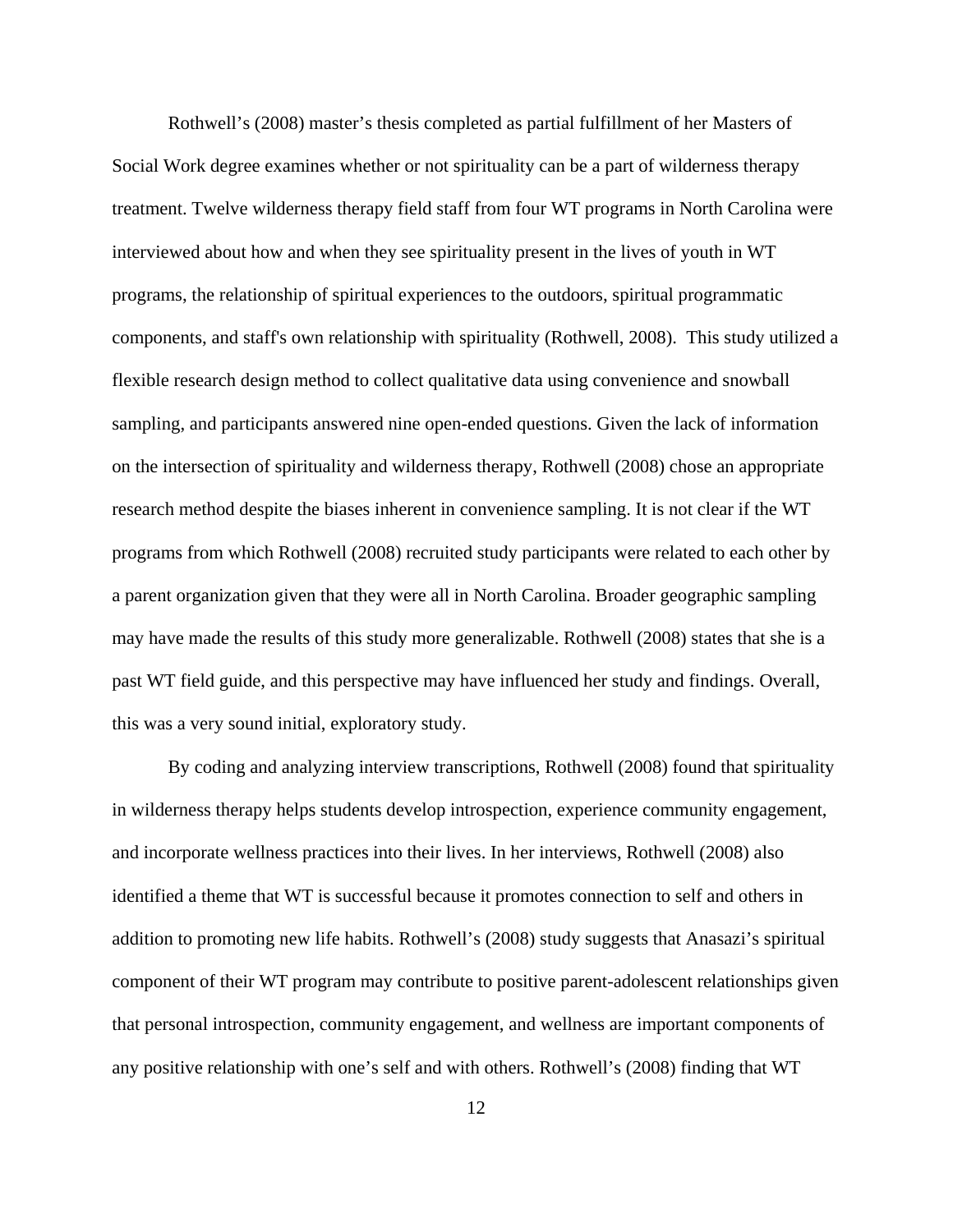promotes connection to self and others while fostering new life habits is further evidence of WT's effectiveness, and this supports my hypothesis that positive parent-adolescent relationships are associated with parental investment in therapy (connection to self and others) and with youth engagement with aftercare services (connection to self, others, and new life habits).

Harper, Russell, Cooley, and Cupples (2007b) conducted year-long, longitudinal case studies to determine the impact of WT on adolescents' ability to maintain changes made in treatment and the impact of WT on their family's functioning after a 21-day WT program at Catherine Freer Wilderness Therapy (CFWT). The study included 525 participants aged 13-18 years, and 62% of participants were male (Harper et al., 2007b). CFWT therapists surveyed parents of participants over the phone before their child's admission, two-months after treatment, and 12-months post treatment (Harper et al., 2007b). Harper et al. (2007b) designed a 60-item questionnaire through practitioner-academic collaboration that aimed to understand adolescent and family outcomes of WT from the family's perspective by assessing the following five categories: family functioning, adolescent behavior, adolescent mental health, school success, and positive social relations. At two months post treatment, Harper et al. (2007b) found that parents perceived adolescent behavior (following rules, communication, impulsivity, and anger management) to improve significantly (Harper et al., 2007b). In the mental health category, parents perceived their teen's emotional problems and substance use to improve the most (Harper et al., 2007b). Parents reported significant improvement in school attendance in the school success category for males and improvement in appropriate friend selection in the social relations category for females (Harper et al., 2007b). Notably, Harper et al. (2007b) found that family functioning decreased after WT with the only improvement in the category being that the child participated more actively in chores. At 12-months post treatment, the only statistical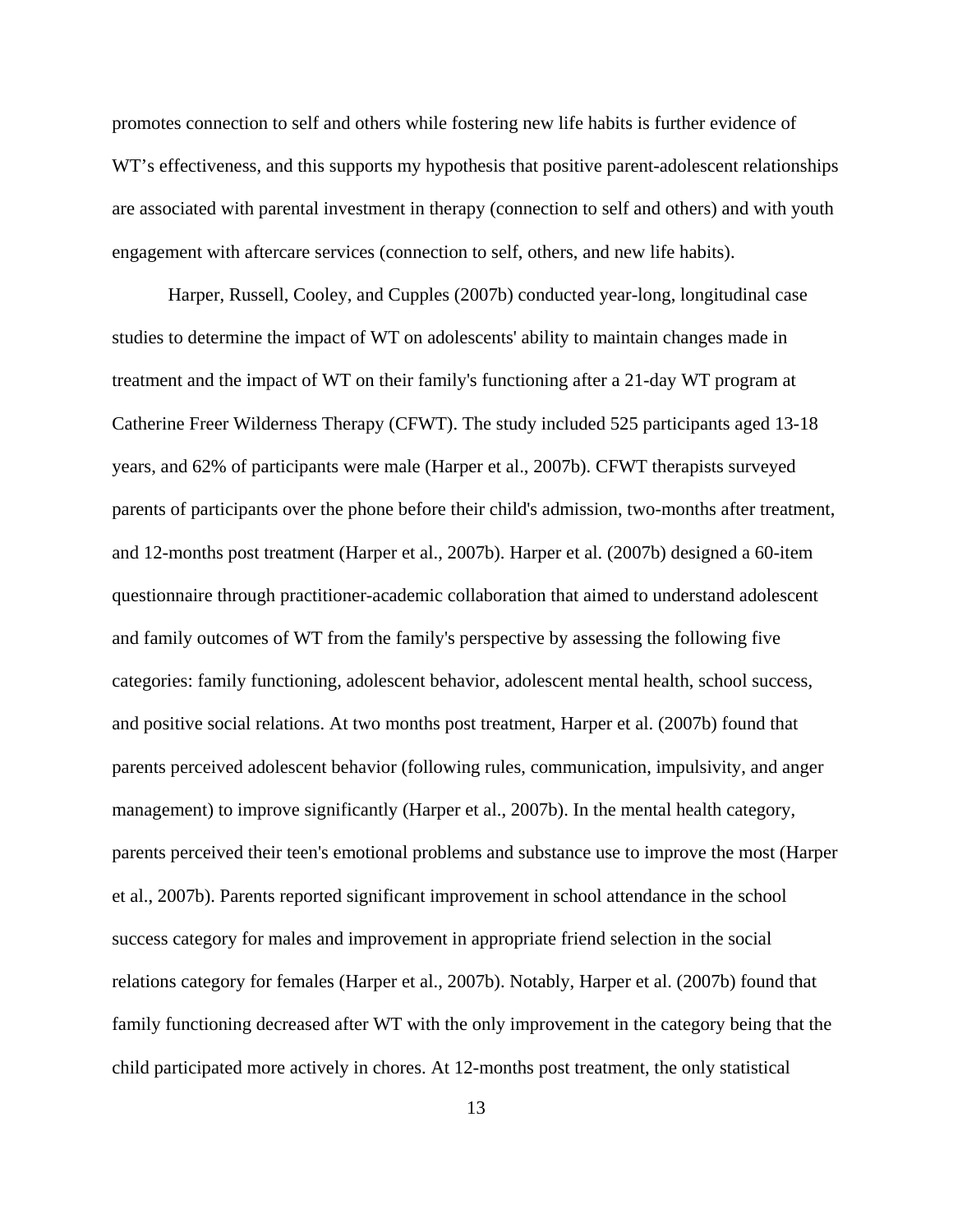differences from the two-month follow up were further decreases in family functioning and further improvements in adolescent mental health and school performance. Harper et al. (2007b) reason that, although adolescents showed significant improvements in mental health, problem behaviors, school success, and social relations, these outcomes did not create significant change in the family context (Harper et al., 2007b).

This study only used parent perceptions of adolescent progress; however, including adolescent self-reports and therapist reports would have been a more complete method for assessing adolescent progress and family functioning. The longitudinal design and N of 525 are great strengths of this study because changes in behavior, personality, and family functioning are not always immediately obvious. Further research in the field of maintenance of change should extend the longitudinal design to more accurately measure changes in the family. It is fascinating that Harper et al. (2007b) found such improvements in adolescent mental health, problem behaviors, school success and social relations while also finding that family functioning continued to decrease after treatment. Future research could examine the motivations (or lack thereof) that wilderness therapy clients have to establish and maintain change within their families. Harper et al.'s (2007b) study suggests that family involvement in WT treatment is essential to creating lasting family change. This study of Anasazi has aimed to include adolescent perceptions of their own and their families' outcomes post WT treatment and to assess for associations between parent involvement and improved parent-adolescent relationships.

Herrity's (2009) master's thesis completed as partial fulfillment of her Master of Social Work degree was a quantitative, quasi-experimental follow-up study of the Catherine Freer Wilderness Therapy Program in Albany, Oregon. Due to the primary study's insufficient data,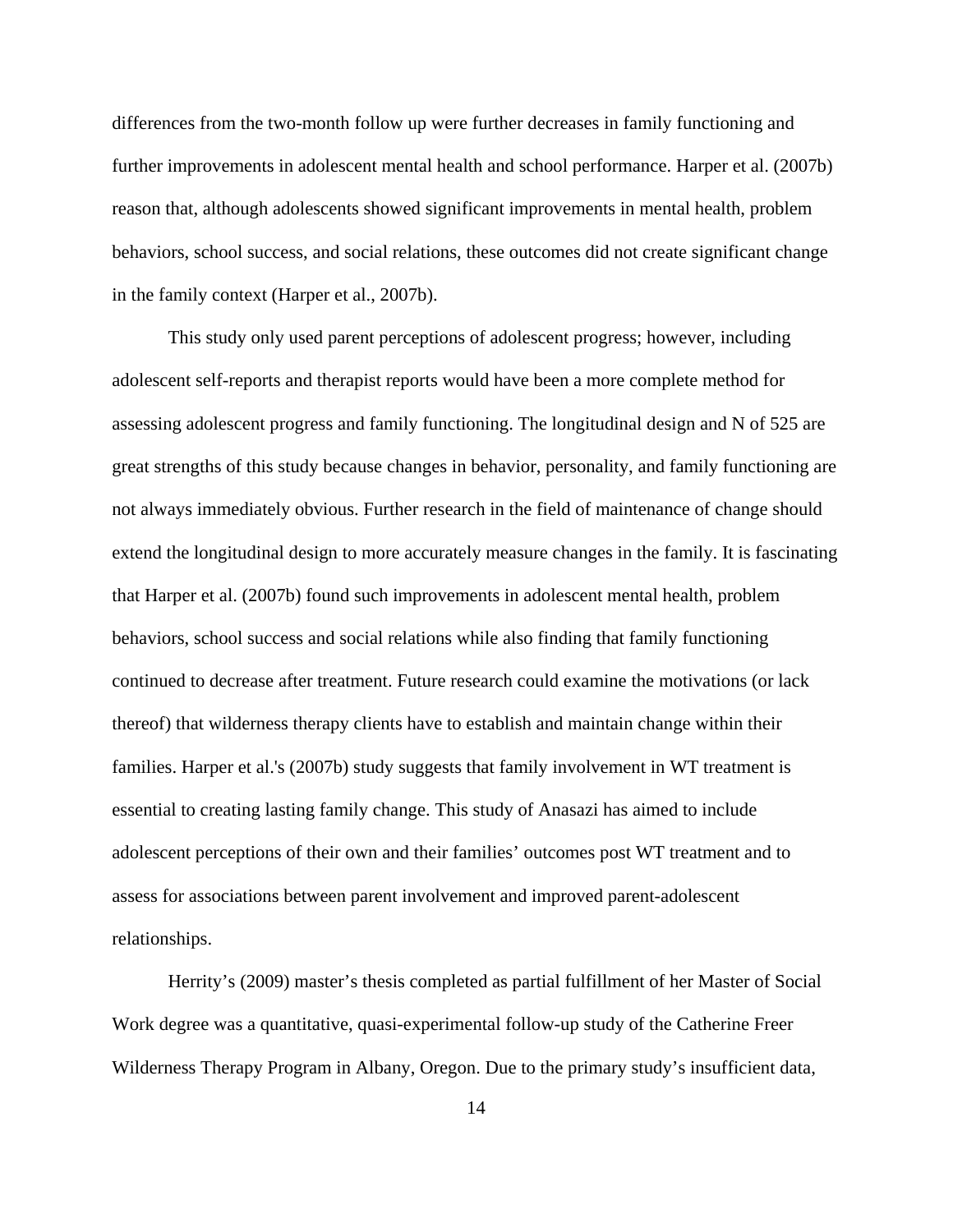Herrity (2009) sought to further assess WT's potential as a transformative experience for adolescent with histories of trauma. Herrity (2009) defined a transformative experience as a reduction in trauma symptomatology, an increase in psychological resilience, and an increase in psychosocial and occupational functioning as measured by the DSM IV-TR Global Assessment of Functioning Scale (GAF). Herrity (2009) employed a pre-post research design, and study participants completed measures during the initial stage of treatment (six days into a 21 day WT program) and during their termination stage of treatment (day 21). Herrity (2009) used the selfreporting series of the Child PTSD Symptom Scale and the Resiliency Scale to measure trauma symptomatology and psychological resilience. GAF data were taken from participants' intake and discharge summaries. The sample consisted of 57 participants who had completed a 21-day Catherine Freer Wilderness Therapy Program from April 2008 through March 2009. The majority of participants were male (65%), white (90%), and reported trauma histories (54%). Herrity (2009) found that WT had a significantly positive effect on participants with and without reported trauma histories; however, WT was found to be slightly more effective at producing a transformative experience for adolescents without a reported trauma history. Herrity (2009) reasons that those without trauma histories were more likely to have a transformative experience in WT because trauma can have a detrimental impact on an individual's ability to regulate affect and to connect with others. Herrity's (2009) study brings up the importance of healing from trauma in order move forward in positive relationships with one's self and with others. Therefore Herrity's (2009) study suggests that parental involvement in WT treatment many be an important contributing factor to healing and improving parent-adolescent relationships.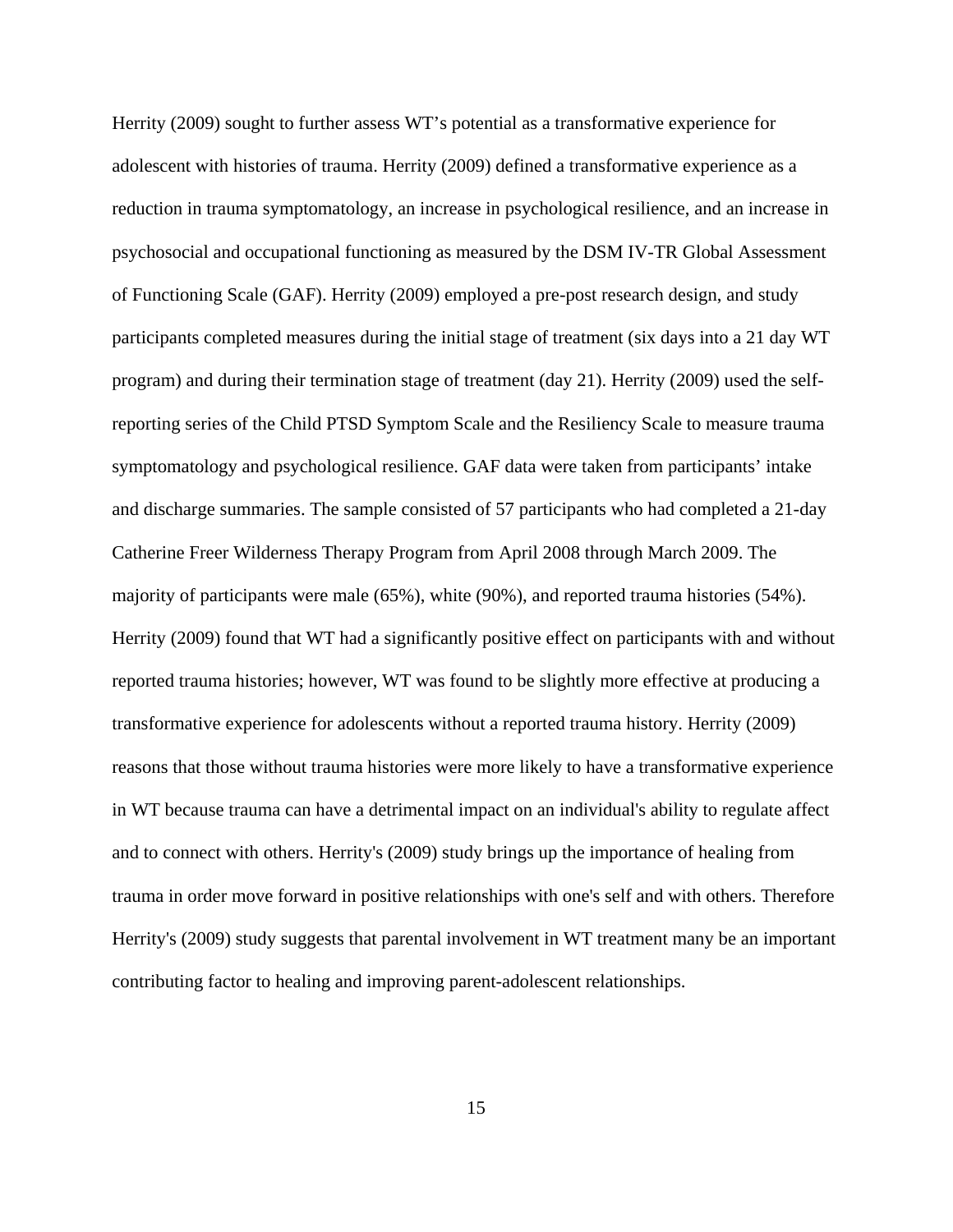#### **Importance of Parent Involvement in Wilderness Therapy Treatment**

Harper's dissertation (2007a) looks at the impact of family involvement in adolescent WT treatment. In the qualitative portion of Harper's (2007a) study, he interviewed 14 adolescents and their parents and 20 WT staff seeking to answer the following questions; a) What theory guides family involvement in WT programs? b) What processes are utilized in working with families in WT? c) What meaning does the WT experience hold for the families? and d) How did WT affect individual and family outcomes? The quantitative portion of Harper's (2007a) study utilized pre-assessments and post-assessments at two months with 132 adolescents and their families. Adolescent participants were 66% male with an average age of 15.8 years. Using the following instruments: a) Brief Family Assessment Measure (BFAM), b) Youth Outcome Questionnaire, and c) Working Alliance Inventory (WAI) Harper (2007a) aimed to evaluate family functioning, adolescent outcomes, and the working alliance between the adolescents and families, and their mental health providers. Harper (2007a) conducted both the qualitative and quantitative portions of this study in collaboration with two WT programs; one, three-seven week program located in Albany, OR and one, eight-week program located in Loa, UT.

 Two of the most significant findings in the qualitative portion of Harper's (2007a) study were that WT programs are usually tried after other forms of treatment are found not useful, and that family systems change as individuals undergo their own changes. Families in Harper's (2007a) study turned to WT programs when family and community resources could not meet the adolescent's needs. The philosophy guiding family involvement was based on family systems theory which posits that, "as with any system, attempts to alter one component (or person) in a family system will typically elicit resistance from other members until a new pattern is established by mutual adjustment" (Harper, 2007a). Families in Harper's (2007a) study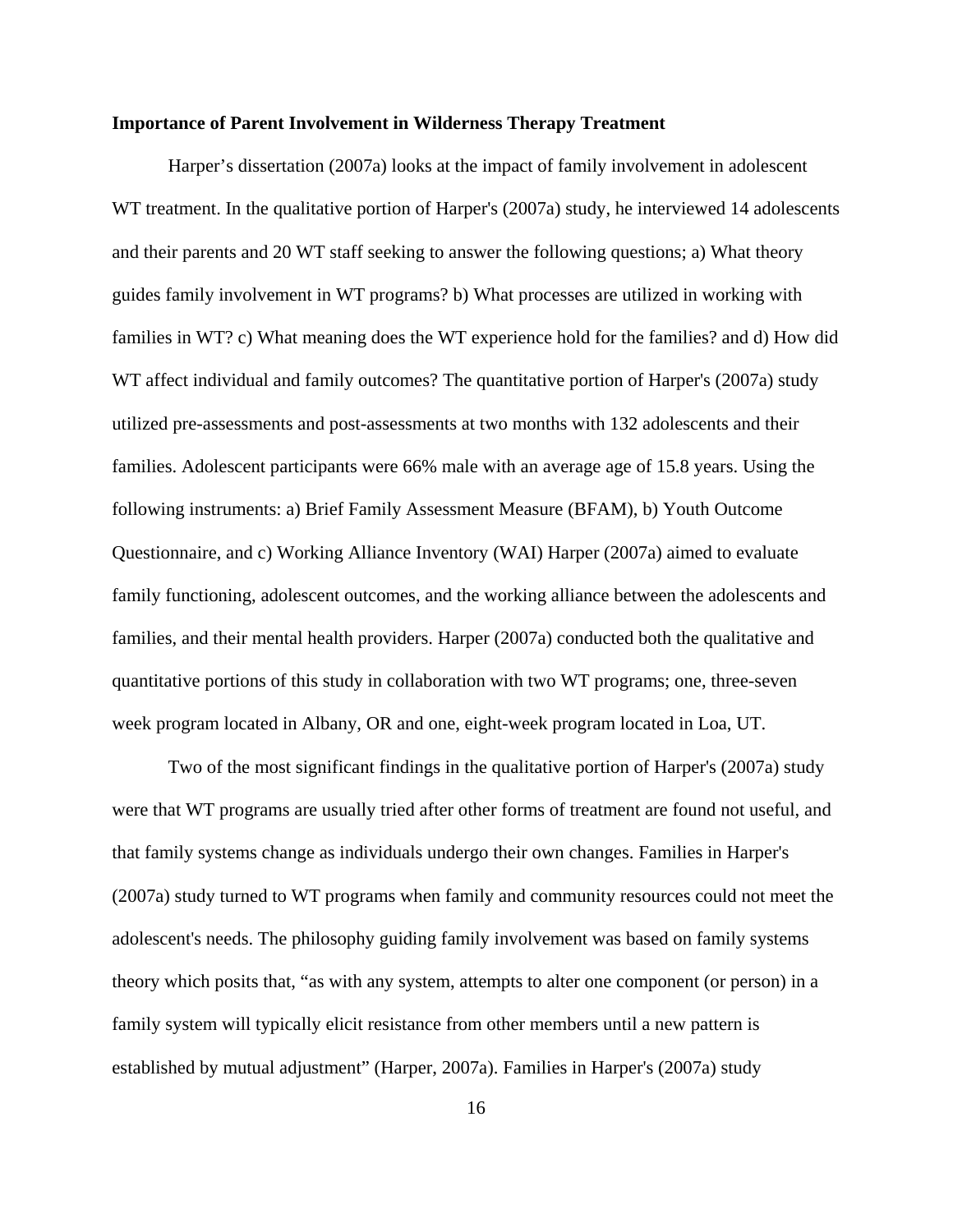recognized that a new dynamic or reorganization in the family occurred during the WT treatment. This finding speaks to the essential nature of parent involvement in WT. Adolescents are only be able to maintain change when families work together to establish new patterns and norms. This study of Anasazi has provided further information on the role of parent involvement in WT treatment.

 Harper (2007a) found that The Brief Family Assessment Measurement (BFAM) suggested improved family functioning as a result of WT treatment with effect sizes between d=0.2 and d=0.4 (between self-rating and general scales) (Harper, 2007a). Results showed that treatment length, gender, and age of participants had slight impacts on the effect sizes (Harper, 2007a). Youth-Outcome Questionnaire results supported the effectiveness of WT as a treatment modality with effect sizes of d=0.4 (Harper, 2007a). Working alliances between adolescent, families, and program staff measured by the Working Alliance Inventory (WAI) showed significant effect size of d=0.5 (Harper, 2007a). The quantitative portion of Harper's (2007a) study supports the effectiveness of WT, family involvement informed by family systems theory, and strong working alliances between participants, their families, and program staff. Harper's dissertation is a valuable study looking specifically at what guides family involvement in WT and how family involvement can have an impact on the identified patient and the family system. More research should be done to understand what variables regarding family involvement are most helpful in facilitating positive adolescent and family outcomes in WT treatment. This study of Anasazi has examined levels of parents' involvement in their own therapy while their adolescents were in WT in order to help answer this question.

Erickson's (2005) dissertation, completed as partial fulfillment of his Doctor of Philosophy Degree, is a qualitative study of six sets of parents of adolescents who participated in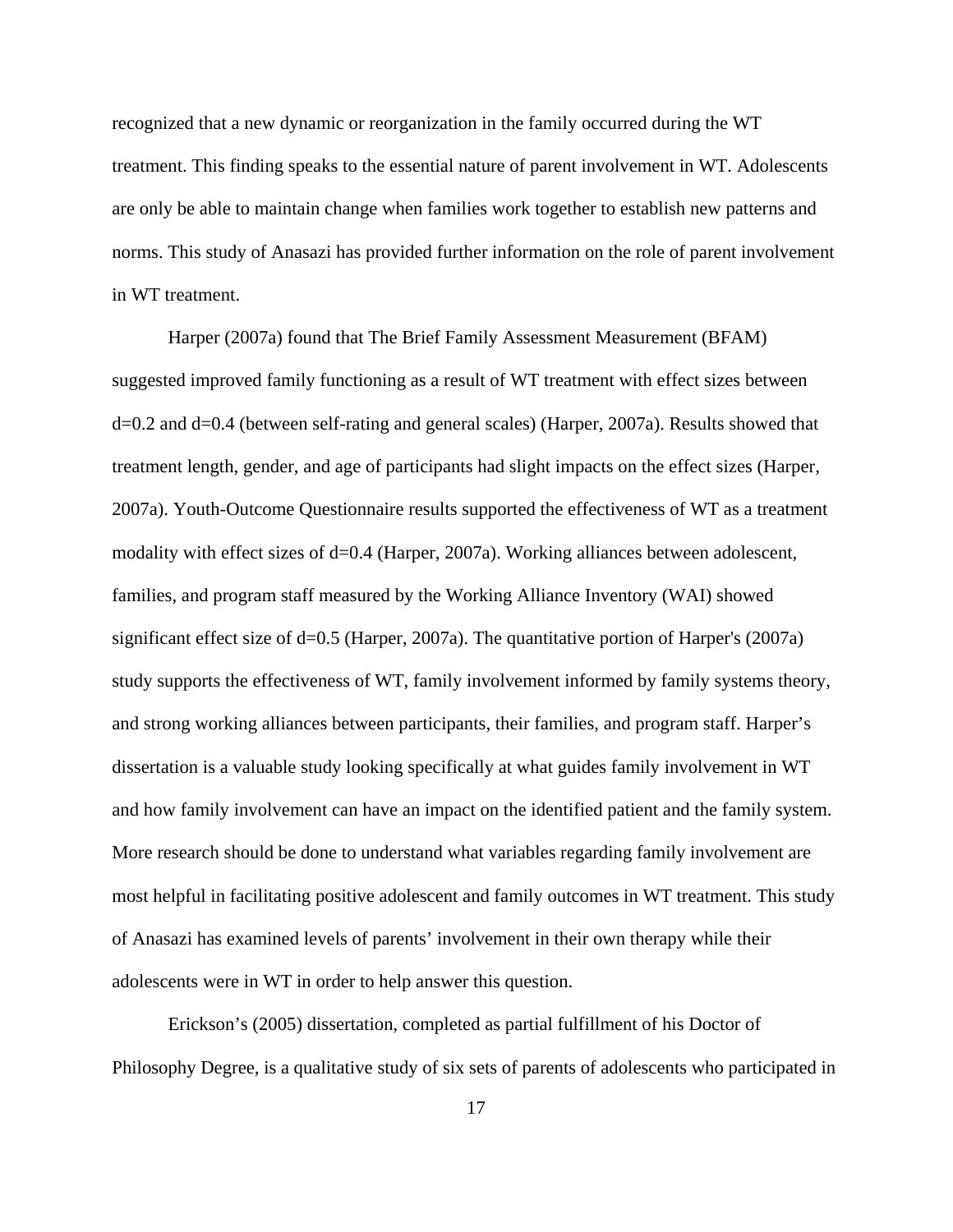the Anasazi WT program. Erickson's (2005) study seeks to understand how the Anasazi WT program changed parenting practices and family relationships for study participants. Erickson's (2005) exploratory study specifically selected a sample of parents who had mixed experiences with Anasazi's WT program, although he noted that it was difficult to find parents who had negative experiences. Erickson's (2005) qualitative study asked the following questions: a) What is the nature of your relationship with your adolescent child after having experienced the Anasazi program? b) Please tell me about the ideas that most influenced your parenting before Anasazi. What is your opinion about what you see as the common ideas and techniques about parenting adolescents in our culture today? Has your Anasazi experience influenced these opinions? If so how? c) In what ways could the Anasazi experience have been more helpful to you in your parenting and your relationship with your adolescent? and d) What would you say has been the feel of our discussion today in terms of responsiveness versus resistance? (Erickson, 2005). Responsiveness and resistance are two ways of being, which are presented to parents in a training. The main concept is that our way of being is always in relation to others; responsiveness honors the other as a whole person worthy of respect whereas resistance acknowledges the other as an impediment or problem, or simply as irrelevant (Erickson, 2005).

The six major themes that emerged in Erickson's (2005) analysis of the interviews were: a) the influence of the responsiveness versus resistance ideas on parent-adolescent relationships and lives, b) specific changes in parents-adolescent relationship due to overall Anasazi experience, c) parents adopted a more critical approach to their parenting, d) Anasazi as a spiritual experience, e) disappointments and where Anasazi needs improvement, and f) interviews were a responsive experience. Erickson's (2005) study explores what works in terms of parent involvement and elaborates on the growth parents experienced in their own therapy.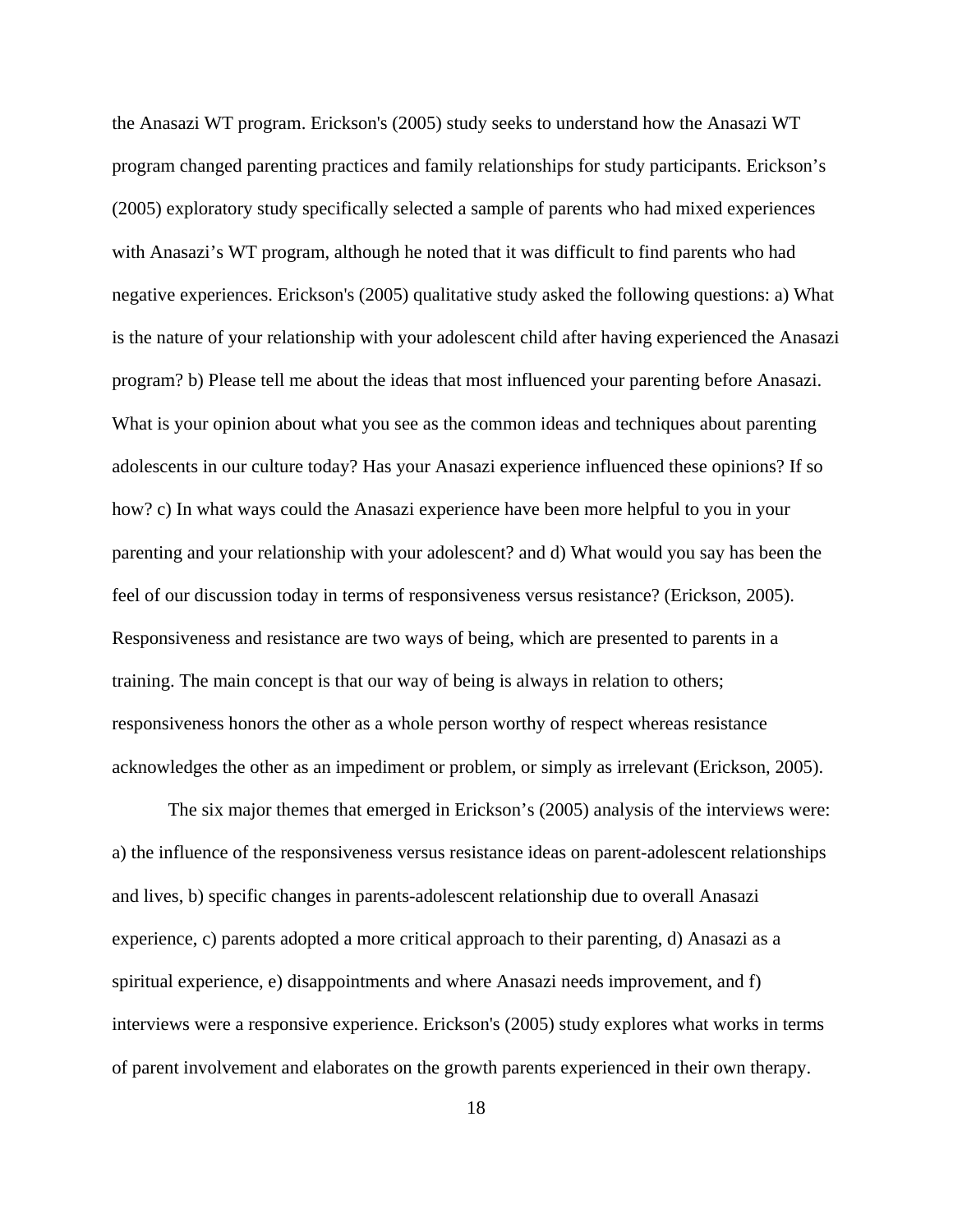Erickson (2005) also found that parents felt that the aftercare services needed improvement, with several parents suggesting that adolescents could be better prepared to transition home and apply their learning to home-life situations. This study of Anasazi has been built upon Erickson's (2005) findings by looking for patterns between parent involvement and positive family outcomes with a larger sample, and by assessing relationships between use of aftercare services and positive family outcomes.

#### **Synopsis of Literature**

All of the aforementioned studies provide support for the effectiveness of wilderness therapy with adolescents. Most of the above studies suggest that adolescents, parents, and therapists should be included in the quest to understand adolescent outcomes and their motivation to maintain change post wilderness therapy treatment. Additionally, most studies highlight the importance of continuing to design longitudinal studies. All of the above researchers recognize the need for large sample sizes and a long duration of wilderness therapy treatment, probably a month or more. Although not all of the above authors address it, these studies highlight the need to examine the effectiveness of WT for socioeconomically at-risk youth because this population has not been studied much in the field of wilderness therapy, and there is reason to believe that such treatment could be extremely useful. The research that does exist studying socio-economically diverse adolescents looks at programs that are using only aspects of WT. Being taken out of one's community of origin and immersed in the wilderness, living and interacting with counselors and peers 24/7, group processing of unfinished business from daily interaction, and the opportunity for solo self-reflection in the wilderness environment are important factors in the efficacy of WT (Williams, 2000). Because the current research does not examine WT programs that provide this kind of intervention for socio-economically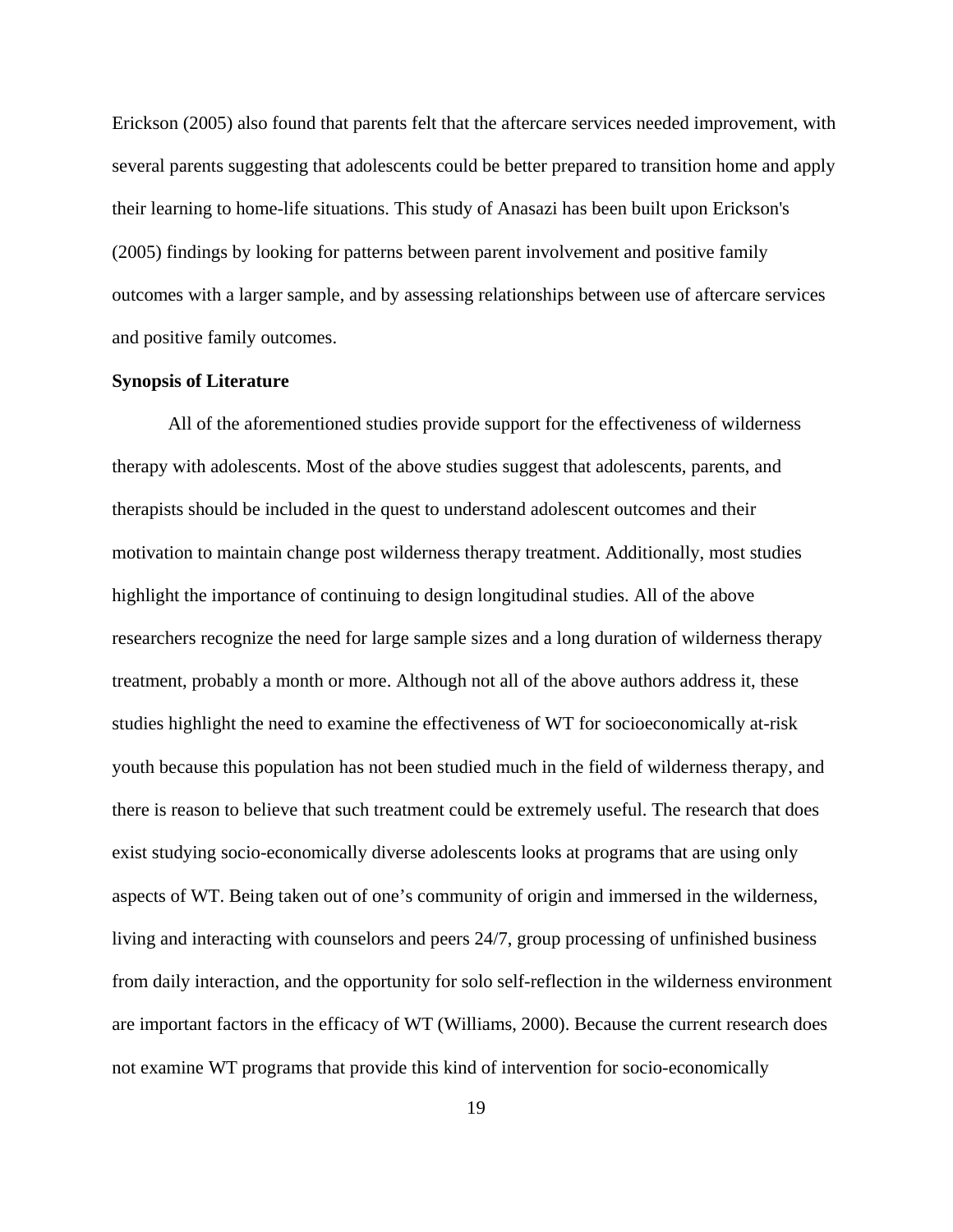disadvantaged adolescents, I cannot document its efficacy in benefitting the unique issues these populations face. The Tucker et al. (2013) article indicates there may be differences in the effectiveness of adventure therapy among different races and genders. Further research is necessary to confirm this and determine if this would be equally true of wilderness therapy. Harper's (2007a) and Erickson's (2005) studies provide findings suggesting the importance of family involvement and aftercare in establishing positive parent-adolescent relationships after wilderness therapy treatment.

#### **Implications for Proposed Study**

These articles clarify that self-report data are a reasonably feasible and valid measure of wilderness therapy outcomes, and they emphasize the importance of including adolescents, parents, and therapists in assessment of outcomes if possible. The articles also show that in order to understand the effects of wilderness therapy, researchers should study programs categorized as wilderness therapy as opposed to adventure therapy. This study of Anasazi has developed an evaluation of one wilderness therapy program by examining the relationships between many independent variables, components of Anasazi's wilderness therapy program, and the dependent variable of Anasazi's impact on parent-adolescent relationships by gathering information from youth and parents. Evaluating only one program will allow for control of variation across programs in duration, staffing structure, client population, and therapeutic methods. This study aimed to acquire a sample size of at least 50 families with adolescents participating in a seven week (or longer) wilderness therapy program, and the study also aimed to include some families of lower socioeconomic status backgrounds given Anasazi's non-profit status, ability to accept insurance payment, and scholarship fund. Most importantly, this study has gone beyond assessing for effectiveness to evaluating specific factors thought to contribute to the success of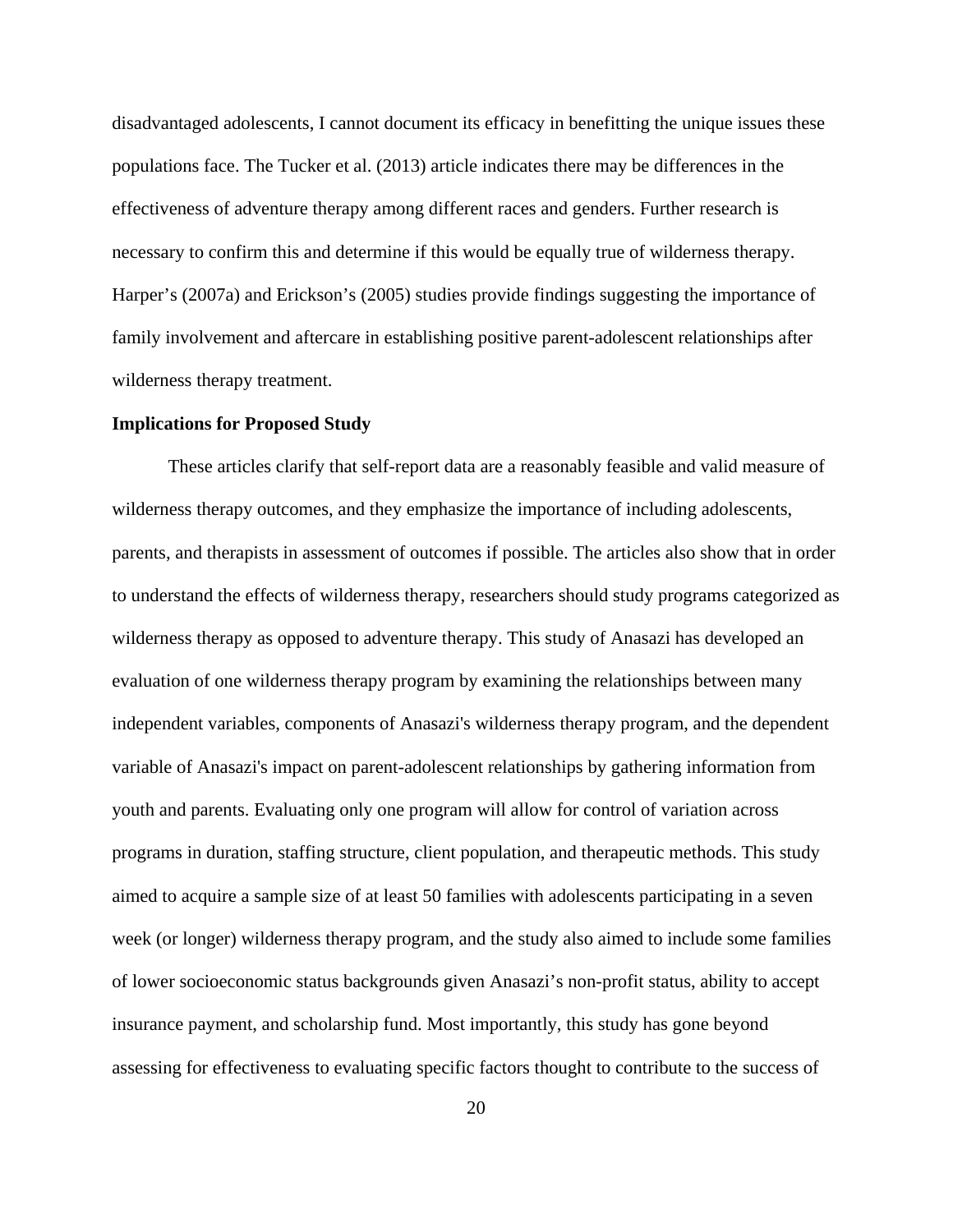wilderness therapy. Considering Erickson's (2005) research of the Anasazi WT program in particular, this study's focus on evaluating parent involvement, diversity of participants, and aftercare addresses the issues discovered in his qualitative study with parents.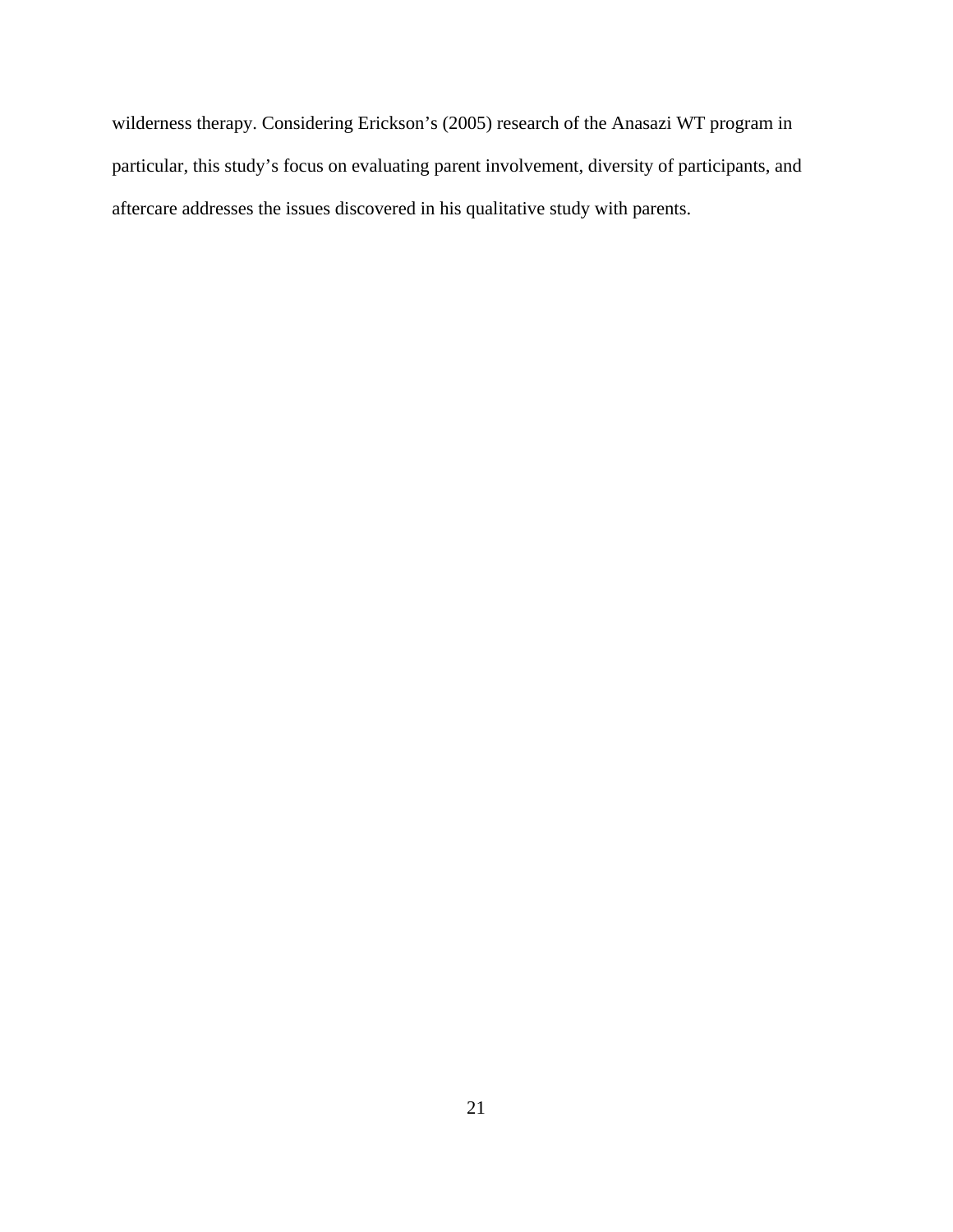#### **CHAPTER III**

#### **Methodology**

#### **Purpose and Question**

The purpose of this study was to understand which factors of Anasazi's wilderness therapy program are most strongly associated with positive parent-adolescent relationships. I hypothesized that high levels of parental therapeutic investment and youth utilization of aftercare services were strongly associated with positive parent-adolescent relationships. This study was designed to either support or be unable to document the relationship of these (or other) programmatic features with positive parent-adolescent relationships after wilderness therapy treatment at Anasazi. The research question was: which programmatic factors are most strongly associated with positive parent-adolescent relationships for families whose children have completed wilderness therapy at The Anasazi Foundation?

#### **Methods and Design**

This was a quantitative study using correlational analyses to determine the strength of association between independent variables (programmatic factors) and the dependent variable (parent-adolescent relationship). Data collection was based on surveys that were designed and administered by The Anasazi Foundation, and I provided a secondary data analysis of data that were routinely collected by The Anasazi Foundation; my study proposal was reviewed and approved by the Human Subjects Review Committee of the Smith College School for Social Work before the study began. (The Smith College Human Subjects Committee letter approving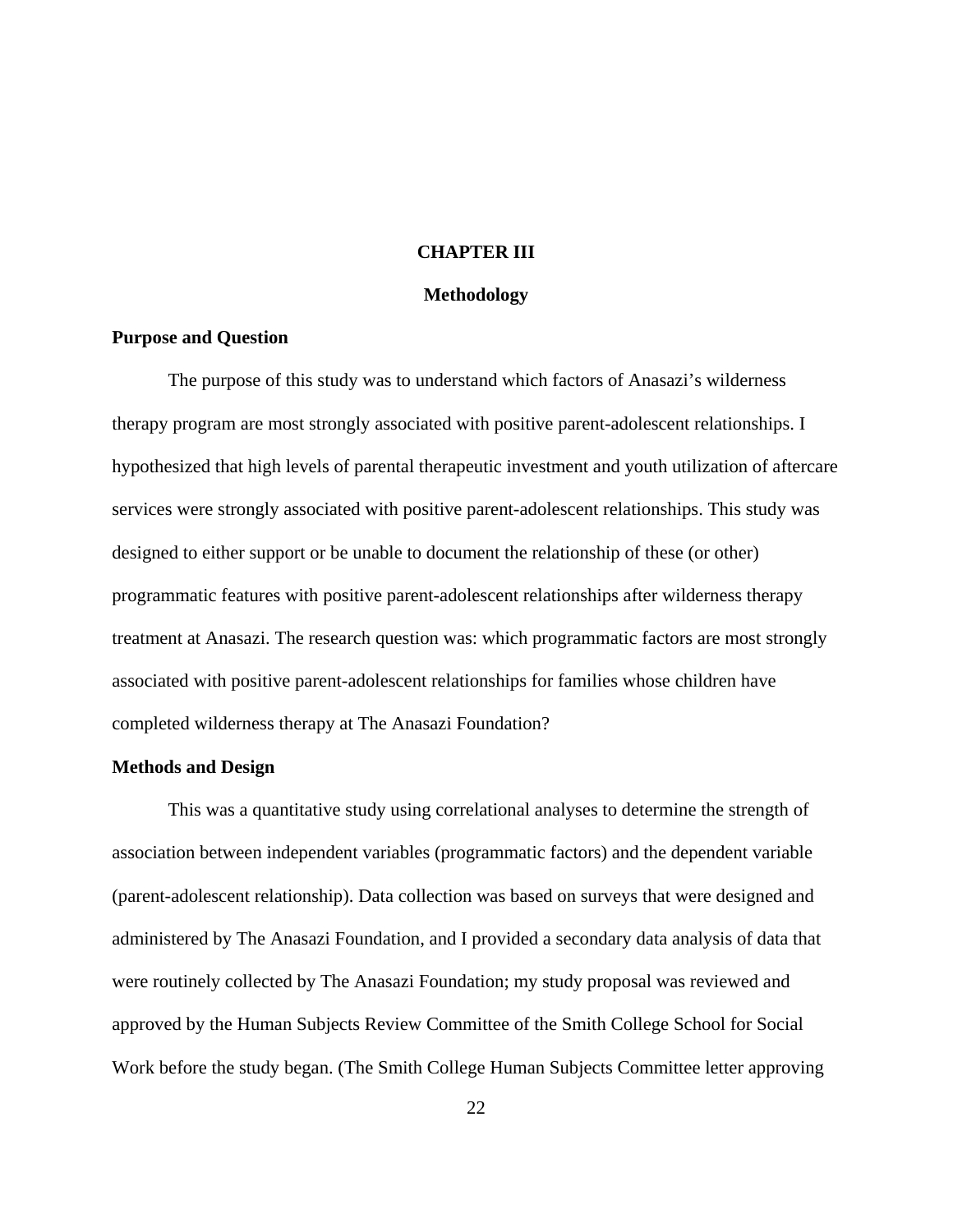this study is contained in Appendix A of this report.) Adolescent alumni and parents of alumni routinely complete Anasazi's self-designed "Walking in the Wilderness of the World" survey post discharge online or over the phone with Anasazi Alumni Services staff members depending on participant preference and internet access. Anasazi administered the surveys in both formats and obtained participants' consent to the use of their data. (A copy of the consent is included in Appendix B.) This quantitative secondary data analysis research design allowed for efficient and clear analysis of the relationships between the independent and dependent variables by highlighting which programmatic factors at Anasazi are most strongly associated with positive parent-adolescent relationships. A reliability concern was that respondents had been out of the Anasazi wilderness therapy program for varying amounts of time when they completed the "Walking in the Wilderness of the World" survey; therefore, the instrument's reliability may have diminished for those who had been out of the program longer. Validity could have been an issue with Anasazi's self-designed instrument, so that what it was aimed at measuring may not have been measuring that element. It is possible that respondents were influenced by the online presentation of the surveys, the Anasazi specific language, and/or the Alumni Services staff member administering the survey over the phone. Respondents could have relied on their general feelings about the program rather than answering based on their actual experiences. Any of these aspects may have influenced the findings in unknown ways.

#### **Sample**

This study used a nonprobability sample because a probability sample was not attainable or ethical. The population comprised all Anasazi alumni and parents of alumni who had completed the wilderness therapy program between September 2013 and February 2015. Anasazi used a convenience sample by inviting all Anasazi alumni and parents of alumni to participate in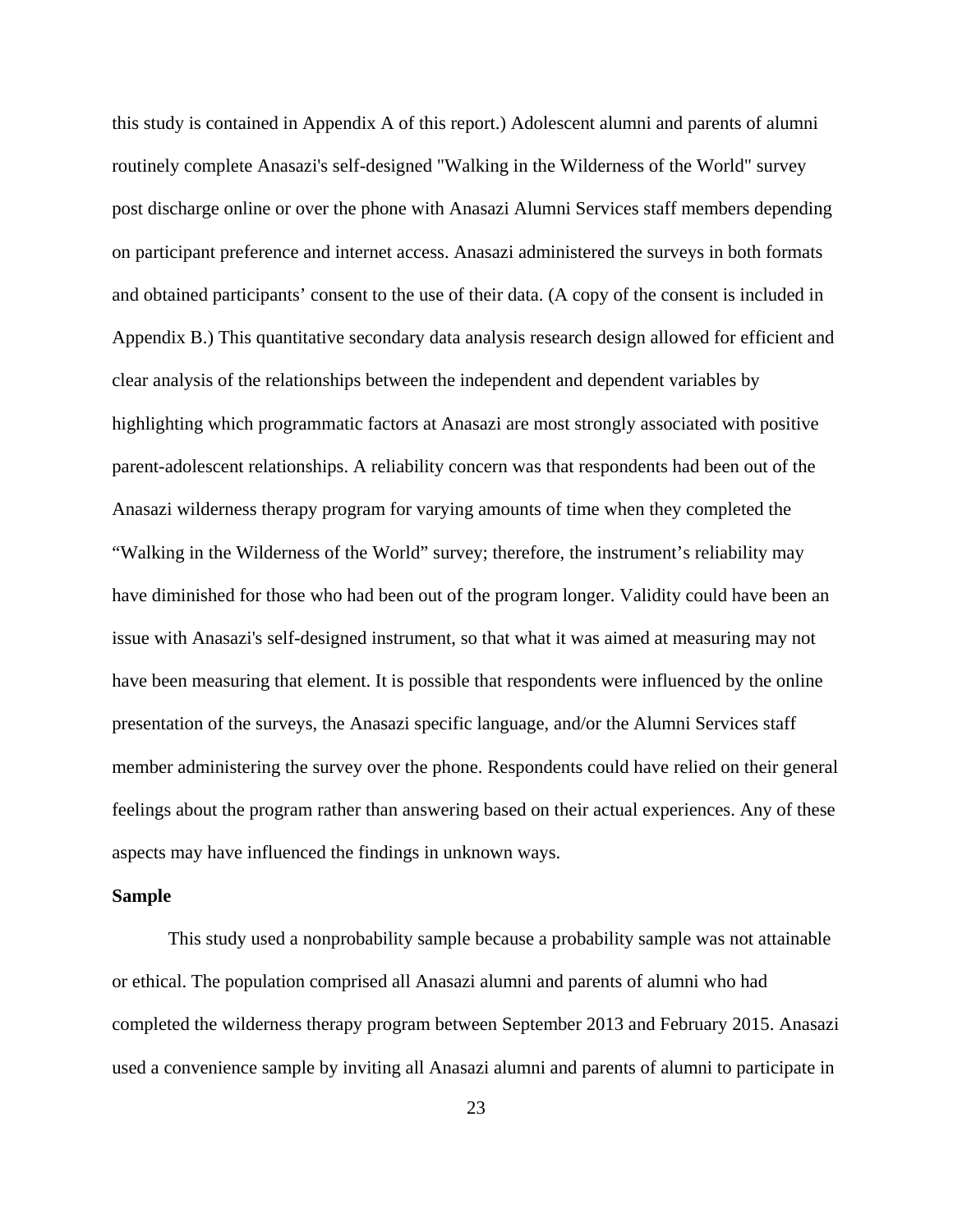this study with the understandings that their participation was not required, that they could drop out at any time, and that their services would not be affected by their participation. The Anasazi Foundation sent email reminders to all alumni and parents of alumni inviting them to complete routinely administered post-treatment measures through Outcome Tools, which is Anasazi's data collection software. Anasazi staff members followed up via email with those who did not complete the survey, and Anasazi Alumni Services staff followed up by phone as necessary. The findings are generalizable to Anasazi clients at best. By inviting all alumni and alumni parents from September 2013 to February 2015 to participate, Anasazi hoped to obtain a heterogeneous and representative sample.

A possible bias Anasazi may have encountered with this sampling technique is that alumni and alumni parents with particularly positive or negative relationships with their therapists, other staff, or the Anasazi Foundation may have been more likely to participate. This might have led to a self-selecting sample of clients with especially high or low investment in the program and with especially positive or negative parent-adolescent relationships. Collecting these data was feasible given that The Anasazi Foundation was already in that process; however, there was an initial issue with including informed consent language in the instruments, which slowed data collection. Other feasibility challenges were the geographic distance between the Anasazi Foundation and myself as researcher, and Anasazi's limited staff hours available for this project.

In order to obtain informed assent and consent of alumni and their parents given the secondary data analysis structure, I worked with Anasazi staff members to create an informed assent / consent section of the "Walking in the Wilderness of the World" surveys. This section explained that the survey was for programmatic evaluation, that participation was entirely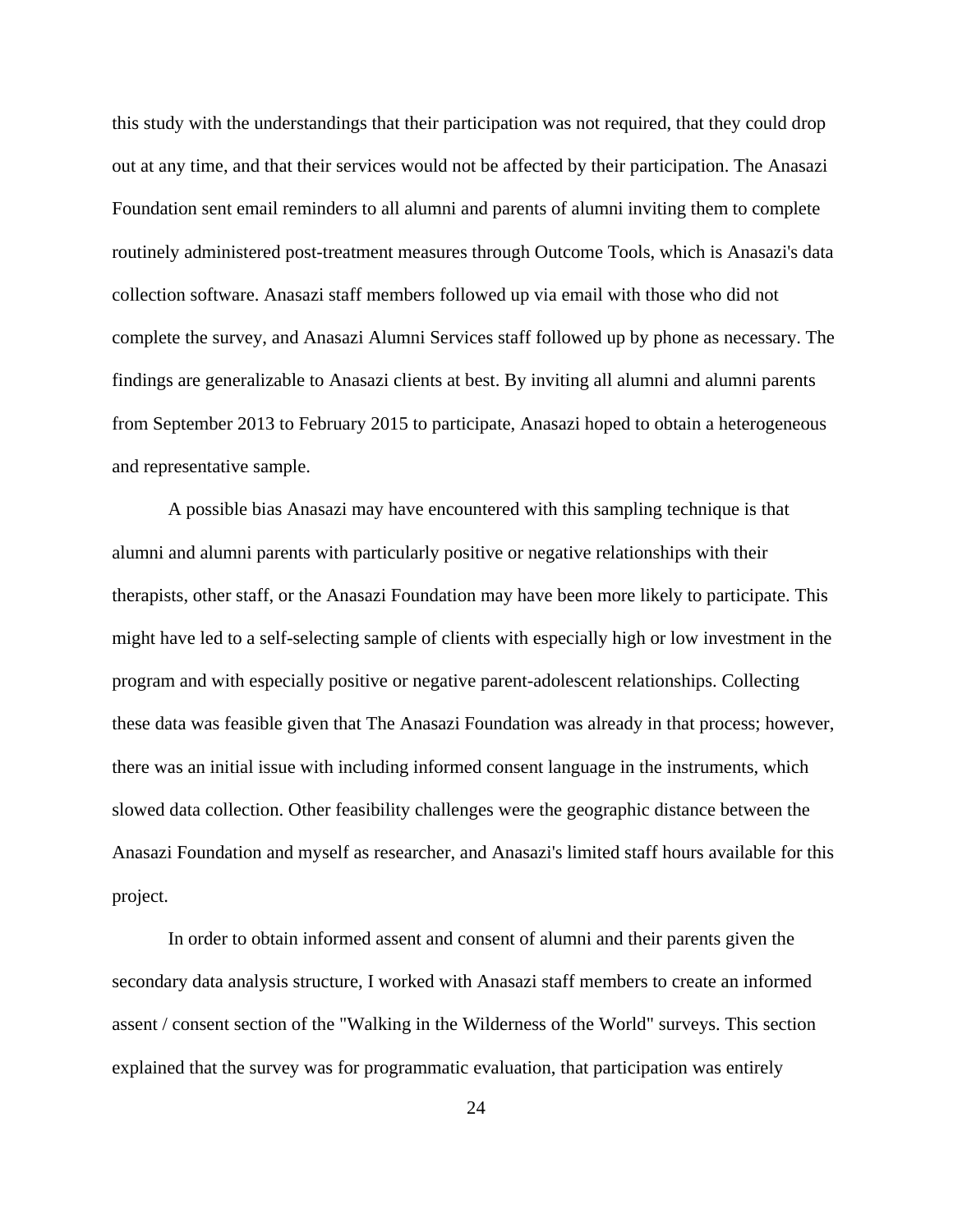voluntary and could be discontinued at any time without repercussions, that assenting / consenting to the "Walking in the Wilderness of the World" survey also conveyed approval for the use of other routinely collected measures at Anasazi, that data would be de-identified to protect confidentiality, and that the results might be published in future studies of Anasazi.

#### **Data Collection Methods**

The demographic data collected from youth surveys were: name, date of birth, gender, and Anasazi program (adolescent or young adult). The parent survey asked for the respondent's name, his or her child's name, child's date of birth, and child's gender. Anasazi provided me with information about the respondents' race, which had been asked in other routinely collected measures. Parents were asked one qualitative question about hopes, concerns, and feedback, and adolescents were asked this question in addition to another qualitative question about what kind of physical exercise they had engaged in since discharge. Likert scale questions addressed the following topics: a) attainment of personal/therapeutic goals b) program connection to Anasazi after discharge, c) aftercare follow through, d) physical health (adolescents only), and e) spiritual health (A copy of all survey questions is included in Appendix C).

Quantitative data came from adolescent and parent versions of the "Walking in the Wilderness of the World" survey with Likert scales designed by Anasazi. Adolescent alumni and parents each completed "The Walking in the Wilderness of the World" survey within the first year after the adolescent was discharged. Anasazi plans to administer the "Walking in the Wilderness of the World" survey beyond a year after discharge and to collect data from more matched pairs of adolescents and their parents after the completion of this study. Due to the time frame of this study, any data with the appropriate consent were used. The study aimed to assess 50 matched pairs of adolescents and parents in order to link their responses to assess for levels of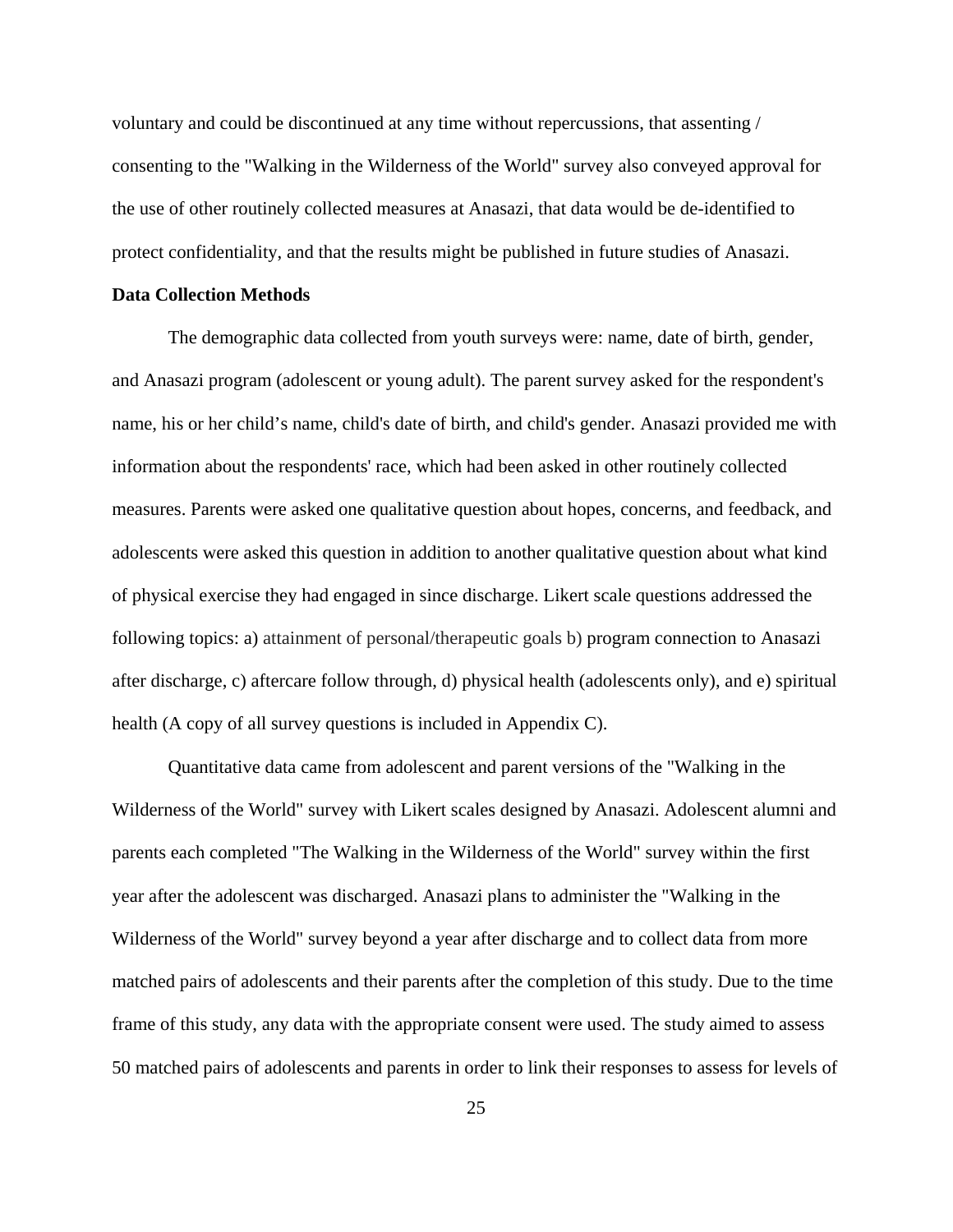agreement about positive parent-adolescent relationships. Anasazi was only able to collect 23 matched pairs of data in the time allotted, so I also used data from 95 individual participants (59 parents and 36 adolescents).

Obtaining 50 matched pairs of parent and adolescent data sets presented a challenge; however, I was able to obtain statistically significant correlations with p values ranging from .001 to .035 in my analysis of data from individual participants. Alumni Services staff at Anasazi check in with alumni on a monthly basis for a year after discharge via phone, email, or social media. Alumni Services staff were trained to ask participating alums if they had completed the "Walking in the Wilderness of the World" surveys. Alumni Services staff were also trained to administer the survey over the phone and record answers for participants if participants chose this option. The ease of the online survey in addition to in-person help and reminders from Alumni Services probably increased participant response rates. As noted above, data were recorded in Anasazi's database called Outcome Tools. Data were imported into an Excel spreadsheet and de-identified by Anasazi's Clinical Director and/or Research Coordinator. These data are stored securely and password protected. Any data sent to this researcher and the Smith College School for Social Work statistical analyst were de-identified first.

#### **Data Analysis**

This study conducted a correlational secondary data analysis. This study looked for statistically significant levels of correlation between levels of participant commitment to a variety of Anasazi's programmatic components and positive parent-adolescent relationships. To begin, I calculated the mean response for each quantitative survey question, and then I found the percentage of respondents who gave answers of five or higher, indicating they agreed or strongly agreed with the statement. Next, I took the sum of each participant's quantitative answers in each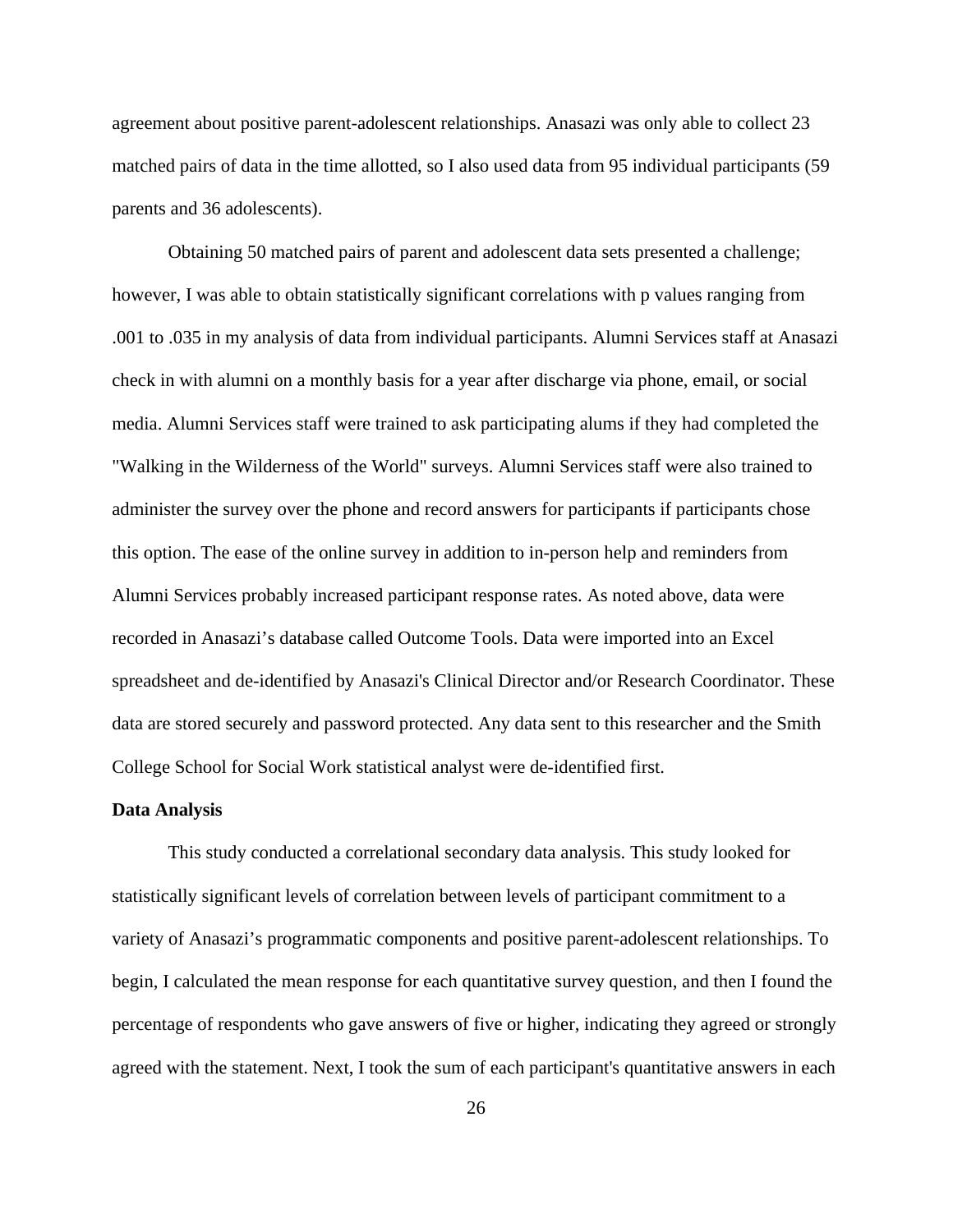of four (parents) or five (for adolescents) categories: goal attainment, program connection to Anasazi after discharge, aftercare follow through, physical health (adolescents only), and spiritual health. I then converted these raw scores for each category into percentages by dividing the raw score by the number of questions in the category. This enabled me to compare adolescents' and parents' scores in each category. I then found the average percentage score in each category. Finally, I calculated the sum of all qualitative questions for each participant, divided this by the number of survey questions and found the average overall score.

I coded the text answers to the qualitative questions asking for feedback into themes, and I sorted responses into the following four categories: positive, negative, dialectic, and suggestions. The dialectic category represented responses expressing the duality of the family's or the adolescent's therapeutic progress and their continued difficulties. I coded the text answers to the question about type and duration of physical exercise on the adolescent survey into the following three categories: no exercise, incidental exercise, and intentional exercise. Incidental exercise included activities such as walking and physically demanding work like construction, babysitting, or retail work. I categorized intentional exercise as occurring at least twice per week for at least 40 minutes at a time, and this included activities such as playing a team sport or going to the gym.

The Smith College School for Social Work statistical analyst ran Pearson's correlations to look for significant correlations between the programmatic elements of a) personal/therapeutic goal attainment, connection to Anasazi after discharge, follow through on aftercare, physical health, and spiritual health and b) positive parent-adolescent relationships. The data analyst also ran Pearson's correlations to look for significant correlations among independent variables. Positive parent-adolescent relationships were measured with self and parent report via the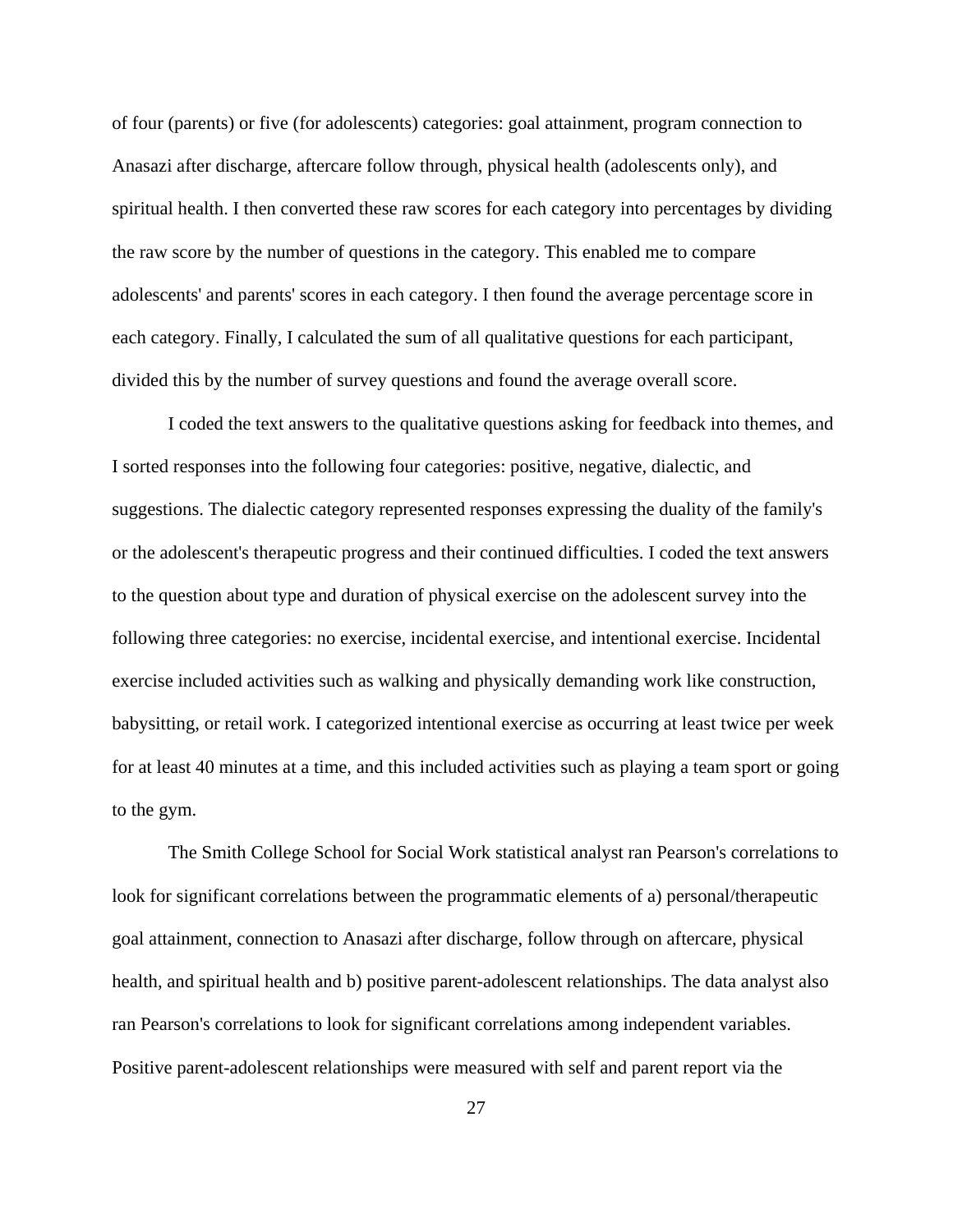"Walking in the Wilderness of the World" instrument. My analysis identified which aspects of the Anasazi program are most strongly associated with positive parent-adolescent relationships. **Discussion** 

Evaluating The Anasazi Foundation's wilderness therapy program, with its emphasis on parent involvement, contributes to research that supports a family systems approach to the psychological treatment of adolescents. Collecting data from participants and parents regarding family outcomes provides a broad perspective about which aspects of the Anasazi WT program (aftercare, healthy lifestyle, spirituality, parent involvement, etc.) are most strongly associated with positive parent-adolescent relationships. This study adds to research examining the general effectiveness of WT programs, and it seeks to support WT as an effective treatment modality for adolescents and families. Additionally, this study produced data about the strength of association between adolescent use of aftercare and positive parent-adolescent relationships. This provides information about the practice of aftercare, which is hypothesized to play an important role in the sustainability of positive parent-adolescent relationships after wilderness therapy treatment.

When I envisioned this research, I hoped that if the study provided further support for the effectiveness of WT as a treatment approach for adolescents, insurance companies might be more likely to provide coverage or reimbursement for WT treatment. This would allow greater access to this treatment method rather than its being limited to those who can afford to pay out of pocket. As a result, social workers might be able to refer more clients to WT or work within the WT model of treatment themselves in order to best serve their adolescent clients. This study sought to survey a diverse population of adolescents and their parents with a sample that was varied in age, socioeconomic status, race, and gender. I was not able to attain information about the participants' socioeconomic status, but in the other aforementioned respects, the sample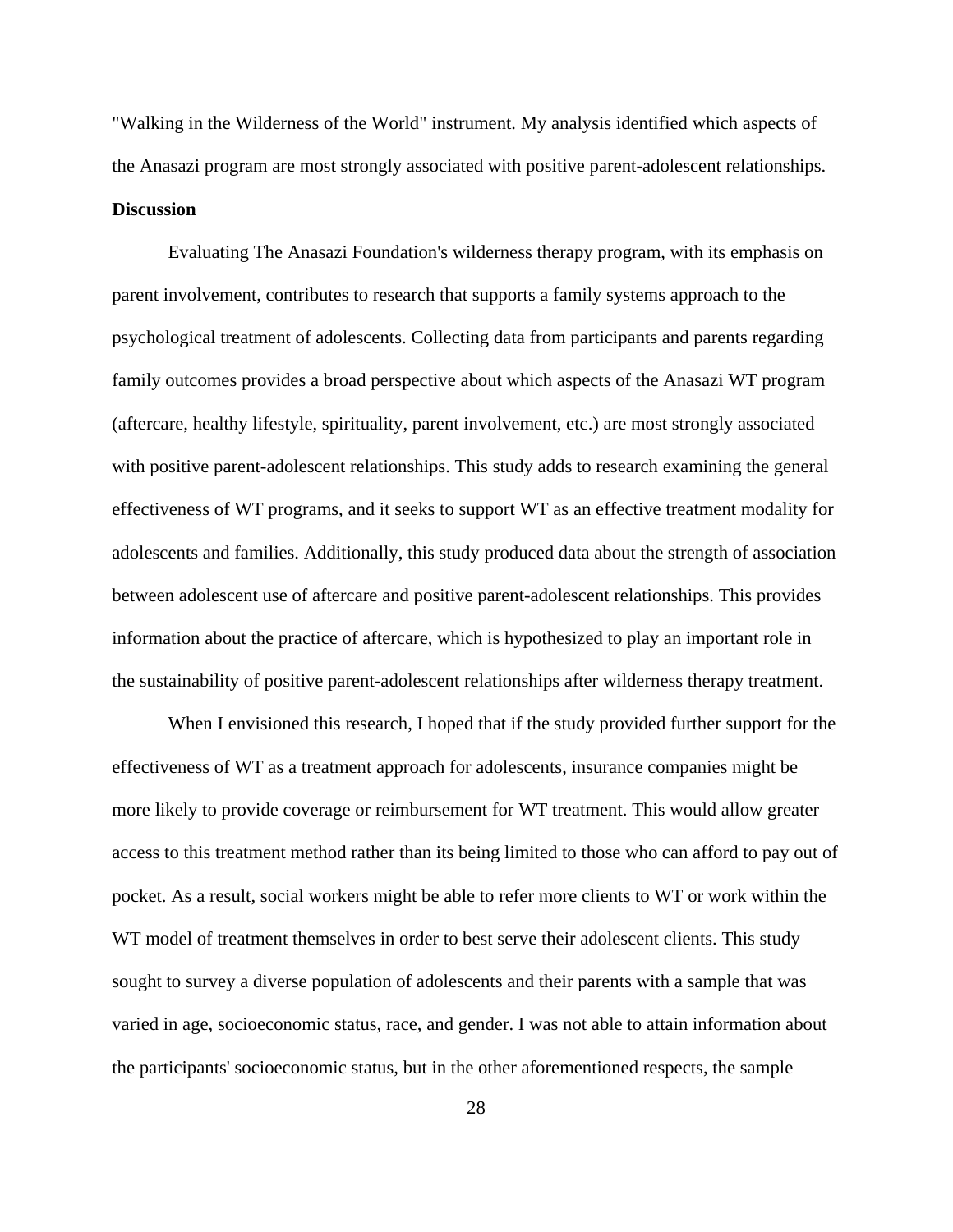closely mirrored the Anasazi population. This sample sheds light on the usefulness of WT with populations who are typically served in WT.

In compliance with social work research ethics in regard to justice and respect for participants, Anasazi alumni and their parents were fully informed of the nature, purpose, risks, and benefits of participation through informed assent and consent. As noted above, this included clear communication that participation was voluntary and that clients and their parents could discontinue participation at any time. The confidentiality of study participants was maintained because Anasazi de-identified the data before the Smith College School for Social Work statistical analyst and I saw the data.

Sources of bias in this study include the Anasazi Foundation's and my shared beliefs that WT is an effective treatment for a variety of adolescent clients and our hopes for the research to support our beliefs. This bias is inherent in the reason the Anasazi Foundation was established and its mission. I have experience as an outdoor educator and secondhand knowledge of the WT guide position at several WT companies other than Anasazi. The Anasazi Foundation and I tried to be vigilant for ways in which this bias might impact the results of the study including, but not limited to, ensuring that participants did not feel pressured to provide positive reports of improvement.

The use of longitudinal data is a strength of this study as is its use of both adolescent and parent assessments. Nevertheless, the generalizability of the results may be limited to the Anasazi Foundation's WT program. Generalizability is also limited by the limited diversity of the sample along race, socioeconomic status, age, and gender. However, the results help to support previous findings of the effectiveness of WT, and the results indicate several aspects of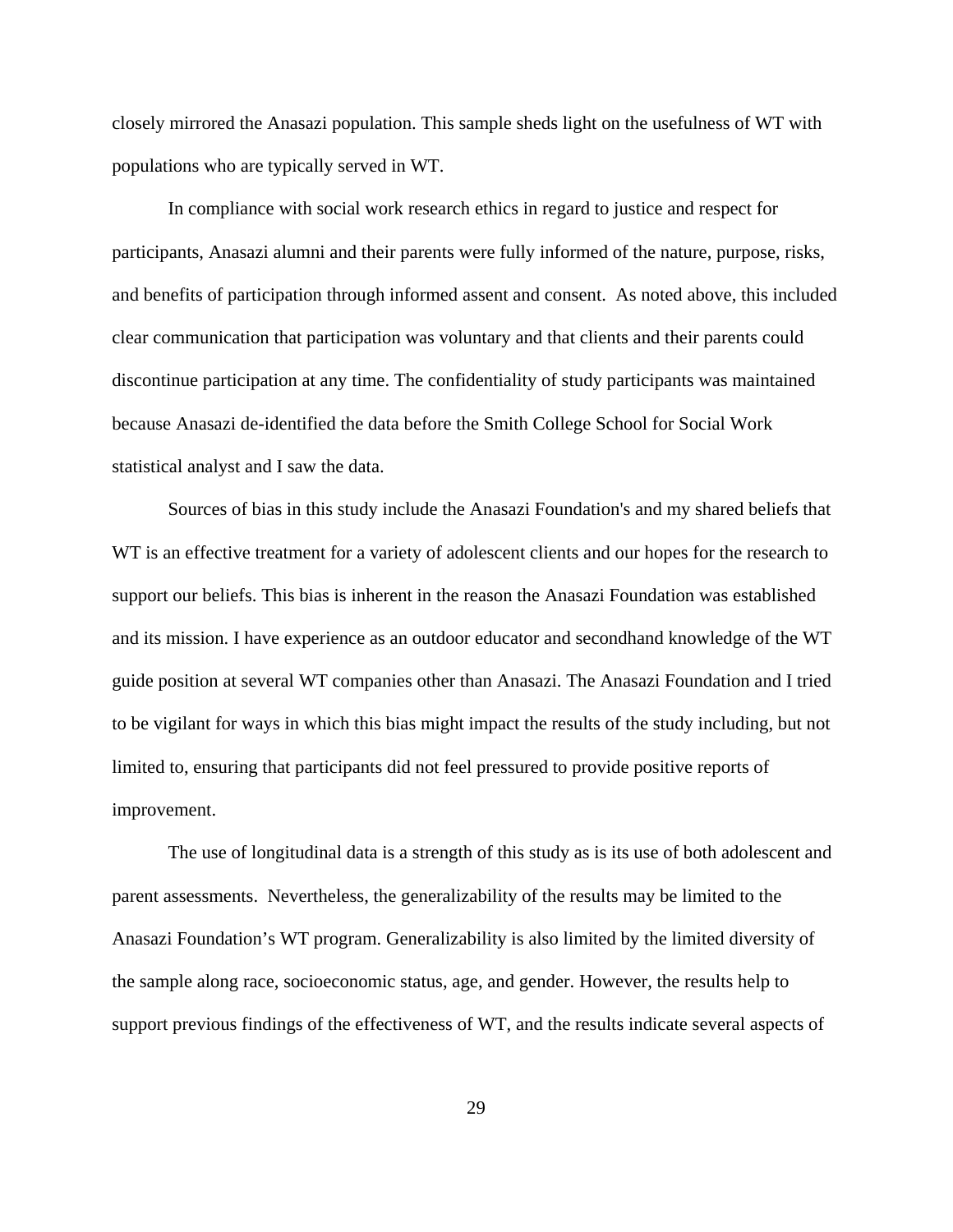WT that can be studied in the future to learn more about creating even more effective WT treatment.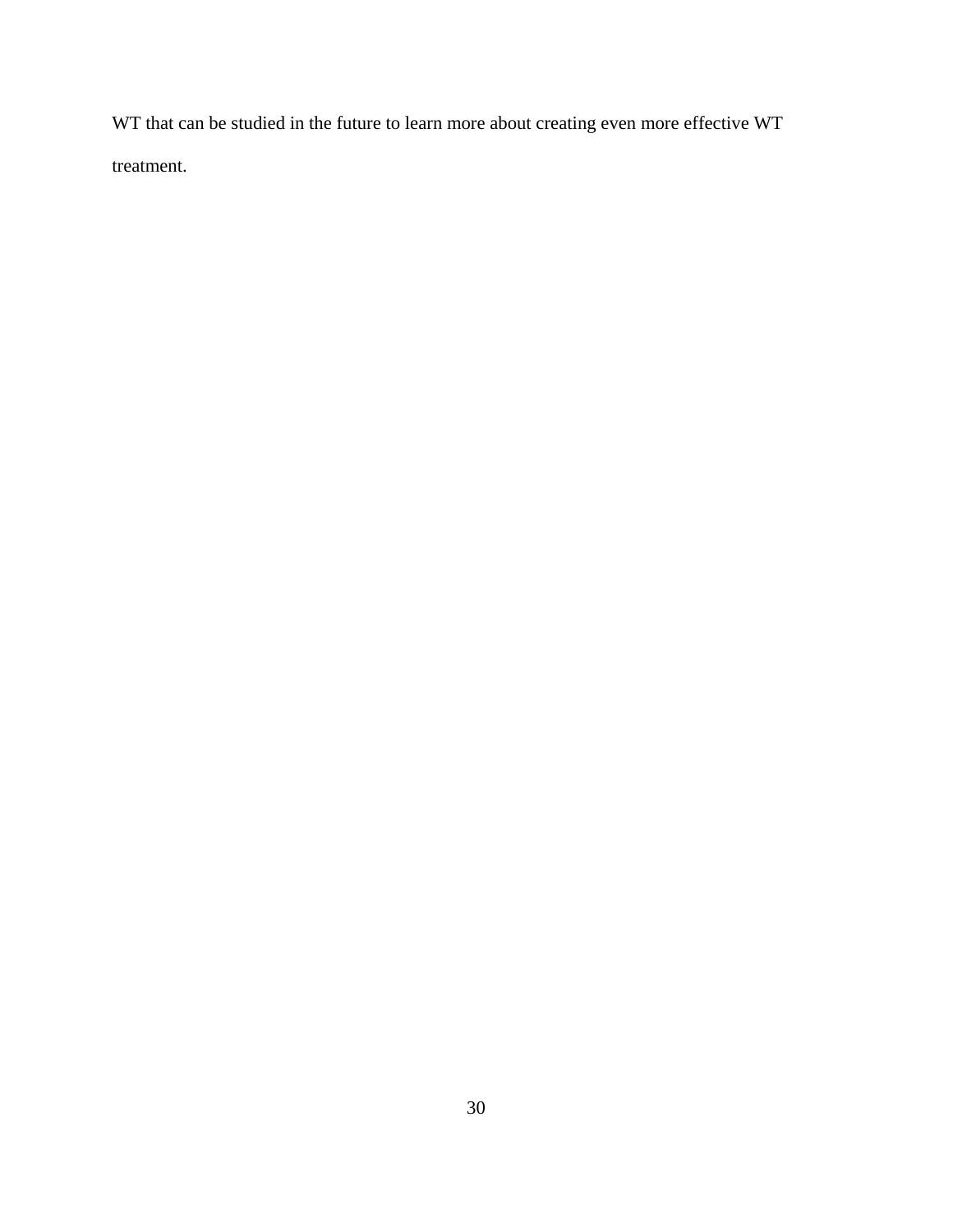## **CHAPTER IV**

#### **Findings**

### **Purpose and Sample**

The purpose of this study was to examine which parts of The Anasazi Foundation's wilderness therapy program are most strongly associated with positive parent-adolescent relationships after treatment. The sample included 36 adolescent participants and 59 parent participants after one adolescent participant was removed, with the agreement of Anasazi staff, due to seemingly unreliable responses with perfect scores in all categories, and after three parent participants were removed because they did not provide informed consent. There were 23 matched pairs with parents and adolescents in the same family both completing their respective surveys. In the parent respondent group, there was one set of parents who completed separate surveys in regards to the same adolescent's treatment at Anasazi. There was one parent who completed two surveys in regards to the same adolescent's treatment at Anasazi, once after the adolescent had been out of the program for 30 days and a second survey after the adolescent had been out of the program for 180 days.

The sample included 16 adolescent female identified participants (44%) and 20 male identified adolescent participants (56%). I do not know the gender identities of parent respondents, as parents indicated their child's gender on the survey, and many parents identified as guardians rather than "mother" or "father." Of the parent respondents, 20 (34%) had female identified children and 39 (66%) had male identified children. In the adolescent respondent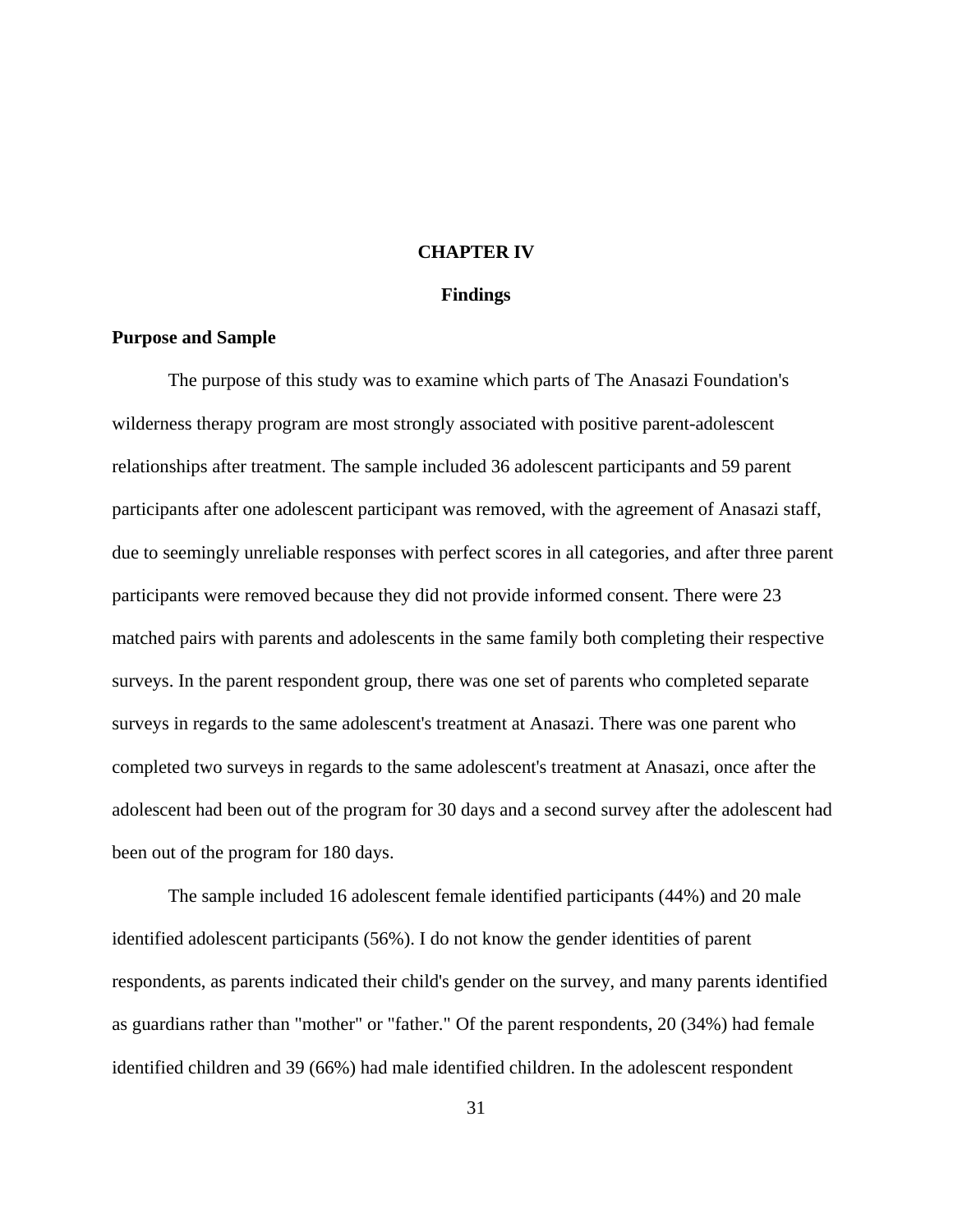group, 32 identified as Caucasian (89%), 2 as Hispanic/Latino (6%), 1 as Asian (2%), and 1 as multi-ethnic (2%). I also do not know the parents' ethnic identities, as they indicated their child's ethnic identity in the survey. In the parent respondent group, 52 (88%) had children who identified as Caucasian, 3 (5%) had children who identified as Hispanic/Latino, and 4 (7%) had children who identified as multi-ethnic. The range in age of adolescent study participants at the time of discharge was from 12 to 25 years old, and the mean age of adolescent participants was 16.4 years old, the median age was 16, and the modal age was 17 years. Parents who participated in the study had children who ranged in age from 12 to 20 years old at the time of discharge, and the mean age was 16.1 years with a median age of 16 years and a modal age of 17 years.

According to data from The Anasazi Foundation representing over 600 students over the course of the past five years, adolescent ages have ranged from 12 to 30 years with a mean age of 16.8 years. Additionally, in the last five years, 35% of Anasazi students have been female and 65% have been male. Finally, in the last five years, 85% of Anasazi students have identified as Caucasian, 6% multi-ethnic, 4.5% Hispanic/Latino, 1.5% Asian, 1% African-American, 1% Native American, 0.5% Pacific Islander, and 0.5% of Anasazi students have identified their racial background as "other" (N. Mitchell, personal communication, April 10, 2015). As shown in Table 1, this sample is generally representative of the population of Anasazi students in the last five years.

32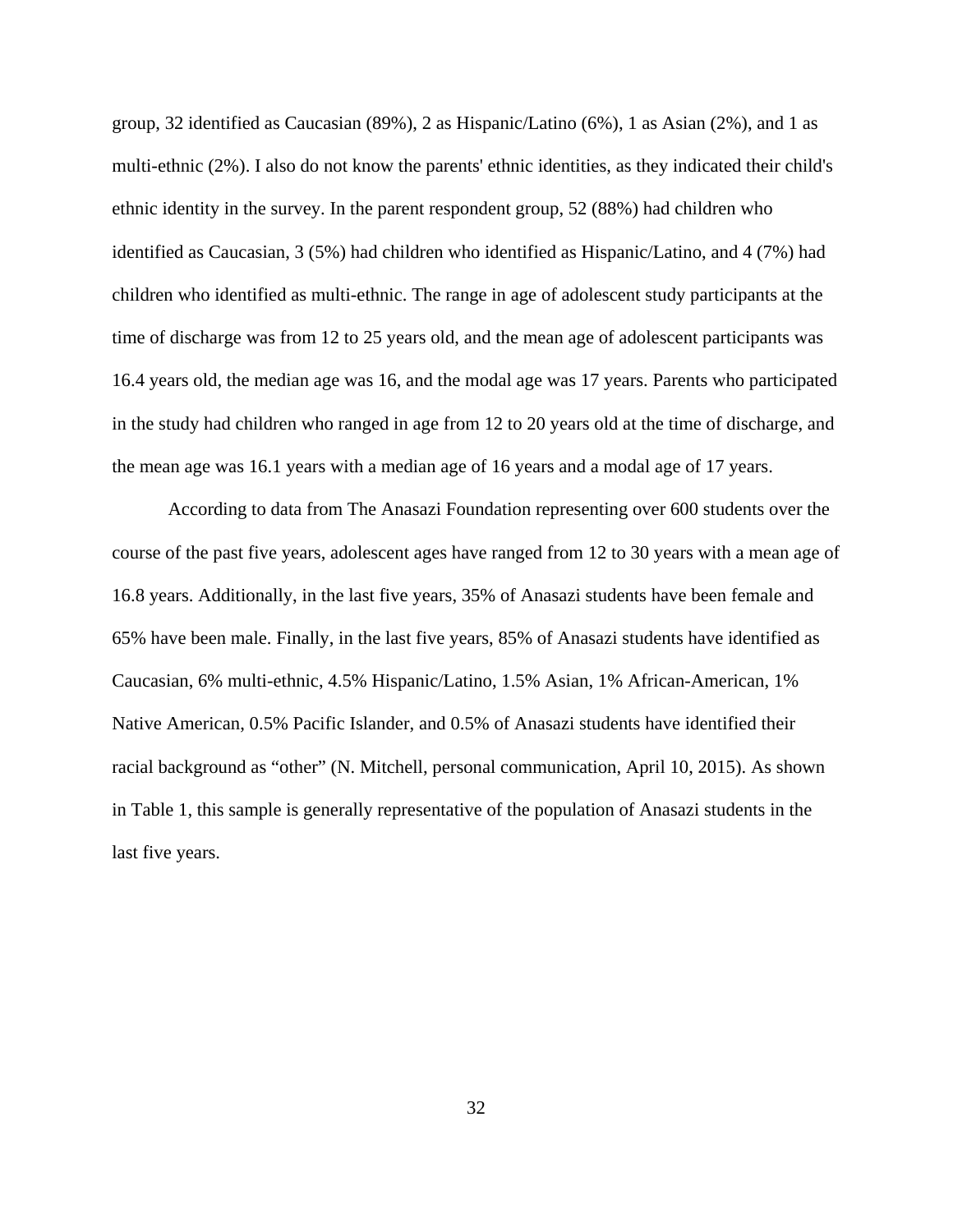# Table 1

|                  | <b>Anasazi Population</b> | <b>Adolescent Sample</b> | Parent Sample |
|------------------|---------------------------|--------------------------|---------------|
| Mean age         | 16.8 years                | 16.4 years               | 16.1 years    |
| Female           | 35%                       | 44%                      | 34%           |
| Male             | 65%                       | 56%                      | 66%           |
| Caucasian        | 85%                       | 89%                      | 88%           |
| Multi-ethnic     | 6%                        | 2%                       | 7%            |
| Hispanic/Latino  | 1.5%                      | 2%                       | 5%            |
| Asian            | 1.5%                      | 1%                       | 0%            |
| African-American | 1%                        | 0%                       | 0%            |
| Native American  | 1%                        | 0%                       | 0%            |
| Pacific Islander | 0.5%                      | 0%                       | 0%            |
| Other            | 0.5%                      | 0%                       | 0%            |

*Sample as Compared to Population* 

## **Adolescent Survey Responses**

**Personal goal questions.** The first three questions on the adolescent survey asked respondents to rank their achievement of the three personal goals they set before leaving the program. Participants were asked to rank their progress toward each of their three goals on seven-point Likert scales between "My journey toward this goal has yet to begin; I have reached this goal; and my journey has carried me beyond this goal." Answers to the personal goal questions ranged from one to seven with four meaning they had reached their goal, one through three meaning they had not, and five through seven meaning they had surpassed their goal. Each adolescent's goals were unique, and there was nothing important about the numbering of the personal goals. Five respondents did not answer any questions about their personal goals. In response to the first personal goal question, the mean was 4.4, and the median was 4. A total of 22 respondents (73% of those who answered the question) stated they achieved or exceeded their first personal goal. In response to the second personal goal question, the mean was 4.6, and the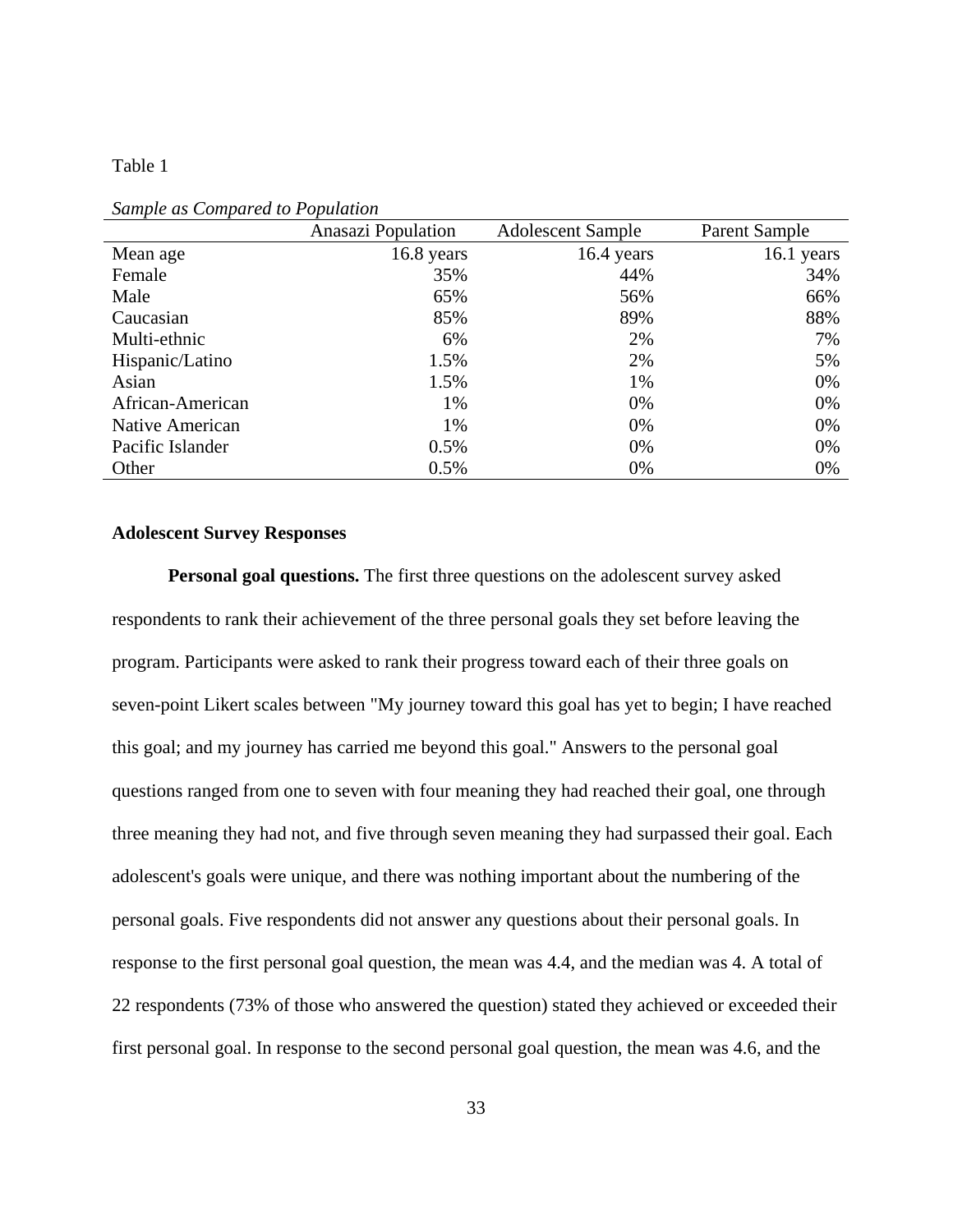median was 4. A total of 21 participants (78% of those who answered the question) stated they achieved or exceeded their second personal goal. In response to the third personal goal question, the mean was 4.4, and the median was 4. A total of 23 respondents (89% of those who answered the question) stated they achieved or exceeded their third personal goal.

The average composite score for all three personal goal questions among adolescent study participants was 10.3 out of a possible 21 points in this sub category, meaning that, on average, adolescents reported attaining their personal goals post treatment with a 49% success rate. Five youth did not answer any questions about their personal goals and four youth only answered one question about their goals, giving them zeros in these questions. When I took out those adolescents who did not answer all three questions about their goal attainment, the average composite score for all three personal goals questions was 13.4 out of a possible 21 points in this sub category, meaning that, on average, adolescents who answered the personal goal questions reported attaining their goals post treatment with a 64% success rate. The success rates of goal completion for adolescent participants are shown in Table 2.

Table 2

|            | Mean | # of respondents | % of respondents who<br>attained/surpassed goals |
|------------|------|------------------|--------------------------------------------------|
| $1st$ goal | 4.4  | 30               | 73%                                              |
| $2nd$ goal | 4.6  | 27               | 78%                                              |
| $3rd$ goal | 4.4  | 26               | 89%                                              |

## *Adolescent Goal Attainment*

**Family relationship questions.** The six family relationship questions asked adolescent participants to rank their answers on seven-point Likert scales in which 1 corresponded with "completely disagree" and 7 corresponded with "completely agree." These questions were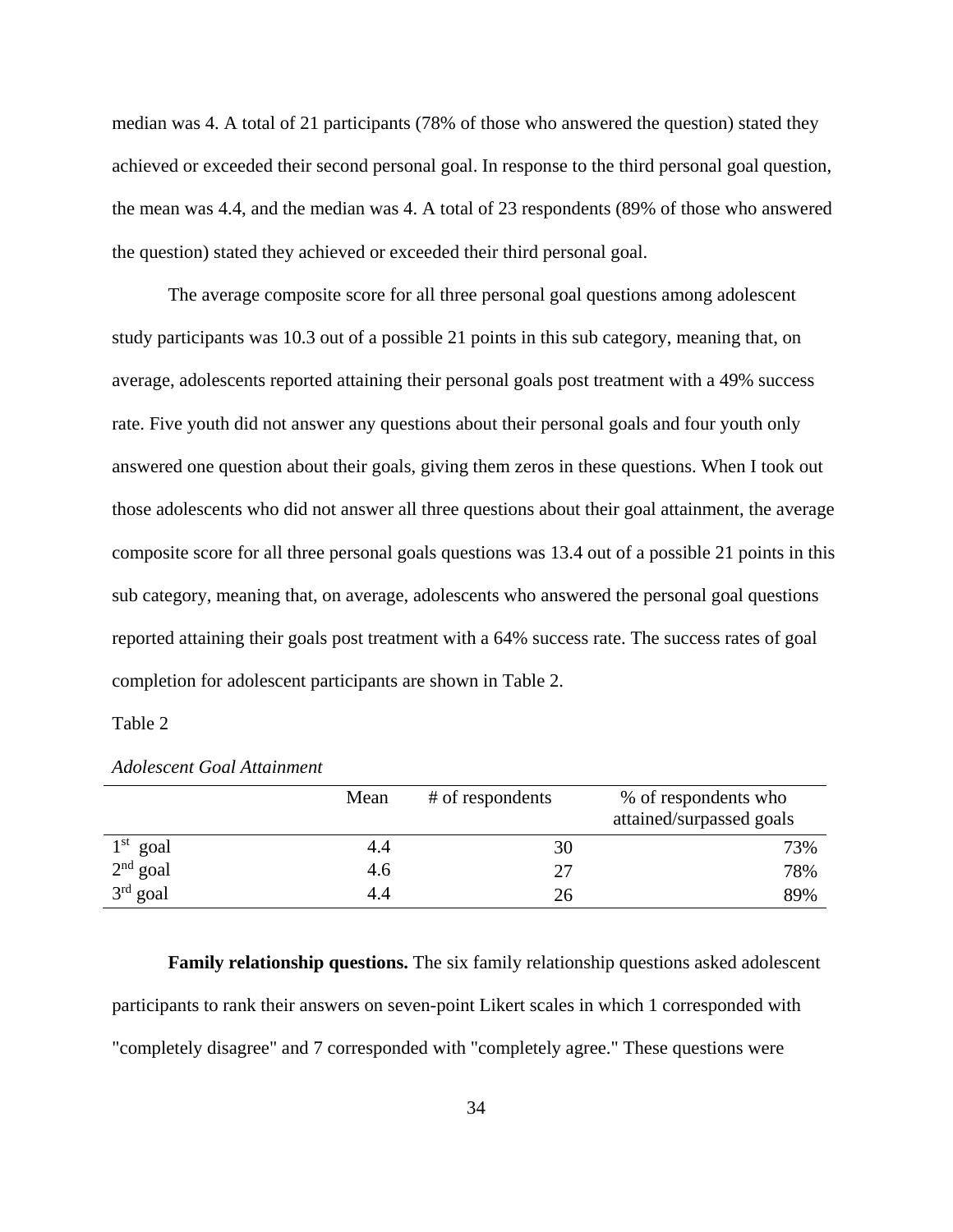focused on the health and strength of family relationships post treatment. The first family relationship question asked adolescents to rate their agreement with the statement that they have a "positive, healthy" relationship with their parent(s) including the Anasazi language of "the making of a trusting, the making of an asking, speaking of the heart, having sittings, and walking as WE." One adolescent did not answer this question, and the mean for other responses was 5.3. In response to this question, 27 adolescents gave a rating of 5 or higher, meaning that 77% of adolescents who answered this question feel they have a positive, healthy relationship with their parent(s) after treatment. The second family relationship question asked adolescents to rate their agreement with the statement that they can disagree with their parent(s) and can productively resolve conflict without resorting to anger or sarcasm. All adolescents answered this question, and the mean was 4.8. In response to this question, 22 adolescents gave a rating of 5 or higher, meaning that 61% of adolescents in the sample feel they can disagree and manage conflict productively with their parents. The third family relationship question asked adolescents to rate their agreement with the statement that they can "see or feel" their parent(s) "walking forward" or making continued progress after treatment. All adolescents answered this question, and the mean was 4.9. In response to this question, 23 adolescents gave a rating of 5 or higher, meaning that 64% of adolescents in the sample reported they can see their parent(s) making forward progress after treatment. The fourth family relationship question asked adolescents to rate their agreement with the statement that they feel their home/family is their "belonging place." All adolescents answered this question, and the mean was 5.2. In response to this question, 24 adolescents gave a rating of 5 or higher, meaning that 67% of adolescents in the study stated that they feel their home and/or family is their "belonging place." The fifth family relationship question asked adolescents to rate their agreement with the statement that their sibling(s) have "a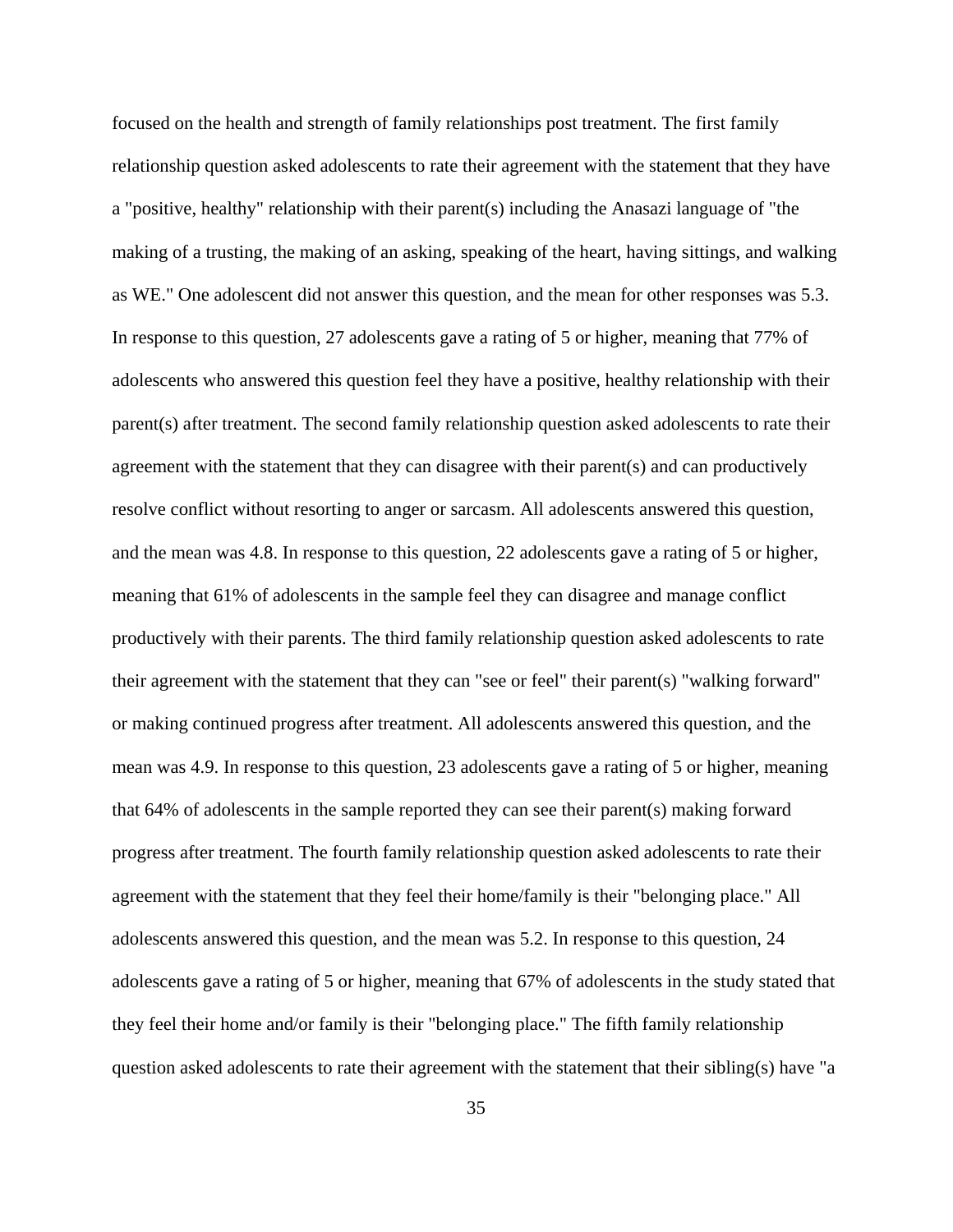belonging place in my heart" even when they are in conflict. All adolescents answered this question, and the mean was 6.1. In response to this question, 34 adolescents gave a rating of 5 or higher, meaning that 94% of adolescents in the sample feel their siblings "have a belonging place in their hearts." The sixth family relationship question asked adolescents to rate their agreement with the statement that their "walking" or therapeutic work at Anasazi helped them "heal and strengthen" their relationship with their parent(s). All adolescents answered this question, and the mean was 5.9. In response to this question, 31 adolescents gave a rating of 5 or higher, meaning that 86% of adolescents in the sample stated that their therapeutic work at Anasazi helped them improve their relationship with their parent(s). The results of the family relationship questions posed to adolescents are summarized in Table 3. The average composite score for all six family relationship questions among adolescent respondents was 32 out of a possible 42 points in this sub category, meaning that, on average, adolescents reported their family relationships to be 76% positive, with 100% being excellent family relationships.

### Table 3

|                                             | Mean | # of respondents | % who agree w |
|---------------------------------------------|------|------------------|---------------|
|                                             |      |                  | statement     |
| Positive/healthy relationship w parents     | 5.3  | 35               | 77%           |
| Can productively resolve conflict w parents | 4.8  | 36               | 61%           |
| See parents making continued progress       | 4.9  | 36               | 64%           |
| Feel that home is "belonging place"         | 5.2  | 36               | 67%           |
| Siblings have "belonging place" in my heart | 6.1  | 36               | 94%           |
| Anasazi helped heal/strengthen relationship | 5.9  | 36               | 86%           |
| w parents                                   |      |                  |               |

*Adolescent Family Relationship Satisfaction* 

# **Program connection questions.** The four program connection questions asked

adolescents to rank their answers on a seven point Likert scale in which 1 corresponded with

"completely disagree" and 7 corresponded with "completely agree." These questions were geared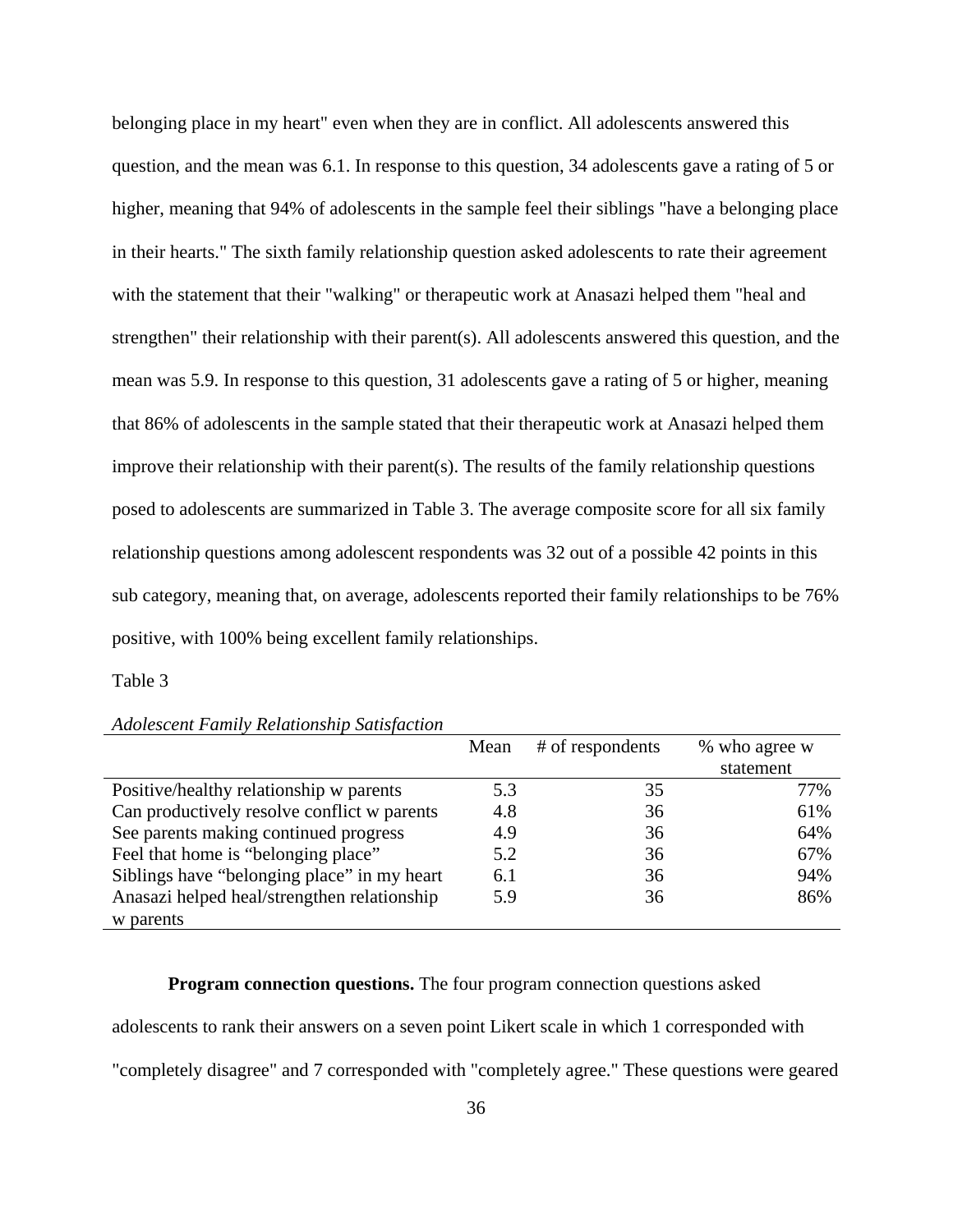toward assessing the extent to which adolescents remain connected to Anasazi after treatment. The first program connection question asked adolescents to rate their agreement with the statement that they continue to share their "Anasazi story." All adolescents answered this question, and the mean was 5.9. In response to this question, 31 adolescents gave a rating of 5 or higher, meaning that 86% of adolescents in the sample reported that they share their experiences at Anasazi with others. The second program connection question asked adolescents to rate their agreement with the statement that they have contact with Anasazi's Alumni Services at least once per month. One adolescent did not answer this question, and the mean was 4.6. In response to this question, 20 adolescents gave a rating of 5 or higher, meaning that 57% of adolescents who answered this question stated that they maintain fairly regular monthly contact with the Anasazi's Alumni Services after discharge. The third program connection question asked adolescents to rate their agreement with the statement that they continue to use the reading materials recommended by Anasazi. All adolescents answered this question, and the mean was 3.4. In response to this question, only 14 adolescents gave a rating of 5 or higher, meaning that only 39% of adolescents in the sample reported that they continue to use the reading materials recommended by Anasazi after their treatment. The fourth program connection question asked adolescents to rate their agreement with the statement that they connect with other Anasazi alumni after treatment. All adolescents answered this question, and the mean was 4.6. In response to this question, 22 adolescents gave a rating of 5 or higher, meaning that 61% of adolescents in the study reported that they are in contact with other Anasazi alumni after their treatment. The results The average composite score for all four program connection questions among adolescent respondents was 18.4 out of a possible 28 points in this sub category, meaning that, on average, adolescents reported that they were 66% (median 71%) connected to The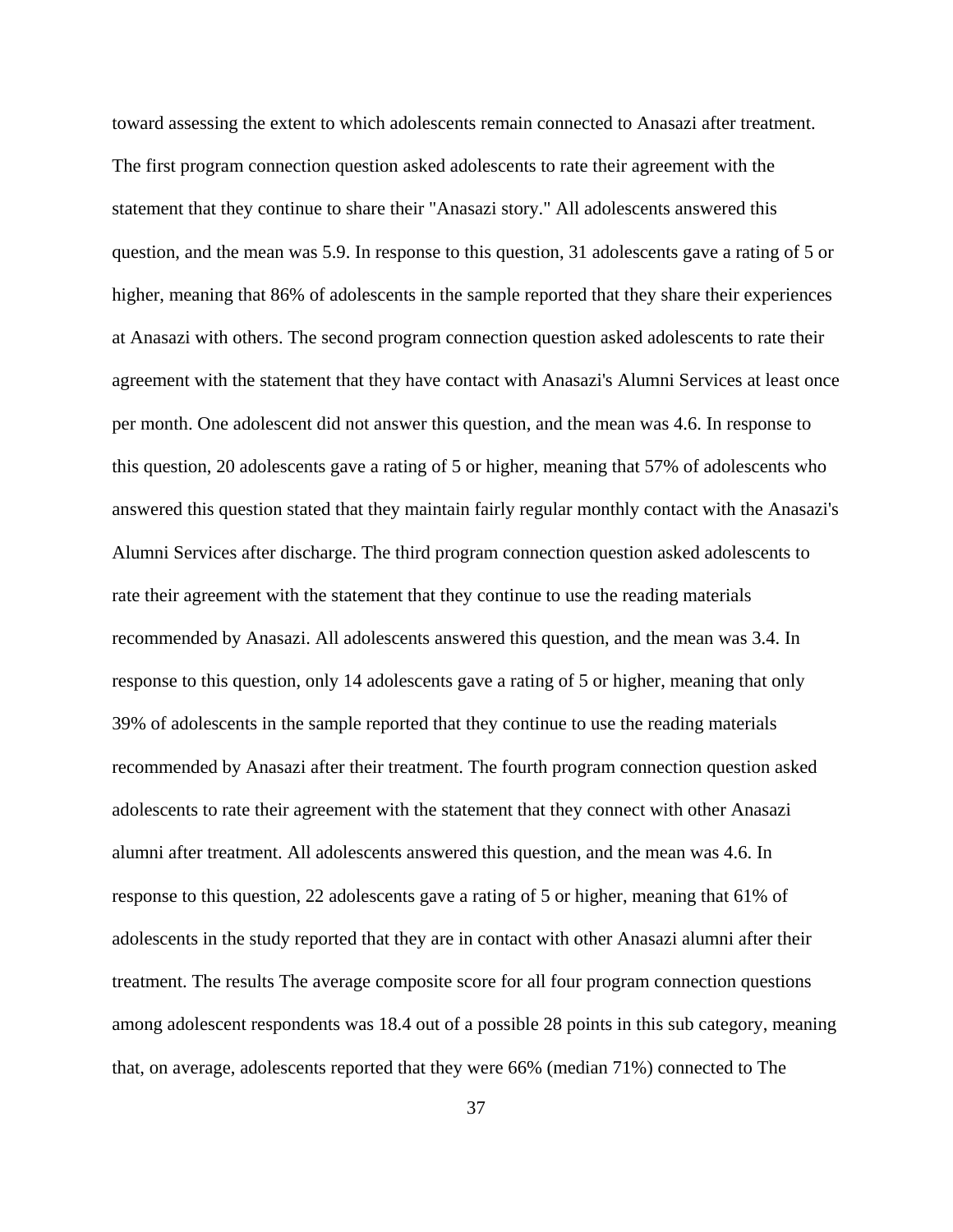Anasazi Foundation after treatment, with 100% connection being in monthly contact with Anasazi though contact with Alumni Services, having regular contact with other alums, using reading materials, and frequently sharing one's Anasazi story with others.

Table 4

| <b>Adolescent Program Connection</b> |  |
|--------------------------------------|--|
|--------------------------------------|--|

|                                         | Mean | # of respondents | % who agree w statement |
|-----------------------------------------|------|------------------|-------------------------|
| Share Anasazi story                     | 5.9  | 36               | 86%                     |
| Monthly contact w Alumni Services       | 4.6  | 35               | 57%                     |
| Use Anasazi reading materials           | 3.4  | 36               | 39%                     |
| Contact with other alums post treatment | 4.6  | 36               | 61%                     |

**Aftercare questions.** The two aftercare questions asked adolescents to rank their answers on a seven point Likert scale in which 1 corresponded with "completely disagree" and 7 corresponded with "completely agree." These questions were geared toward assessing the extent to which adolescents had followed through on the aftercare plans they created with their therapist at Anasazi before they were discharged from the program. The first aftercare question asked adolescents to rate their agreement with the statement that they have followed through on all elements of their aftercare plan. Three adolescents did not answer this question, and the mean was 4.8. In response to this question, 17 adolescents gave a rating of 5 or higher, meaning that 52% of adolescents who answered the question reported that they have generally followed through on their aftercare plan since discharge. The second aftercare question asked adolescents to rate their agreement with the statement that they enjoy "gathering and learning." Anasazi teaches that "gathering from Mother Earth" is the act of doing something physical such as starting a fire with primitive skills or rafting a river. Furthermore, "learning" is explained as the metaphysical and spiritual lessons one can gain from the physical act of "gathering" if one attends to and processes the physical experience. For example, from a river trip, one might learn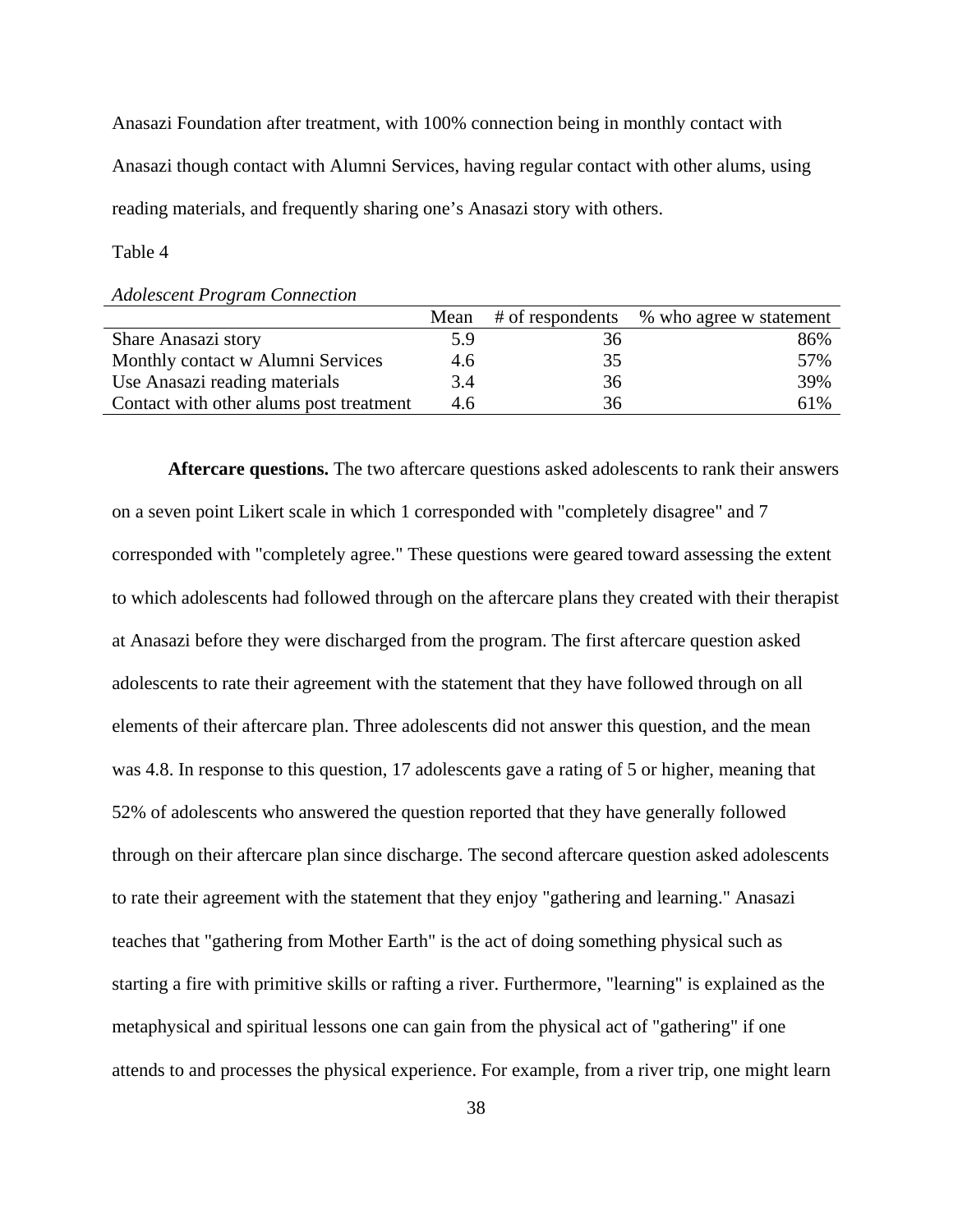about the importance of others on the metaphorical raft, the way life changes like the rough or smooth river, and the importance of listening to the metaphorical guide. (N. Mitchell, personal communication, April 9, 2015). One adolescent did not answer this question, and the mean was 5.1. In response to this question, 23 adolescents gave a rating of 5 or higher, meaning that 66% of adolescents who answered the question reported that they enjoy "gathering and learning." These results are summarized in Table 5. The average composite score for the two aftercare questions among adolescent study participants was 9.4 out of a possible 14 points in this sub category, meaning that, on average, adolescents reported that they were 67% successful with following through on their aftercare plans.

Table 5

*Adolescent Aftercare* 

|                                   | Mean | # of respondents | % who agree w statement |
|-----------------------------------|------|------------------|-------------------------|
| Follow-through on all elements of | 4.X  |                  | 52%                     |
| aftercare plan                    |      |                  |                         |
| Enjoy gathering $&$ learning      |      |                  | 66%                     |

**Physical health questions.** One of the two physical health questions asked adolescents to rank their answers on a seven point Likert scale in which 1 corresponded with "completely disagree" and 7 corresponded with "completely agree." The second physical health question allowed for an open response. These questions were geared toward assessing the extent to which adolescents maintain the physically healthy lifestyle they learned and practiced during their time at Anasazi. The first physical health question asked adolescents to rate their agreement with the statement that they maintain the aspects of the lifestyle that helped them at Anasazi including healthy diet, enough sleep, plenty of water, and regular exercise. All adolescents answered this question, and the mean was 4.7. In response to this question, 20 adolescents gave a rating of 5 or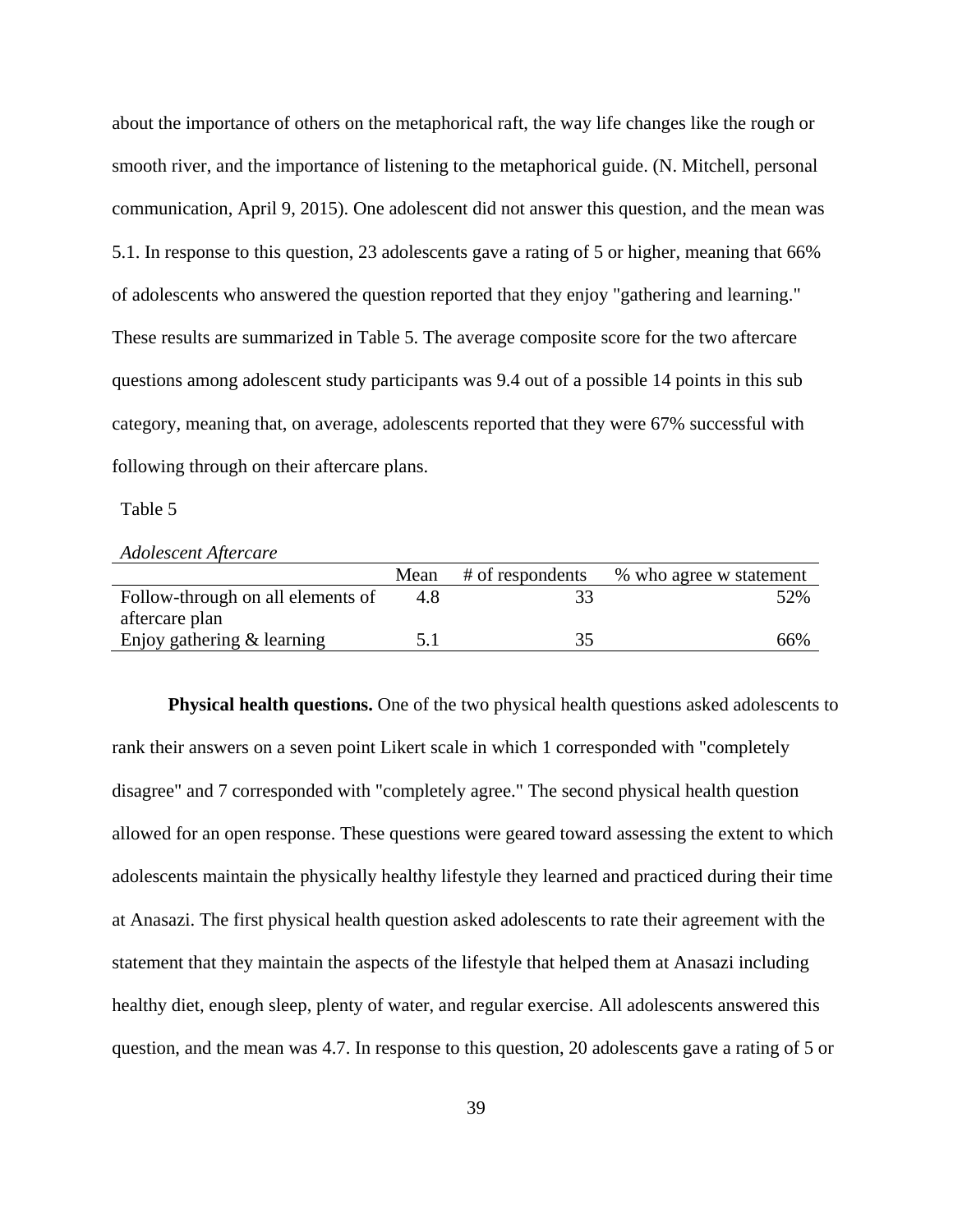higher, meaning that 56% of adolescents in the study reported that they generally maintain the physically healthy lifestyle they learned at Anasazi. This is shown in Table 6. The average composite score for this physical health question among adolescent respondents was 4.7 out of a possible 7 points in this sub category, meaning that, on average, adolescents reported that they were 67% (median 71%) able to maintain the physically healthy lifestyle learned and practiced during wilderness therapy treatment.

#### Table 6

|                                    | Mean | # of respondents % who agree w statement |
|------------------------------------|------|------------------------------------------|
| Maintain Anasazi healthy lifestyle | 4.7  | 56%                                      |
| (diet, sleep, water, exercise)     |      |                                          |

The second physical health question asked adolescents to note the frequency and duration of their physical activity, and 7 participants did not answer this question. Of those that did answer, many did not provide the frequency or duration of their physical activity. Two respondents stated they do not exercise and seven noted that they get exercise in their daily lives through physically demanding work including construction, babysitting, and retail, or through walking their family's dog. Of those who answered this question, 81% (29 adolescents) indicated that they intentionally exercise at least twice per week for at least 40 minutes at a time. Many noted that they play team sports or go to the gym, and others mentioned participating in yoga, running, skating, and weight lifting.

**Spiritual health question.** The spiritual health question asked adolescents to rank their answers on a seven point Likert scale in which 1 corresponded with "completely disagree" and 7 corresponded with "completely agree." This question was geared toward assessing the level of spirituality adolescents felt after their treatment at Anasazi. The question asked adolescents to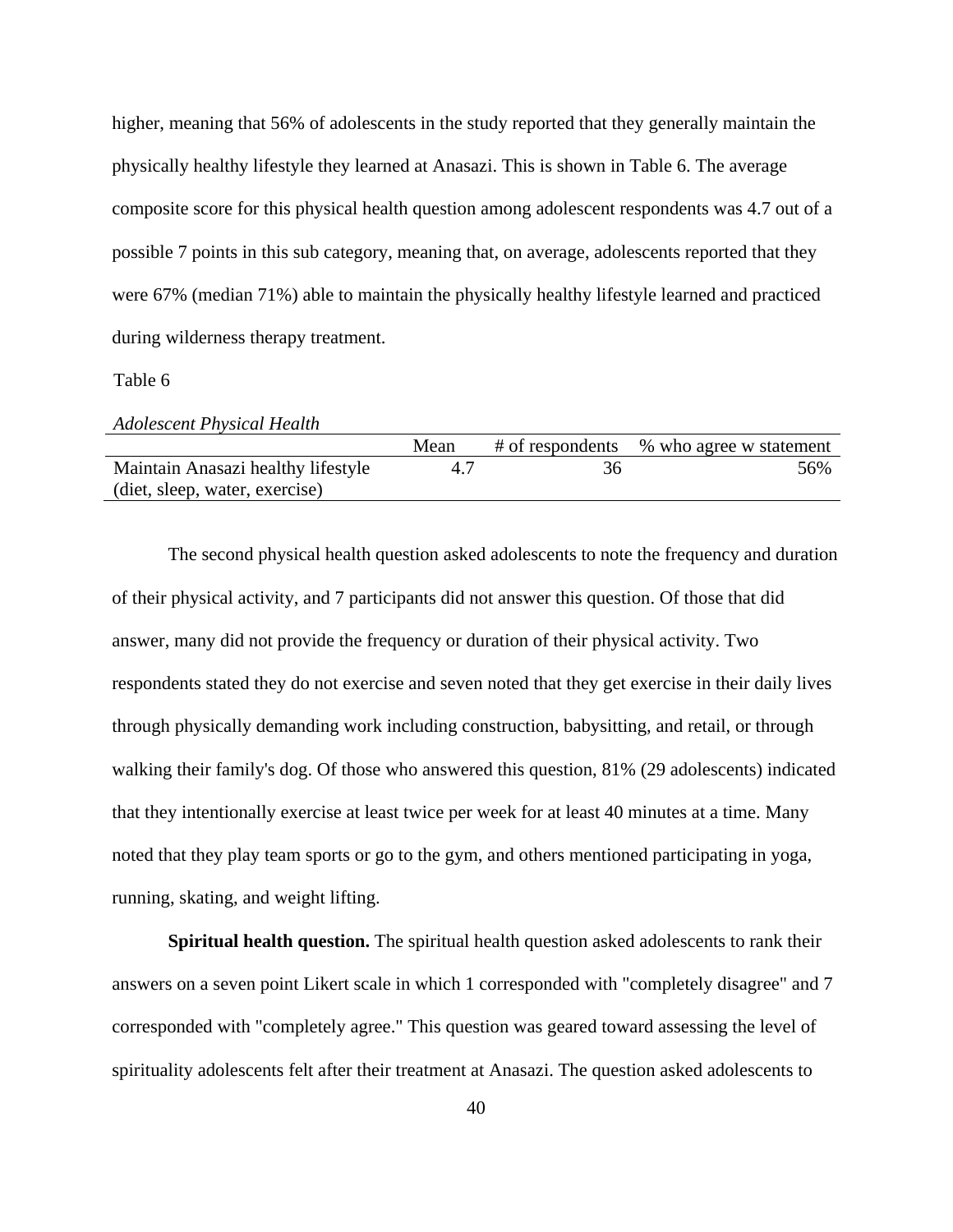rate their agreement with the statements that their spiritual beliefs are important to them and they feel connected to a faith or spiritual tradition. All adolescents answered this question, and the mean was 4.7 while the median was 5.5. In response to this question, 21 adolescents gave a rating of 5 or higher, meaning that 58% of adolescents in the study reported that their spiritual beliefs are important, and they feel connected to their spiritual traditions. This is shown in Table 7. The average composite score for the spiritual health question among adolescent study participants was 4.7 out of a possible 7 points in this sub category, meaning that, on average, adolescents reported that they were 67% (median 79%) connected to a faith or spiritual tradition after their time at Anasazi.

Table 7

# *Adolescent Spiritual Health*

|                                      | Mean | # of respondents | % who agree w statement |
|--------------------------------------|------|------------------|-------------------------|
| Feel connected to faith or spiritual |      | 36               | 58%                     |
| tradition                            |      |                  |                         |

**Feedback questions.** The feedback questions aimed to assess adolescents' general satisfaction with their treatment at The Anasazi Foundation. The first feedback question asked adolescents if they would recommend the program. All adolescents answered this question, and 5 said they would not recommend the Anasazi wilderness therapy program, meaning that 86% (N = 31) of adolescents surveyed would recommend the Anasazi wilderness therapy program. These results are summarized in Table 8.

Table 8

#### *Adolescent Feedback*

|                         | # of respondents | Yes (N) | Yes.<br>$\%$ |
|-------------------------|------------------|---------|--------------|
| Would recommend Anasazi |                  |         | 86%          |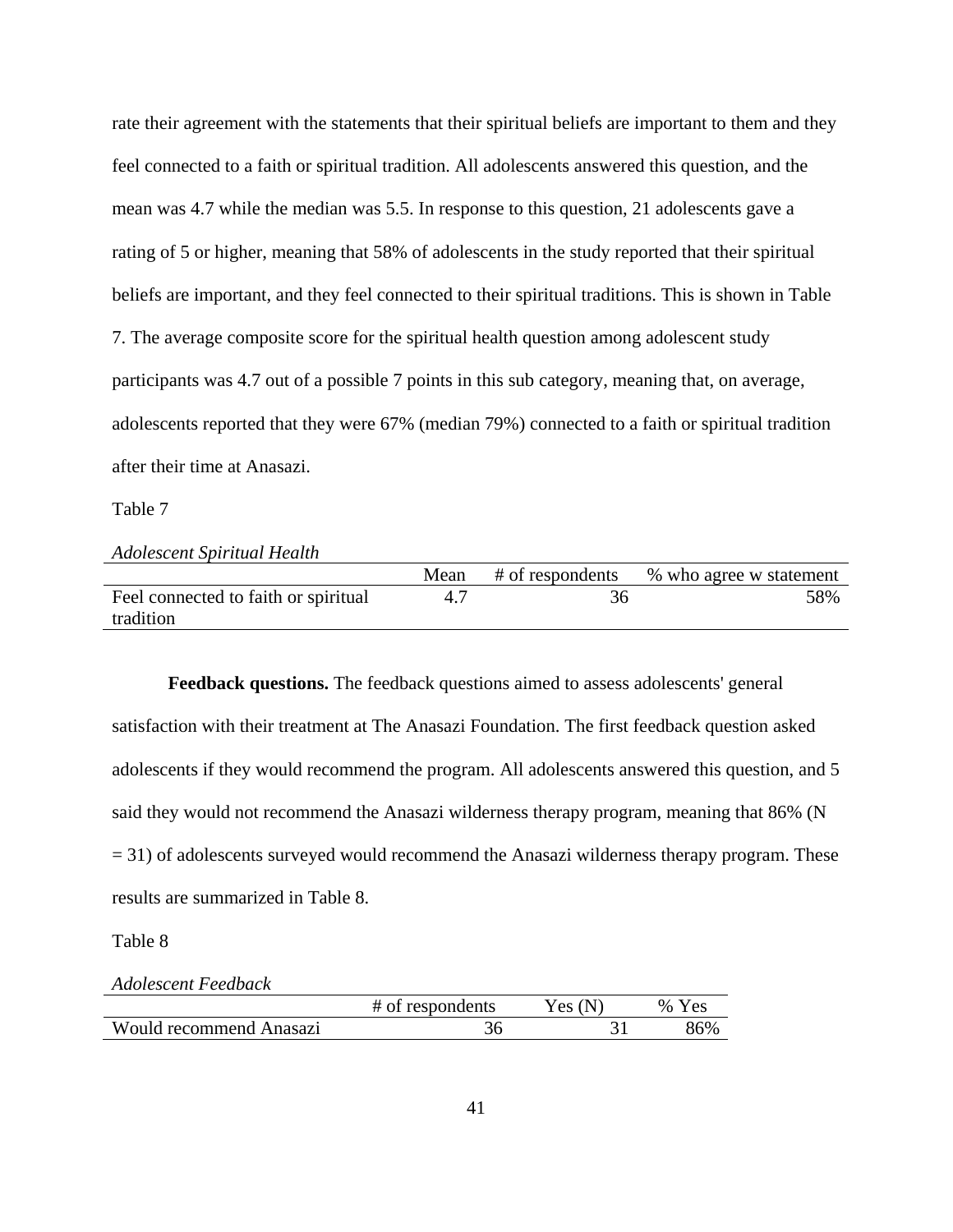The second feedback question provided a text box and asked adolescents to "make a speaking, make an asking, or express hopes and concerns." Anasazi teaches that speaking and listening are activities that are always in process, always growing, and always changing; therefore, "making" connotes a more active way of listening or speaking. (N. Mitchell, personal communication, April 9, 2015). Just over half of adolescents surveyed (53%) answered this question, and adolescent comments reflected four themes: deep satisfaction and gratitude toward Anasazi, a dialectical perspective recognizing both the family's struggles and successes, disappointment or frustration with Anasazi, and suggested programmatic changes. The comments reflecting satisfaction included notes that youth planned to return to Anasazi as "trail walkers"/guides or as resources for new parents of youth in treatment. Many adolescents commented on the growth in their families and in themselves as a result of their time at Anasazi, and several highlighted the importance of friendships they made while at Anasazi. Overall, 11 (58% of those who answered this question) adolescents provided positive feedback. As one adolescent put it,

> The walking made me think about what I do in life, and how it can affect the ones I love and the ones I have yet to. No one can walk the trail alone, you must be ready to connect and make the long haul. Walking forward will open your eyes, you just have to make the effort.

Those who provided negative comments (4 or 21% of those who answered the question) commented on their beliefs that their parents need to do more therapeutic work, their lack of aftercare plans, and social difficulties with peers at Anasazi. One youth respondent stated,

> I wish my parents work on them selfs [sic] more because when I came back my parents were still walking backwards and it made it hard to walk forward.

One adolescent suggested programmatic changes by stating the following: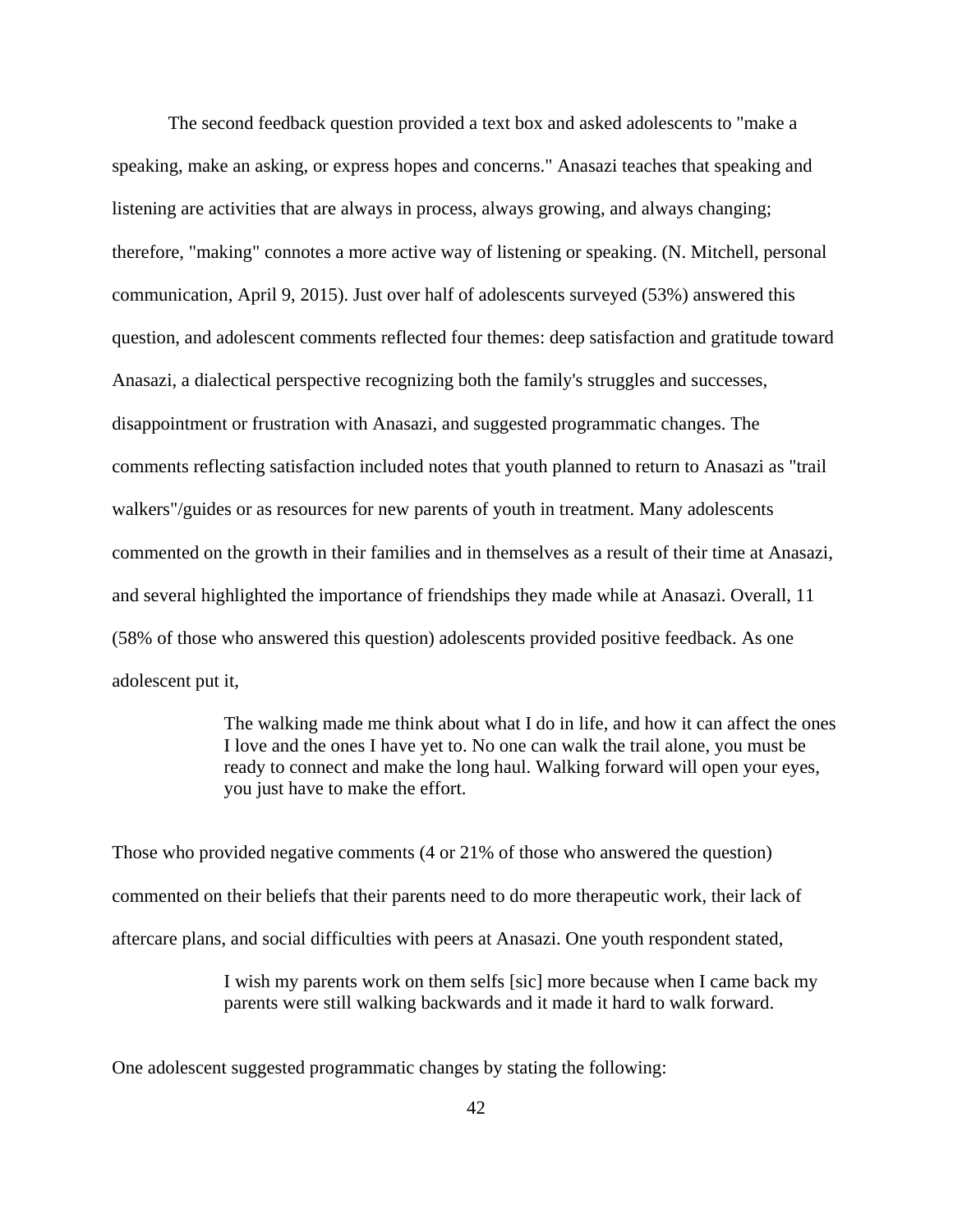I think that the parents should be made more comfortable and asked if they need a sleeping pad or chair to sit in since some parents are older and have more body functioning problems. Also, at my family camp it was very out in the open and not representative of my experience as well as there being non-Anasazi people camped where we could see and hear them. Also maybe telling kids how it might be hard spending time with the parents, but to remember that their parents are just there to spend time with them and it doesn't matter what they do. Having trail walkers help guide the children in ways they can spend time with their families and things they might want to share.

Finally, two respondents provided feedback that displayed a dialectical perspective acknowledging difficulty and success. One respondent commented on the slow process of healing family communication and trauma, yet new feelings of trust and newly improved communication. The other respondent in this category spoke to the physical and emotional difficulty of adjusting to life at Anasazi and the ensuing life changing experience of deciding to "walk forward" and take responsibility for his own growth and healing. As this participant said,

> It was my immediate response to give up… After many long sittings with caring Trail Walkers as well as my Shadow I decided to continue forward with my walking. This turned out to be, what I believe was, the turning point in my life... I also underwent a complete spiritual overhaul, which for me was the hardest task of all. And most importantly I felt myself coming back.

Finally, I calculated an overall score of post treatment wellbeing by adding all of the points each adolescent respondent had from all of the Likert scale questions on the survey. The average overall wellbeing score of all adolescent respondents was 79.6 out of a total of 119 possible survey points meaning that, on average, adolescents reported their overall wellbeing after wilderness therapy treatment at Anasazi to be 67%. Given that 13 adolescent study participants did not answer all survey questions many respondents had at least one zero score factored into their overall wellbeing score. Thus, I calculated the average overall wellbeing score while only including those respondents who answered all survey questions. When I did so, the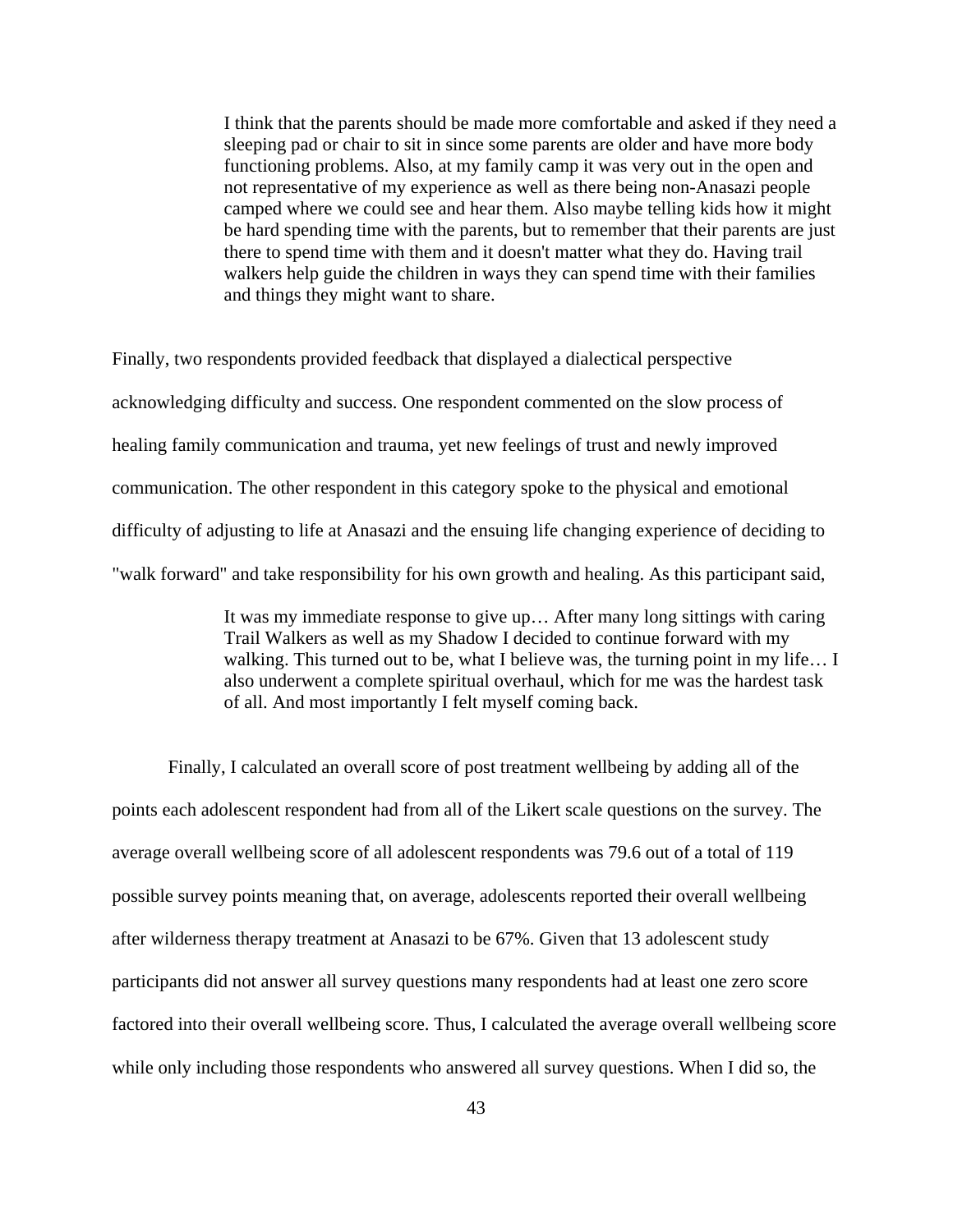mean overall wellbeing score was 83.1, indicating that, on average, adolescents who answered all survey questions reported their overall wellbeing after wilderness therapy treatment at Anasazi to be 70%. These results are displayed in Table 9.

Table 9

*Adolescent Wellbeing* 

|                 | Mean all    | Mean wellbeing % | Mean of those who | Mean wellbeing % of    |
|-----------------|-------------|------------------|-------------------|------------------------|
|                 | respondents | all respondents  | answered all      | those who answered all |
|                 |             |                  | questions         | questions              |
| Wellbeing score | 79.6        | 67%              |                   | 70%                    |
|                 |             |                  |                   |                        |

The data analyst ran t-tests of each category in the adolescent survey (goals, family relationships, program connection, aftercare, physical health, and spiritual health) by adolescent participant gender, and no significant differences were found.

# **Parent Survey Responses**

**Personal goal questions.** The first three questions on the parent survey asked respondents to rank their achievement of the three personal goals they set before their child was discharged from Anasazi. Parents were asked to rank their progress on each of their three goals on seven-point Likert scales between "My journey toward this goal has yet to begin; I have reached this goal; and my journey has carried me beyond this goal." Answers to the personal goal questions ranged from one to seven with four meaning they had reached their goal, one through three meaning they had not, and five through seven meaning they had surpassed their goal. Each parent's goals were unique, and there was nothing important about the numbering of the personal goals. Three respondents did not answer any questions about their personal goals, and ten additional parent participants only answered one goal related question. In response to the first personal goal question, the mean was 4.1, and the median was 4. A total of 34 respondents (61% of those who answered the question) stated they achieved or exceeded their first personal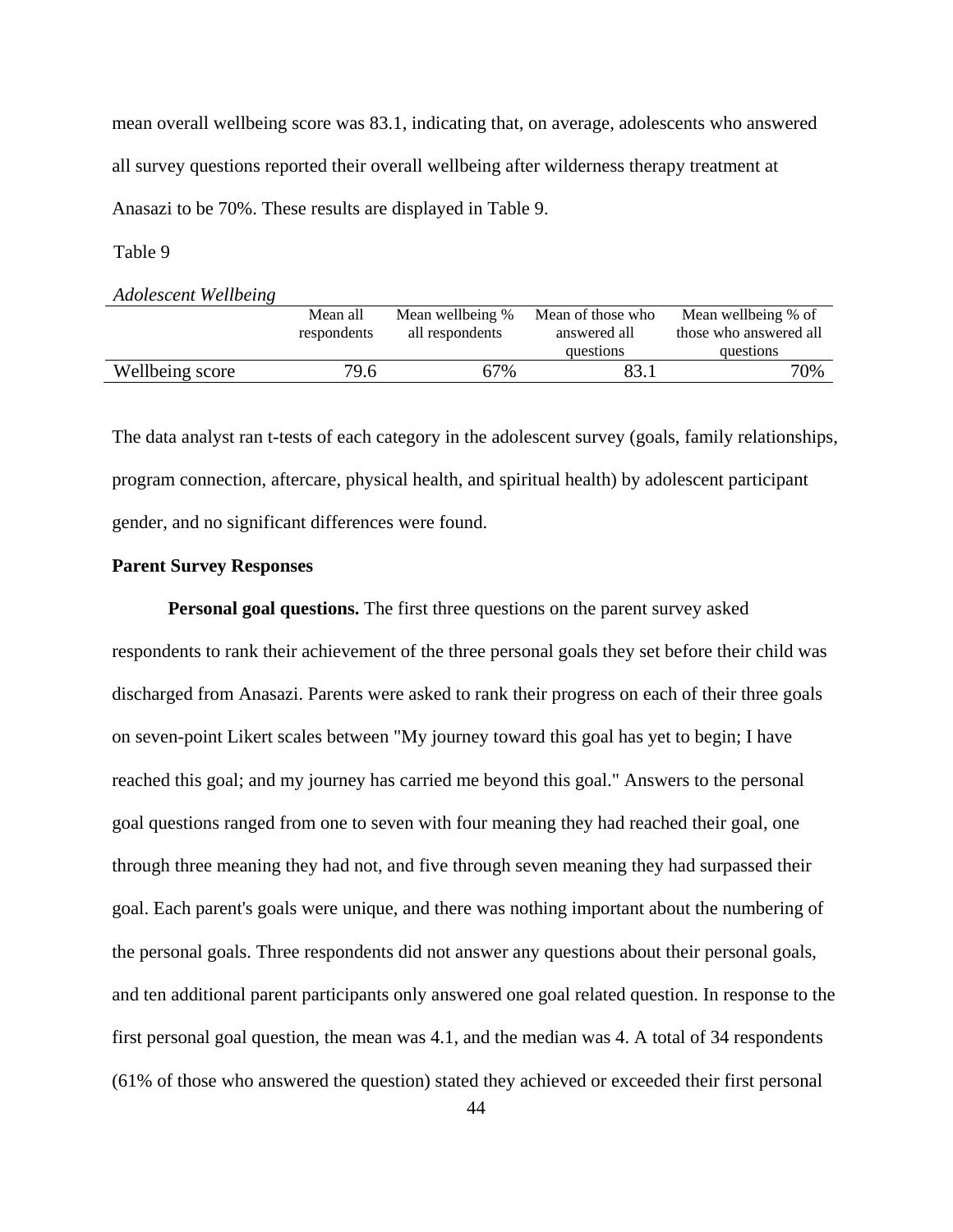goal. In response to the second personal goal question, the mean was 4.4, and the median was 4.5. A total of 31 participants (67% of those who answered the question) stated they achieved or exceeded their second personal goal. In response to the third personal goal question, the mean was 4.2, and the median was 4. A total of 27 respondents (60% of those who answered the question) stated they achieved or exceeded their third personal goal.

The average composite score for all three personal goal questions among parent study participants was 10.6 out of a possible 21 points in this sub category, meaning that, on average, parents reported attaining their personal goals with a 50% success rate. Three parents did not answer any questions about their personal goals, giving them zeros in these questions. When I took out those parents who did not answer any questions about their goal attainment, the average composite score for all three personal goals questions was 12.7 out of a possible 21 points in this sub category, meaning that, on average, parents who answered the goal questions reported attaining their personal goals post treatment with a 61% success rate. The success rates of goal completion for parent study participants are shown in Table 10.

### Table 10

|            | Mean | # of<br>respondents | % of respondents who<br>attained/surpassed | % of youth who<br>attained/surpassed |
|------------|------|---------------------|--------------------------------------------|--------------------------------------|
|            |      |                     | goals                                      | goals                                |
| $1st$ goal | 4.1  | 56                  | 61%                                        | 73%                                  |
| $2nd$ goal | 4.4  | 46                  | 67%                                        | 78%                                  |
| $3rd$ goal | 4.2  | 45                  | 60%                                        | 89%                                  |

*Parent Goal Attainment* 

**Family relationships questions.** The five family relationship questions asked parents to rank their answers on a seven point Likert scale in which 1 corresponded with "completely disagree" and 7 corresponded with "completely agree." These questions were focused on the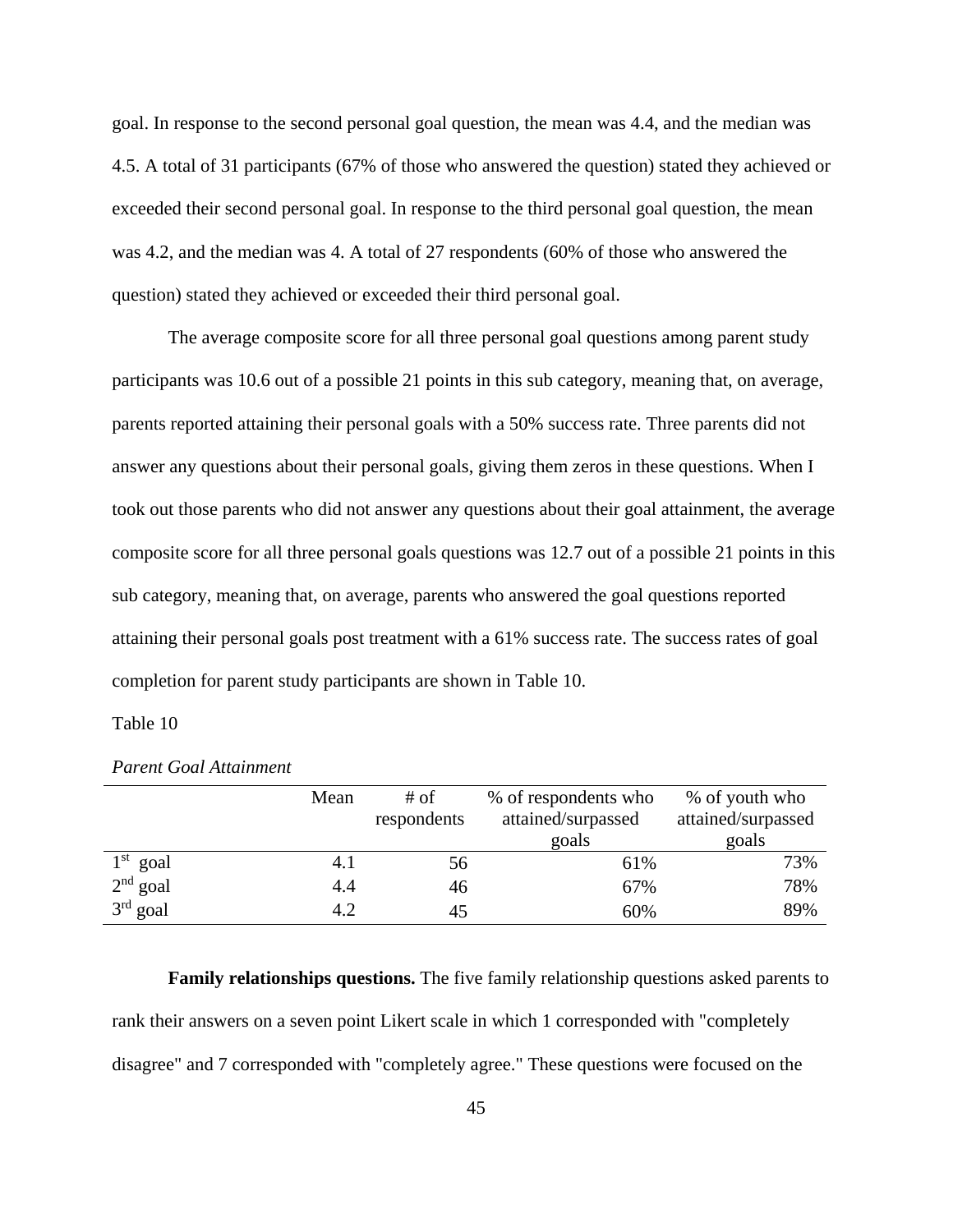health and strength of family relationships post treatment. The first family relationship question asked parents to rate their agreement with the statement that the parent has a "positive, healthy" relationship with his or her child including the Anasazi language of "the making of a trusting, the making of an asking, speaking of the heart, having sittings, and walking as WE." All parents answered this question, and the mean was 4.6. In response to this question, 35 parents gave a rating of 5 or higher, meaning that 59% of parents in the sample feel they have a positive, healthy relationship with their child after treatment. The second family relationship question asked parents to rate their agreement with the statement that the parent can disagree with his or her child productively, resolving conflict without resorting to anger or sarcasm. All parents answered this question, and the mean was 5.0. In response to this question 42 parents gave a rating of 5 or higher, meaning that 71% of parents in the sample feel they can disagree while managing conflict productively with their children. The third family relationship question asked parents to rate their agreement with the statement that they can "see or feel" their child "walking forward" or making continued progress after treatment. All parents answered this question, and the mean was 4.4. In response to this question, 30 parents gave a rating of 5 or higher, meaning that 51% of parents in the sample reported they can see their child making forward progress after treatment. The fourth family relationship question asked parents to rate their agreement with the statement that they feel their home/family is their "belonging place." One parent did not answer this question, and the mean was 5.5. In response to this question, 46 parents gave a rating of 5 or higher, meaning that 78% of parents who answered the question stated that they feel their home and/or family is their "belonging place." The fifth family relationship question asked parents to rate their agreement with the statement that their own "walking" or work with their family therapist at Anasazi helped them "heal and strengthen" their relationship with their child. All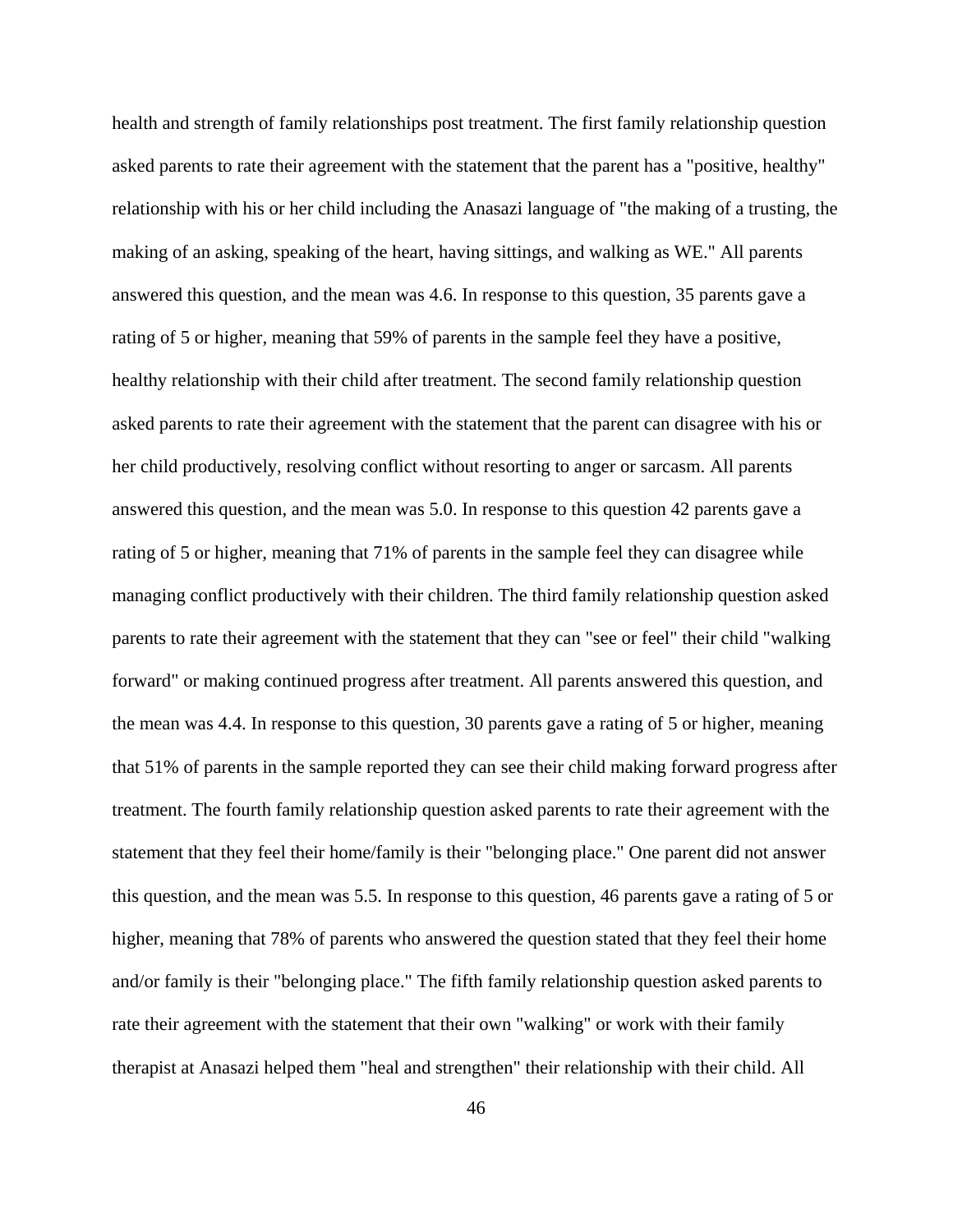parents answered this question, and the mean was 5.6. In response to this question, 47 parents gave a rating of 5 or higher, meaning that 80% of parents in the sample stated that their own therapeutic work helped them improve their relationship with their child. The results of the questions about family relationship asked of parents are displayed in Table 11. Notably 25 parents (42%) answered this question with the highest agreement rating of a 7. The average composite score for all five family relationship questions among parent respondents was 24.9 out of a possible 35 points in this sub category, meaning that, on average, parents reported their family relationships to be 71% (median 77%) positive, with 100% being excellent family relationships.

Table 11

|                                          | Mean | # of        | $%$ who   | % of youth who |
|------------------------------------------|------|-------------|-----------|----------------|
|                                          |      | respondents | agree w   | agree w parent |
|                                          |      |             | statement | statement      |
| Positive/healthy relationship w child    | 4.6  | 59          | 59%       | 77%            |
| Can productively resolve conflict w      | 5.0  | 59          | 71%       | 61%            |
| child                                    |      |             |           |                |
| See child making continued progress      | 4.4  | 59          | 51%       | 64%            |
| Feel that home is "belonging place"      | 5.5  | 58          | 78%       | 67%            |
| My own "walk" (work with family          | 5.6  | 59          | 80%       | 86%            |
| therapist) helped heal and strengthen my |      |             |           |                |
| relationship with my child.              |      |             |           |                |

*Parent Family Relationship Satisfaction* 

**Program connection questions.** The three program connection questions asked parents to rank their answers on a seven point Likert scale in which 1 corresponded with "completely disagree" and 7 corresponded with "completely agree." These questions were geared toward assessing the extent to which families remain connected to Anasazi after treatment. The first program connection question asked parents to rate their agreement with the statement that they continue to share their family's "Anasazi story." All parents answered this question, and the mean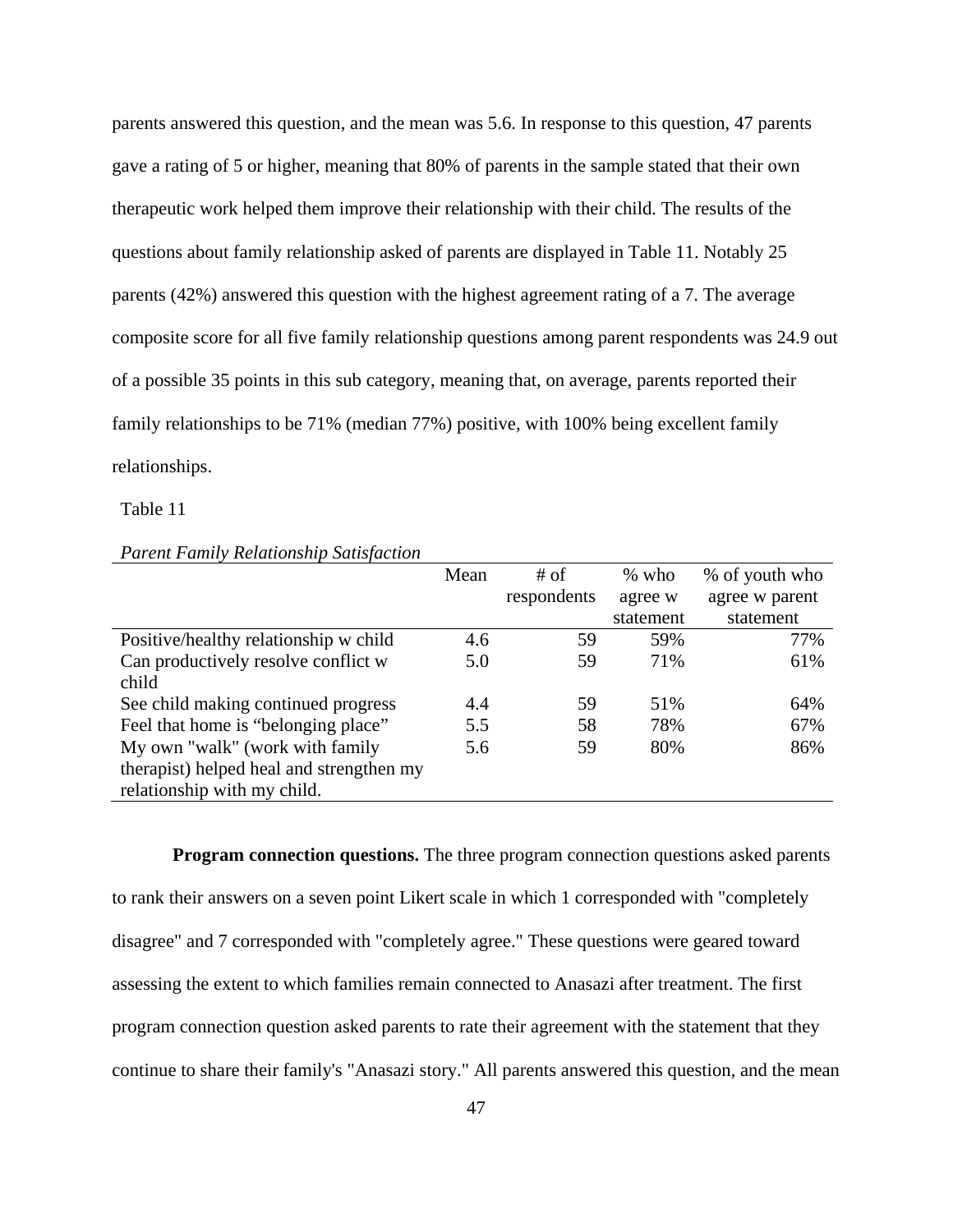was 5.3. In response to this question, 40 parents gave a rating of 5 or higher, meaning that 68% of parents in the sample reported that they share their family's experience at Anasazi with others. The second program connection question asked parents to rate their agreement with the statement that they maintain contact with the Anasazi Foundation. All parents answered this question, and the mean was 3.9. In response to this question, only 21 parents gave a rating of 5 or higher, meaning that only 36% of parents in the sample stated that they maintain contact with the Anasazi Foundation after treatment. The third program connection question asked parents to rate their agreement with the statement that they continue to use the reading materials recommended by Anasazi. One parent did not answer this question, and the mean was 4.5. In response to this question, 31 parents gave a rating of 5 or higher, meaning that 53% of parents who answered the question reported that they continue to use the reading materials recommended by Anasazi after their child's discharge from the program. The results of the questions asked of parents about their connection to The Anasazi Foundation after his or her child's treatment are summarized in Table 12. The average composite score for the three program connection questions among parent respondents was 13.5 out of a possible 21 points in this sub category, meaning that, on average, parents reported that they were 64% connected to The Anasazi Foundation after their child's treatment, with 100% connection being regular use of reading materials, regular contact with the Anasazi Foundation, and frequently sharing the family's Anasazi story with others.

Table 12

|                           | Mean | # of<br>% who agree w |           | % of youth who    |
|---------------------------|------|-----------------------|-----------|-------------------|
|                           |      | respondents           | statement | agree w statement |
| Share Anasazi story       | 5.3  | 59                    | 68%       | 86%               |
| Regular contact w Anasazi | 3.9  | 59                    | 36%       | 57%               |
| Use Anasazi reading       | 4.5  | 58                    | 53%       | 39%               |
| materials                 |      |                       |           |                   |

|  |  | <b>Parent Program Connection</b> |
|--|--|----------------------------------|
|--|--|----------------------------------|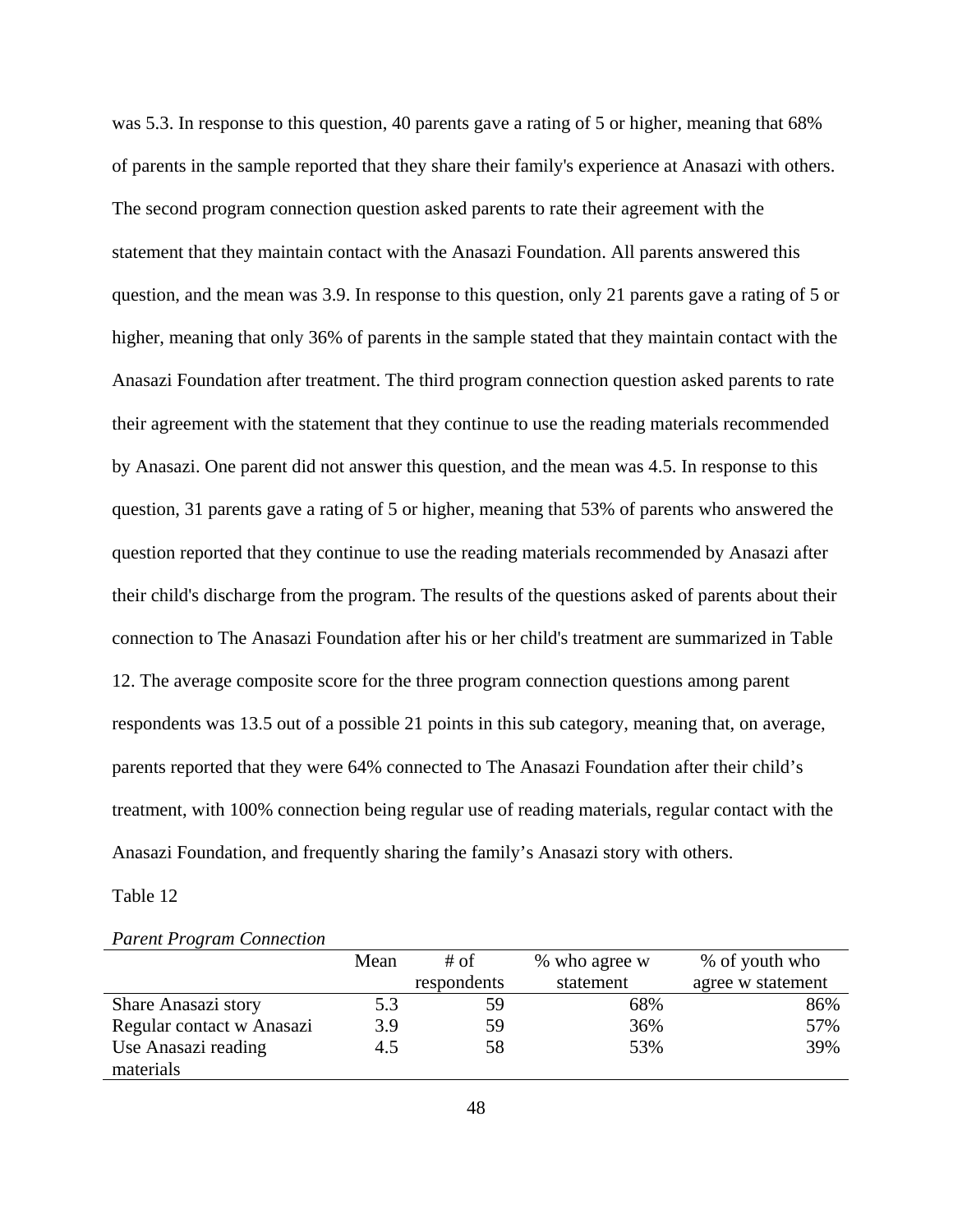**Aftercare questions.** The two aftercare questions asked parents to rank their answers on a seven point Likert scale in which 1 corresponded with "completely disagree" and 7 corresponded with "completely agree." These questions were geared toward assessing the extent to which parents upheld the aftercare plans created with the help of their family therapist at Anasazi before their child was discharged from the program. The first aftercare question asked parents to rate their agreement with the statement that they have followed through on all elements of the aftercare plan made with the help of their family therapist. Two parents did not answer this question, and the mean was 4.8. In response to this question, 38 parents gave a rating of 5 or higher, meaning that 64% of parents who answered the question reported that they have generally followed through on their child's aftercare plan since discharge. The second aftercare question asked parents to rate their agreement with the statement that they enjoy "gathering and learning." For an explanation of this term, see page 38. Two parents did not answer this question, and the mean was 5.4. In response to this question, 42 parents gave a rating of 5 or higher, meaning that 71% of parents who answered the question reported that they enjoy "gathering and learning." The results of parent participation in adolescent aftercare are presented in Table 13. The average composite score for the two aftercare questions among parent study participants was 9.8 out of a possible 14 points in this sub category, meaning that, on average, parents reported that they were 70% successful with helping their child follow through on their aftercare plans. Table 13

*Parent Participation in Aftercare* 

|                                   | Mean | $#$ of      | % who agree | % of youth who    |
|-----------------------------------|------|-------------|-------------|-------------------|
|                                   |      | respondents | w statement | agree w statement |
| Follow-through on all elements of | 4.8  |             | 64%         | 52%               |
| child's aftercare plan            |      |             |             |                   |
| Enjoy gathering & learning        | 5.4  | 57          | 71%         | 66%               |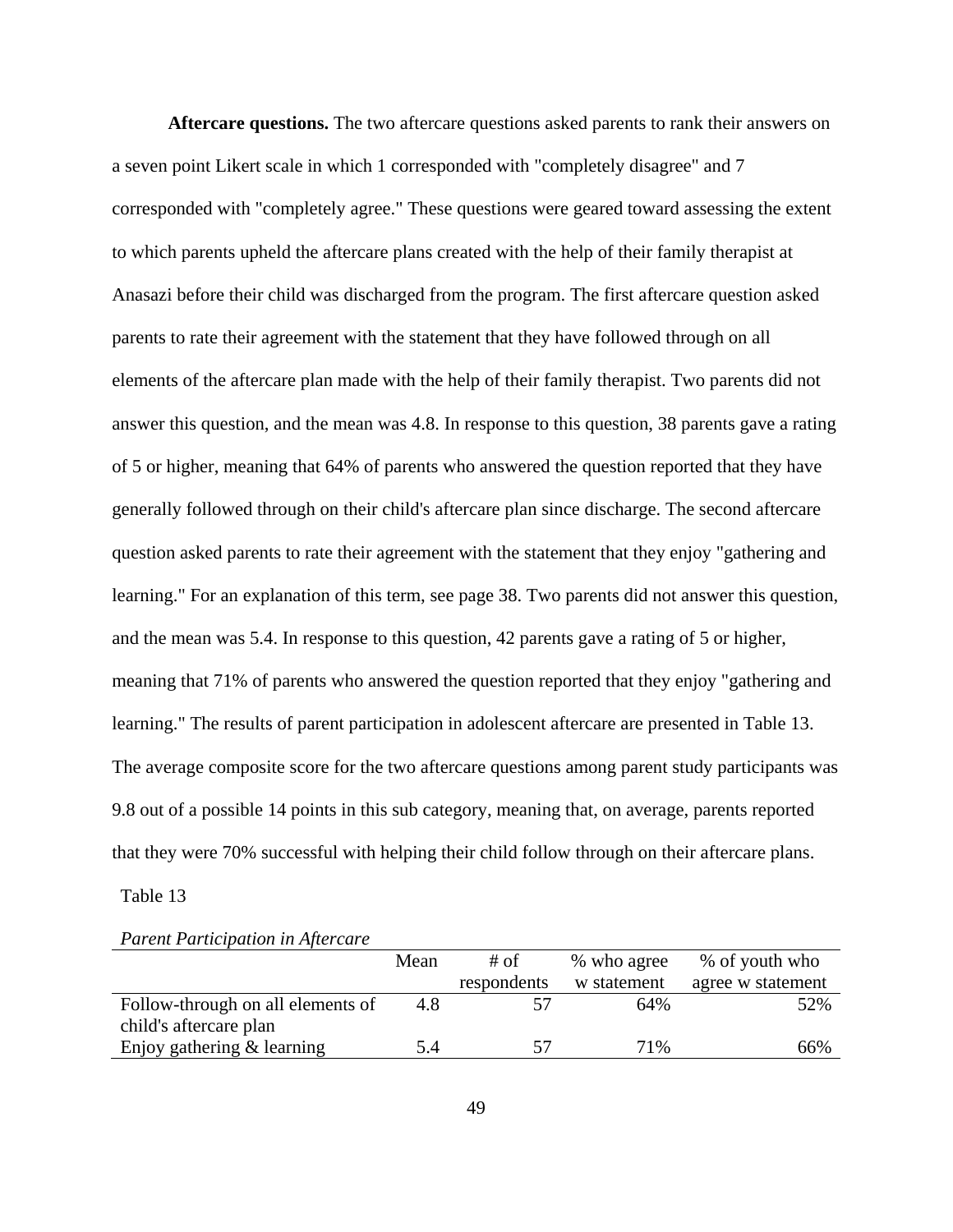**Spiritual health question.** The spiritual health question asked parents to rank their answers on a seven point Likert scale in which 1 corresponded with "completely disagree" and 7 corresponded with "completely agree." This question was geared toward assessing the level of spirituality parents felt after their child's treatment at Anasazi. The question asked parents to rate their agreement with the statements that their spiritual beliefs are important to them and they feel connected to a faith or spiritual tradition. All parents answered this question, and the mean was 6.2. In response to this question, 52 parents gave a rating of 5 or higher, meaning that 88% of parents in the study reported that their spiritual beliefs are important, and they feel connected to their spiritual traditions. These results are displayed in Table 14. The average composite score for the spiritual health question among parent study participants was 6.2 out of a possible 7 points in this sub category, meaning that, on average, parents reported that they were 89% (median 100%) connected to a faith or spiritual tradition after their child's time at Anasazi. Table 14

| <b>Parent Spiritual Health</b> |  |  |
|--------------------------------|--|--|
|--------------------------------|--|--|

|                            | Mean | # of        | % who agree w | % of youth who    |
|----------------------------|------|-------------|---------------|-------------------|
|                            |      | respondents | statement     | agree w statement |
| Feel connected to faith or | 6.2  | 59          | 88%           | 58%               |
| spiritual tradition        |      |             |               |                   |

As Table 14 elucidates, there was a large discrepancy between the percentage of adolescents and the percentage of parents who agreed with the survey statement about their spiritual health. Without further data is it difficult to understand what this difference means. This discrepancy could simply reflect a sample of youth and parents who differ in their connection to their spirituality. Alternatively, it is possible that adolescents have a different idea about what connection to their spirituality means than adults do. In future research, it may be useful to ask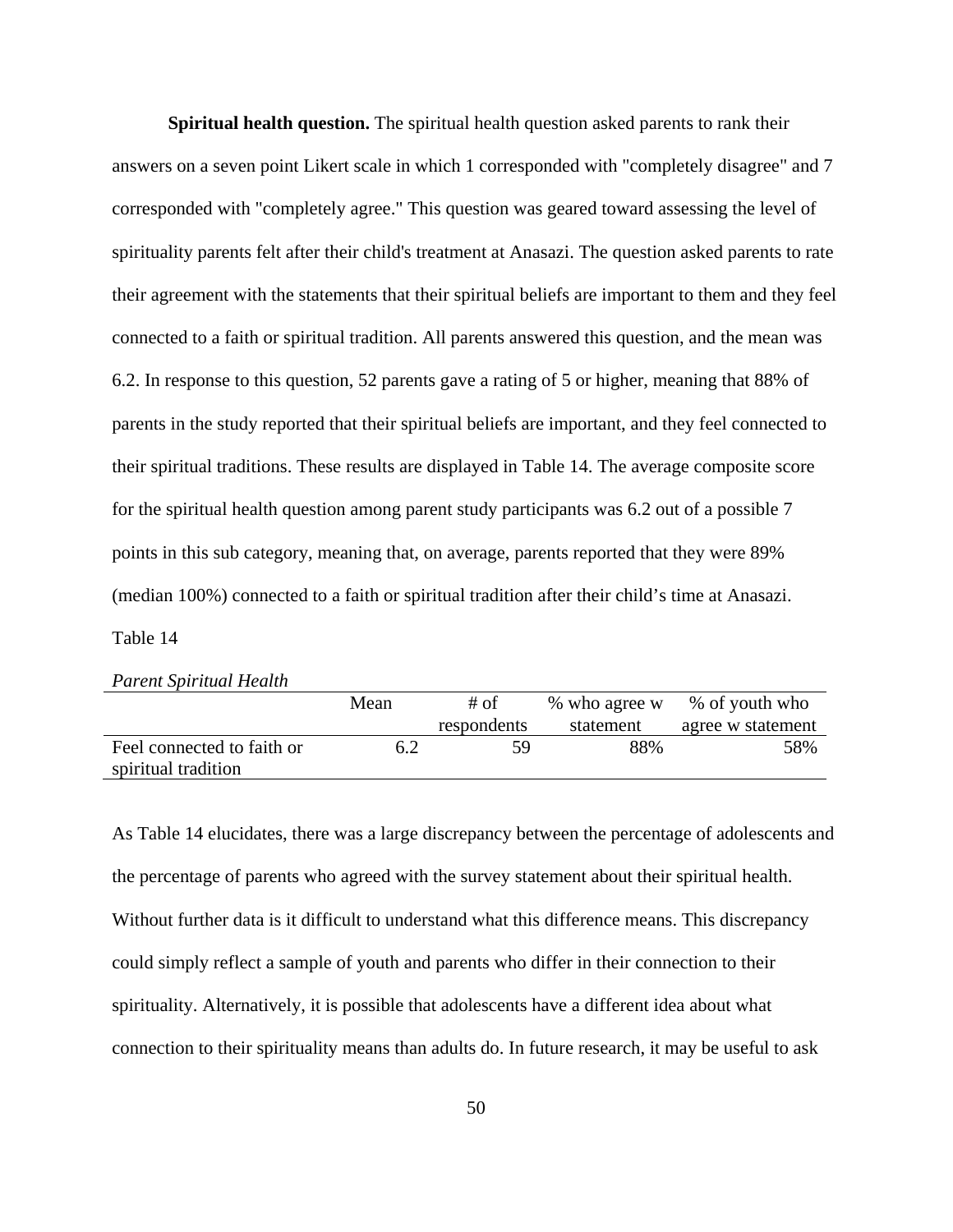about specific indicators of spiritual connection so as to determine how often or how intensely respondents feel connected to their faith or spiritual tradition. An example might be, "My spiritual values guide my decision on a daily, weekly, or monthly basis."

**Feedback questions.** The feedback questions aimed to assess parents' general satisfaction with their child's treatment at The Anasazi Foundation. The first feedback question asked parents if they would recommend the program. All parents answered this question, and only 5 parents said "no" meaning that 92% of parents surveyed would recommend the Anasazi wilderness therapy program. The answers to this feedback question are reported in Table 15. Table 15

*Parent Feedback* 

|                                | $#$ of      | Yes(N) | % Yes | % of youth who agree |
|--------------------------------|-------------|--------|-------|----------------------|
|                                | respondents |        |       | with statement       |
| <b>Would recommend Anasazi</b> | 59          |        | 92%   | 86%                  |

The second feedback question provided a text box and asked parents to "make a speaking, make an asking, or express hopes and concerns." For an explanation of these terms, see page 41-2. Just over half of parents surveyed (53%) answered this question, and parental comments reflected four themes: deep satisfaction and gratitude toward Anasazi, a dialectical perspective recognizing both the family's struggles and successes, disappointment or frustration with Anasazi, and suggested programmatic changes.

The parental comments reflecting satisfaction included comments that families appreciated the financial help they had received from Anasazi, that parents appreciated the chance to witness their child's growth during the program, that positive emotional and behavioral changes stuck with children after the program, that parents continue to use what they learned at Anasazi, that family units experienced growth and healing as a result of treatment at Anasazi,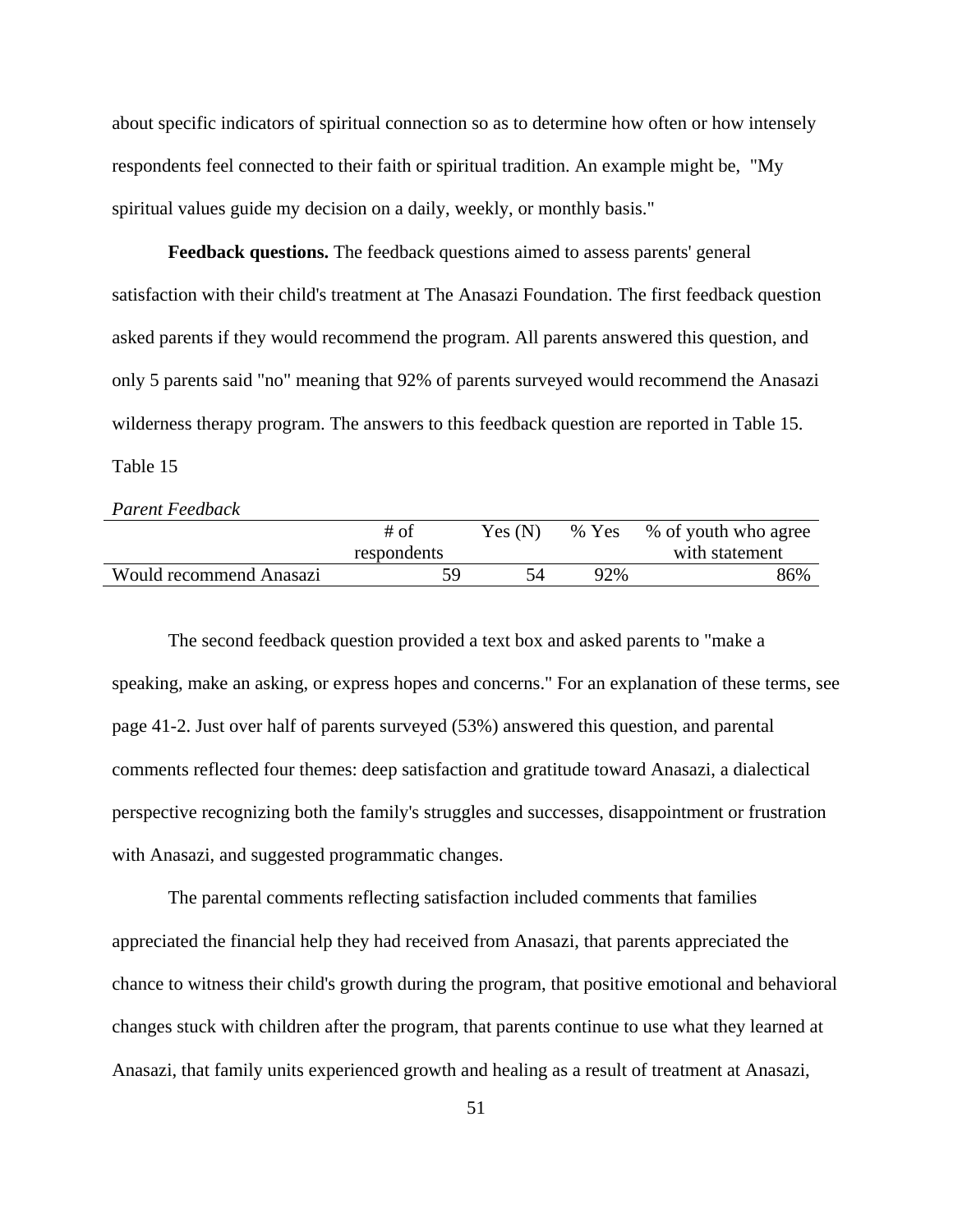that parents experienced deeply moving personal emotional growth, that parents appreciated continued support from Anasazi and from other parents they met while their children were in treatment, and that families feel they are moving forward as a result of Anasazi. One parent noted,

> Anasazi was a transformative experience for us as parents and for our young walker. We will be forever grateful to have had the chance to experience this program. Even [writing this] brings me to tears, because it conjures such powerful and emotional memories of what we went though and what we learned from and about our son and ourselves. Our shadow [therapist] played an essential role in our progress… The Anasazi approach is simply extraordinary… I/we changed in more profound ways more quickly than I ever could have imagined.

Another parent made the following positive comment:

I would recommend the Anasazi program without hesitation! My personal experience was profound. I felt my heart open the minute I arrived at Anasazi and… took the parenting class. Our class was attended by trail walkers, and I learned so much from them and came away with a deep appreciation for the love and sacrifice towards the young walkers. My own walking was an incredible learning experience for me, I trusted the program and was willing to dig deep… Thank you so much for the healing and peace you brought to my life.

The parental comments acknowledging the dialectical tension of both challenge and success tended to focus on the family's journey rather than only the adolescent's or only the parent's journey. For example, several parents commented that, since their child had been in treatment, the parents have realized that emotional and mental health is journey rather than a destination. Others commented that they have found more patience and improved their communication even though their children still continue to exhibit problem behaviors. Many parents were able to recognize their own or their child's setbacks in the context of the family's vast progress. As one parent put it,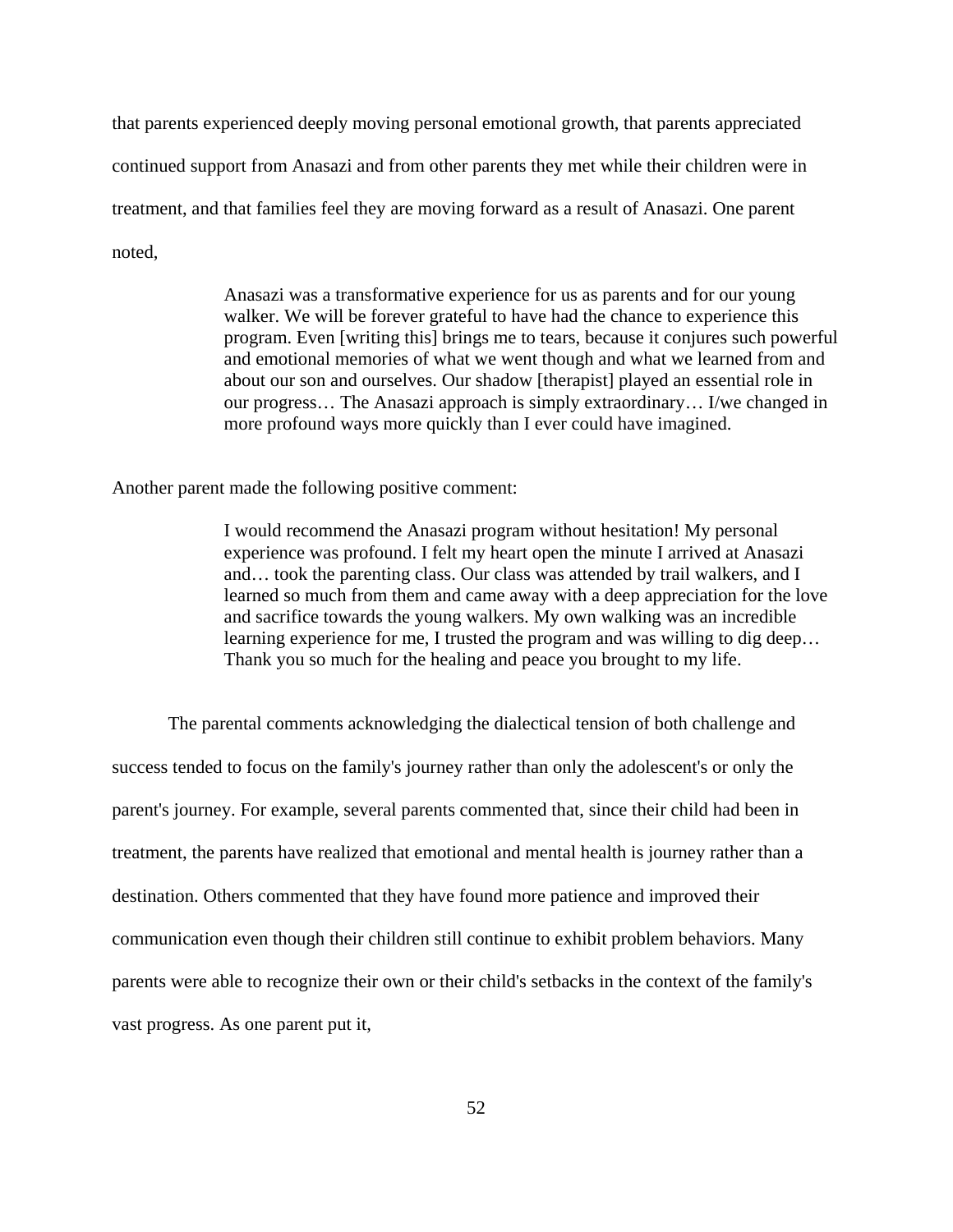[Our daughter] has been home for about a month and a half now. The positive changes she accomplished in the wild have stayed with her for the most part. She is enrolled in classes for her GED and is moving forward with her education. She has stayed sober. She is excited to start skiing again. However, we see some of her old habits of lack of motivation and laziness coming back, so we need to stay very engaged, and we intend to do so… All in all, we… are amazed with the positive changes in her attitude. We know that we won't necessarily live happily ever after without some strife along the way, but we feel very blessed and positive about our future.

Another parent stated the following:

I am trying not to enable my son's backwards walking, and I am working on myself. Anasazi was a great experience for the family, even though things aren't great. If it wasn't for the marijuana, things are really a lot better. There is less fighting and more respect.

Several parents, such as this one, acknowledged family difficulties yet noted that the family is

able to approach these issues together and with mutual respect.

Our young walker works daily to continue his Anasazi ways. Even when we disagree he now stands in place and considers the matter, rather than running away in anger. We have had experiences that have caused us to return to our old patterns but have been quick to recognize this and change the reactions to thoughtful responses. He is making choices that serve him and his goals. He has grown so much, as we have also. We continue to grow and live and love.

Some of the comments that acknowledged disappointment or frustration with Anasazi were focused on the organization as a whole, others on individual clinicians, and others on entities over which Anasazi has no control such as schools or insurance companies. Some parents expressed concern that their children were not staying in contact with Anasazi Alumni Services, or that Alumni Services was not contacting their children after discharge. One parent noted confusion about how to contact Anasazi with concerns after their child left the program. Other parental comments expressed sadness, disappointment, or anger about their children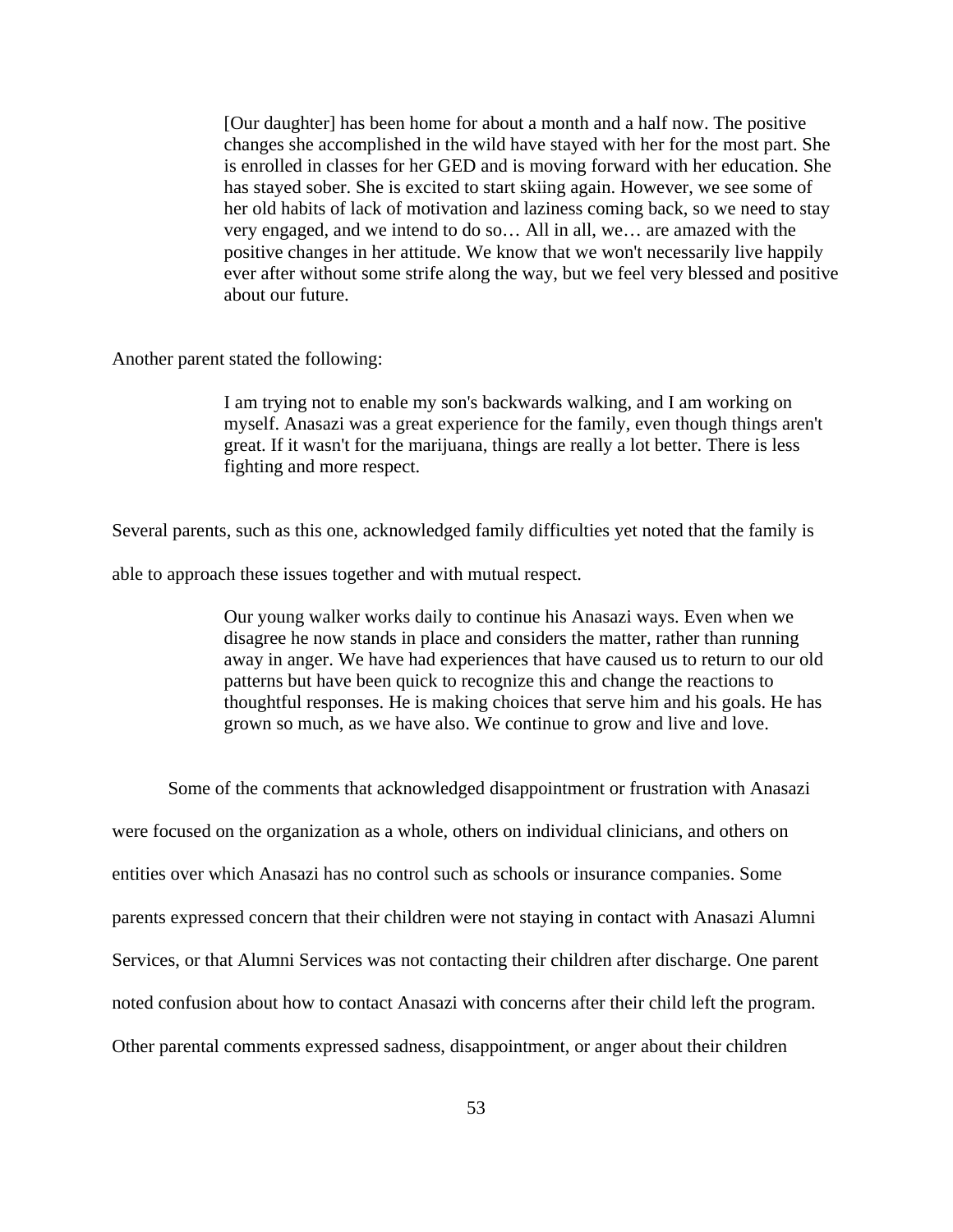lacking motivation to continue the hard work the adolescent had accomplished while in treatment or frustration and anger that nothing seemed to change after treatment. Two parents commented that they did not feel their child's therapist was effective, and two other parents noted that they felt the peers their children met at Anasazi normalized problematic behaviors. Several parents noted their disappointment in the aftercare planning.

> I really love the Anasazi beliefs and completely believe in them. However, I don't feel it was long enough or had enough aftercare for my son. I felt alone with the aftercare needs he had, and though I have done my best and he has been seeing a counselor twice a month, we are back where we were before, with lying, stealing, and using marijuana. I also feel like the friends he made on the trail have not been good influences and actually helped him believe that his pot smoking was quite minimal. [He] is a very good liar and though we really loved [his therapist], I am not sure that he was entirely honest with her, so I am thinking his aftercare plan was insufficient due to that.

Two parents reported particularly concerning information, such as the following, about serious risks to their children's safety including unsafe drinking water, threats of rape, lack of food, and staff disregard for physical injury.

> This is very difficult for me, [my son] was very innocent when we went to Anasazi, and he still feels a great sense of betrayal that we dealt with his depression and computer addiction by subjecting him to the things and people that he experienced there. I liked the ideals espoused, but for us an Anasazi LITE might have been in order? I do not know the answer, but he still has nightmares about being there and having his food stolen, being threatened with rape, and listening to the exploits of others. I am still wrestling if I did the right thing in sending him.

This finding may warrant action from The Anasazi Foundation to ensure that all parents and youth associated with the wilderness therapy program have a clear understanding of how to address threats of any kind of harm while they or their child are enrolled. Furthermore, Anasazi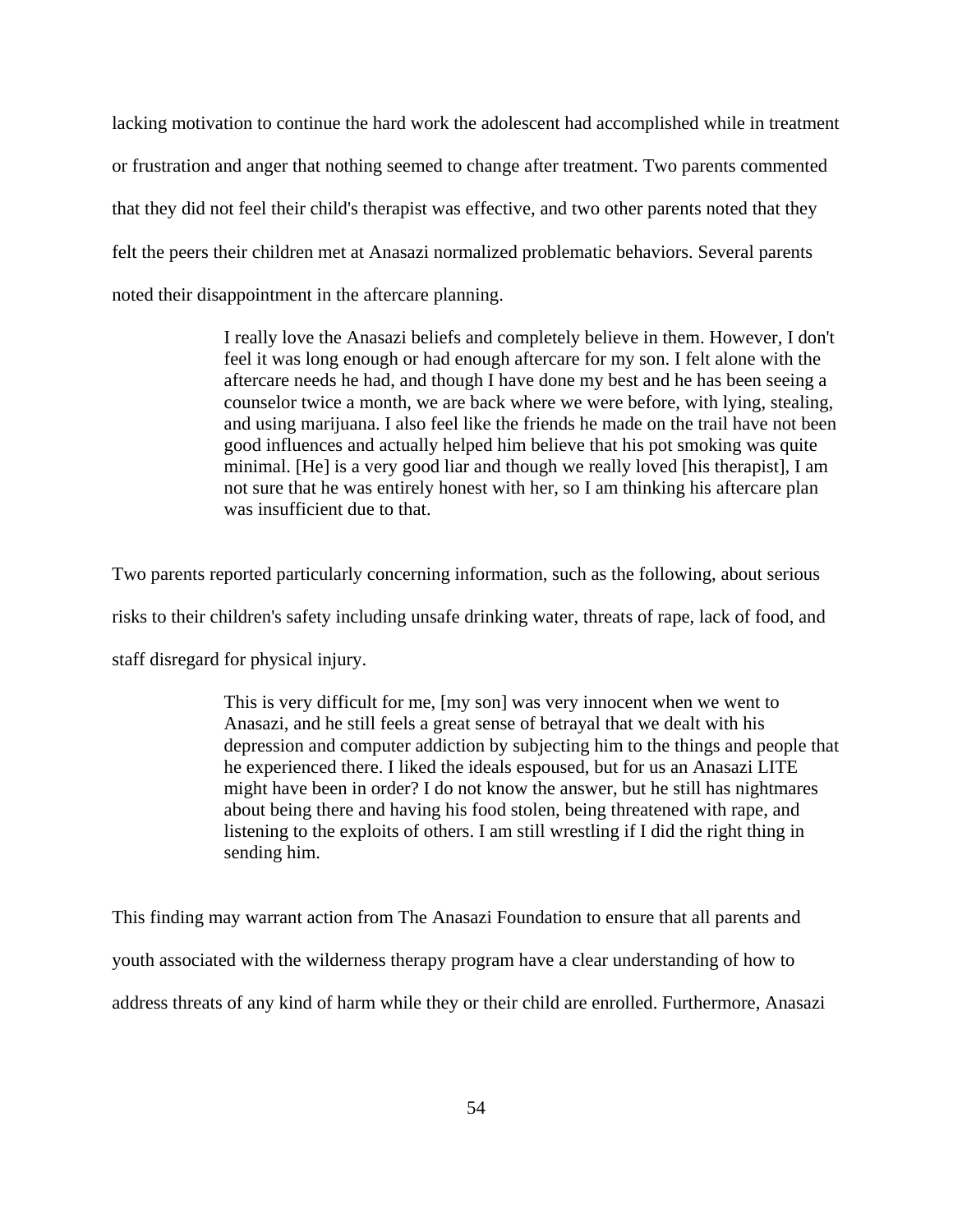may wish to explore how they can help this adolescent and his family cope during the aftercare phase of the program.

Common parental suggestions for improvement were increased communication between therapists and families after discharge, more intensive aftercare planning, and more support from Anasazi for adolescents returning home. Comments in this category including the following:

> Would love to see parental testimonials of what to expect when your young walker gets home.

I wish that there had been a scheduled contact day for the young walkers as there is for the parents, touching base with him earlier may have helped him stay connected to us and the program.

My only suggestion would be to help a little more with the transition from the trail to home. It was difficult to end the time with [her therapist] so quickly, and I think a few follow up sessions would be extremely beneficial.

Finally, I calculated an overall score of post treatment family wellbeing by adding all of the points each parent respondent had from all of the Likert scale questions on the survey. The average overall family wellbeing score was 65.1 out of a total of 98 possible survey points meaning that, on average, parents reported their family's overall well-being after their child's wilderness therapy treatment at Anasazi to be 66%. Given that 17 parent study participants did not answer all survey questions many respondents had at least one zero score factored into their overall wellbeing score. Thus, I calculated the average overall wellbeing score while only including those respondents who answered all survey questions. When I did so, the mean overall wellbeing score was 67.6, indicating that, on average, parents who answered all survey questions reported their family's overall wellbeing after their child's wilderness therapy treatment at Anasazi to be 69%. These results are displayed in Table 16.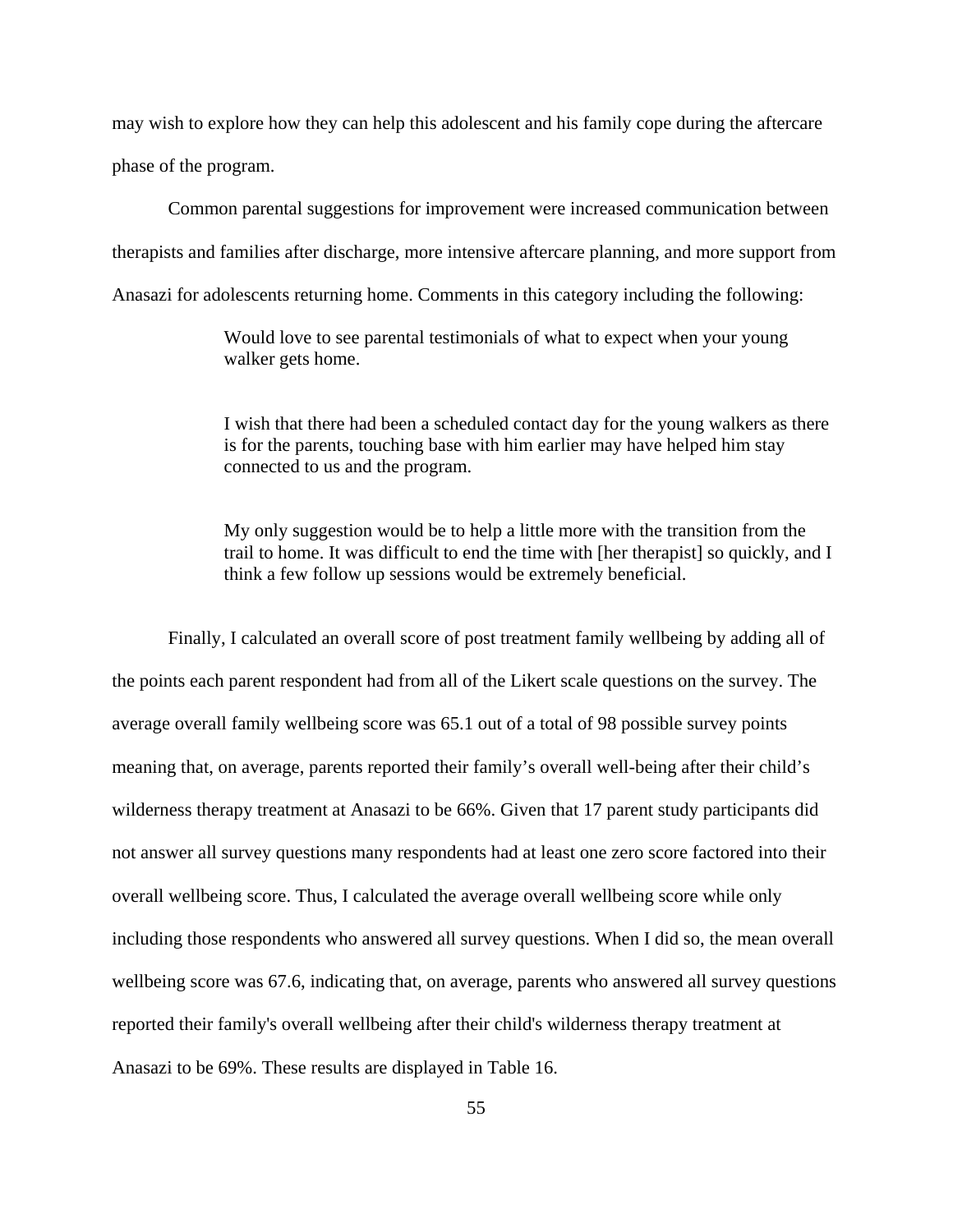### Table 16

#### *Family Wellbeing*

|                                        | Mean all<br>respondents | Mean wellbeing %<br>all respondents | Mean of those who<br>answered all<br>questions | Mean wellbeing % of<br>those who answered all<br>questions |
|----------------------------------------|-------------------------|-------------------------------------|------------------------------------------------|------------------------------------------------------------|
| Parent rated family<br>wellbeing score | 65                      | 66%                                 | 67.6                                           | 69%                                                        |
| Youth rated family<br>wellbeing score  | 79.6                    | 67%                                 | 88.1                                           | 70%                                                        |

The data analyst ran one-way ANOVA of each category in the parent survey (goals, family relationships, program connection, aftercare, and spiritual health) by parent participant identification as "mother," "father", or "guardian," and no significant differences were found.

# **Parental Investment and Significant Correlations**

With the help of the Smith College School for Social Work statistical analyst, Marjorie Postal, I created a Parent Investment scale by combining parental scores on all three goal achievement questions and the following survey statements: 1) "I feel that my family/home is my belonging place," 2) "My walking at Anasazi has helped me heal and strengthen my relationship with my Walker [child]," 3) "I continue to share my family's Anasazi story," and 4) "I have followed through on all the elements of the aftercare plan we made with the help of our Shadow [family therapist]." These questions were found to have strong internal reliability when Cronbachs alpha was run (alpha=.83, N=43, N of items =7), so they were combined into a scale by taking the mean of each parent's responses to the seven questions. The average parent investment score was 31.5 out of a total of 49 possible points for these seven questions meaning that, on average, parents reported their own investment in the family therapeutic process to be 64%. Given that 17 parent study participants did not answer all questions in the Parent Investment scale, many respondents had at least one zero score factored into their parent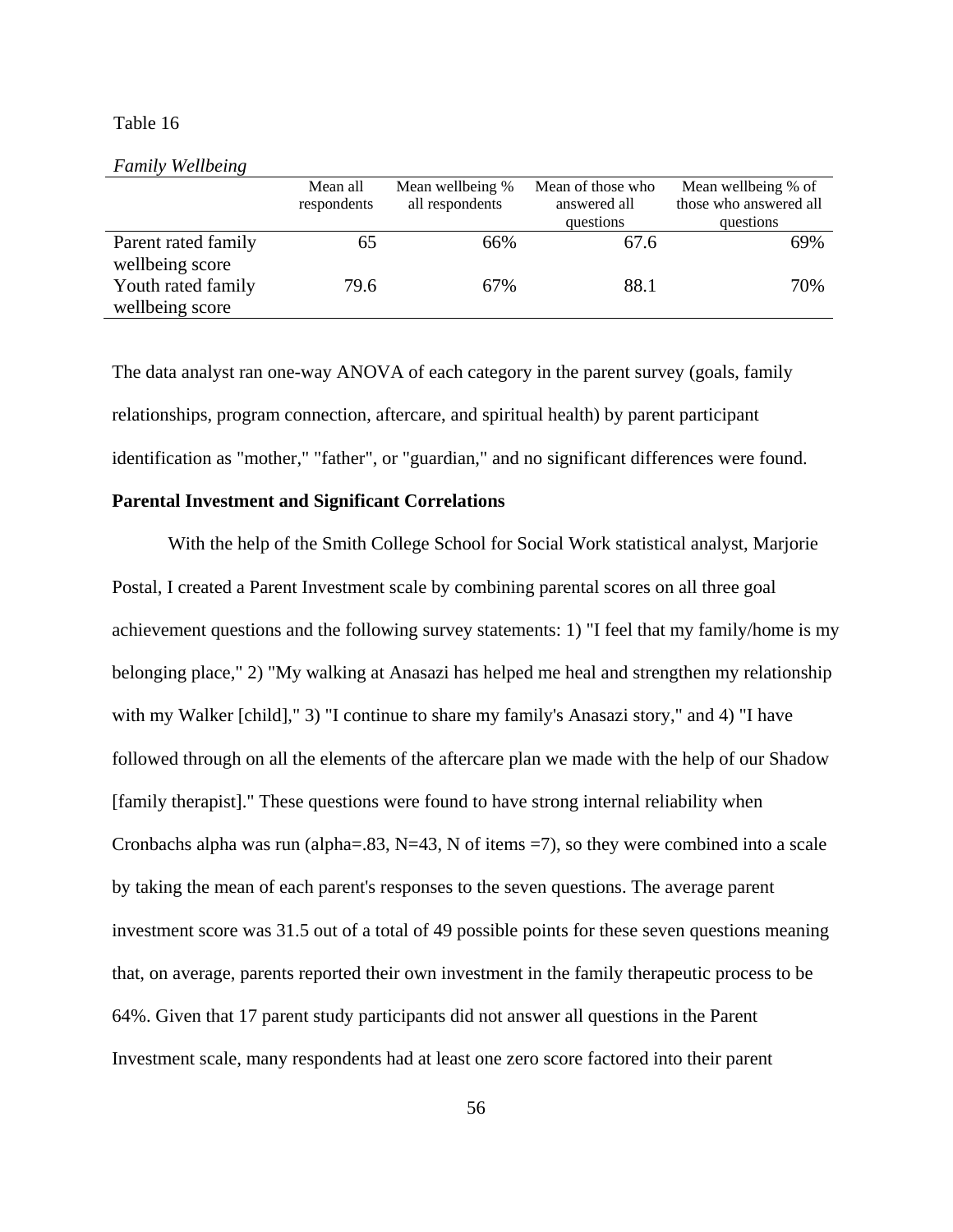investment score. Thus, I calculated the average parent investment score while only including those respondents who answered all questions in the scale. When I did so, the mean parent investment score was 33.9, indicating that, on average, parents who answered all questions in the Parent Investment scale reported their investment in the family therapeutic process to be 69%. These results are displayed in Table 17. No significant differences were found in t-tests between the Parent Investment score of parents who had children out of the program for 30 versus 180 days.

Table 17

|  | <b>Parent Investment</b> |
|--|--------------------------|
|--|--------------------------|

|                                                    | Mean | Mean % PI |
|----------------------------------------------------|------|-----------|
| All parent respondents                             | 31.5 | 64%       |
| Parents who answered all questions in the PI scale | 33.9 | 69%       |

When using t-tests, no significant differences were found between parental goal attainment score, parental family relationship score, parental aftercare score, or parental program connection score and how long youth had been out of Anasazi's wilderness therapy program. The difference in family relationship by days out of the program approached, but did not reach, significance  $(t(57)=1949, p=.056$ , two tailed). Parents with adolescents out of the program for 30 days had a higher mean family relationship score (m=26.37) than parents with adolescents, out of the program for 180 days (m=22.88).

**Parental correlations.** Pearson correlations were used to determine the significant correlations between parent respondents' scores in each of Anasazi's programmatic elements (goal attainment, program connection, aftercare, physical health, and spiritual health) and family relationships. A significant positive moderate correlation was found between parental goal attainment scores and parental family relationship scores (r=.432, p=.001. two-tailed). A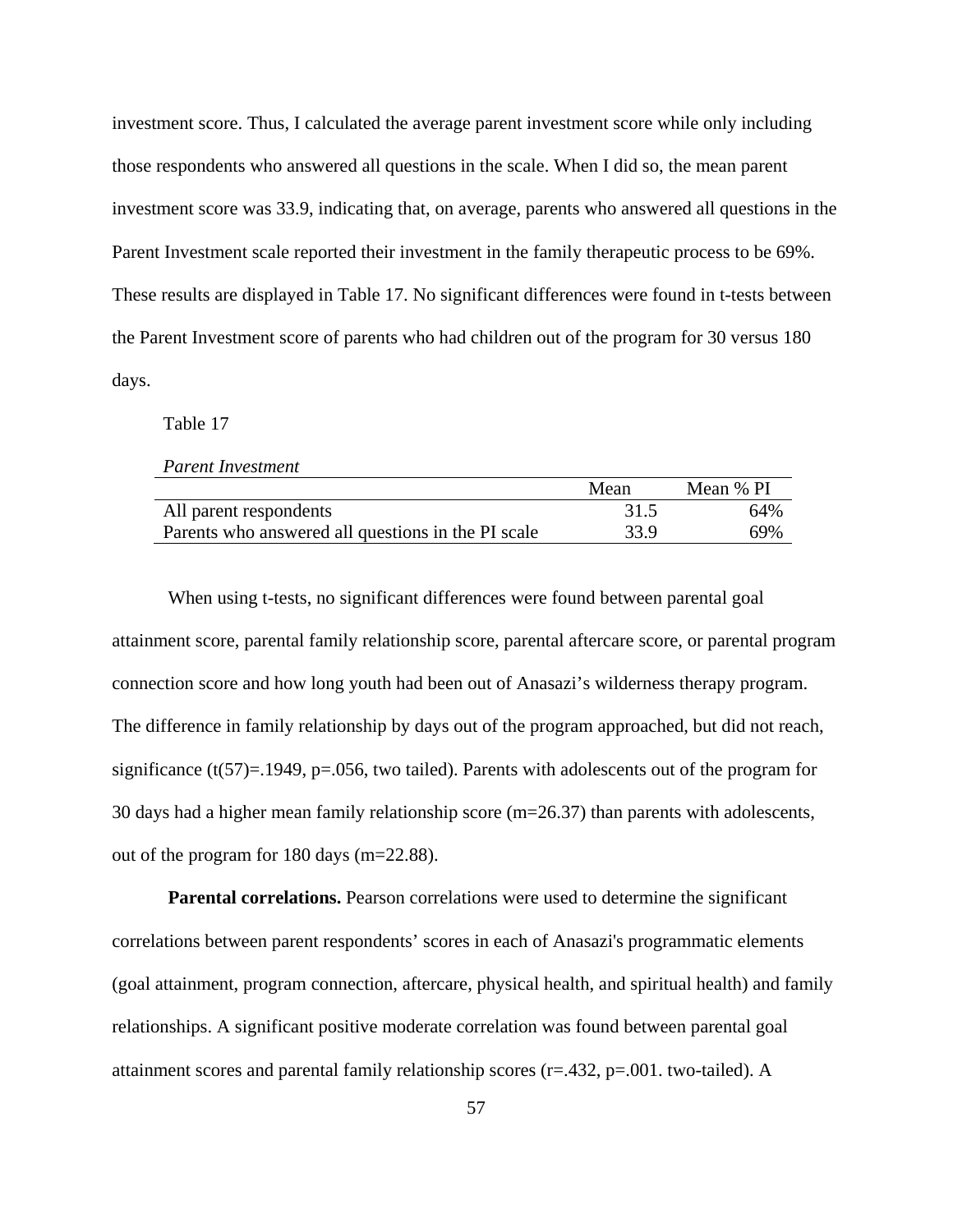significant positive but weak correlation was found between parental aftercare scores and parental family relationship scores.  $(r=271, p=.035$ . two-tailed). Additionally, a significant positive moderate correlation was found between parental program connection scores and parental spiritual health scores.  $(r=.441, p=.000$ . two-tailed). A significant positive correlation was found between parental program connection scores and parental aftercare scores. (r=.371, p=.003. two-tailed). Other correlations were not found to be significant. These results are displayed in Tables 18 and 19.

**Adolescent correlations.** Pearson correlations were used to determine the significant correlations between adolescent respondents' scores in each of Anasazi's programmatic elements (goal attainment, program connection, aftercare, physical health, and spiritual health) and family relationships. Significant positive moderate correlations were found between adolescent family relationship scores and adolescent scores in aftercare  $(r=.511, p=.001,$  two-tailed), physical health ( $r = .411$ ,  $p = .013$ , two-tailed), and spiritual health ( $r = .670$ ,  $p = .000$ , two-tailed). A significant positive correlation was found between adolescent family relationship scores and adolescent program connection scores (r=.379, p=.023, two-tailed). Additionally, a significant positive moderate correlation was found between adolescent program connection scores and adolescent aftercare scores  $(r=.484, p=.003, two-tailed)$ . Finally, a significant positive correlation was found between adolescent physical health scores and adolescent spiritual health scores (r=.364, p=.029, two tailed.) Other correlations were not found to be significant. These results are displayed in Tables 18 and 19.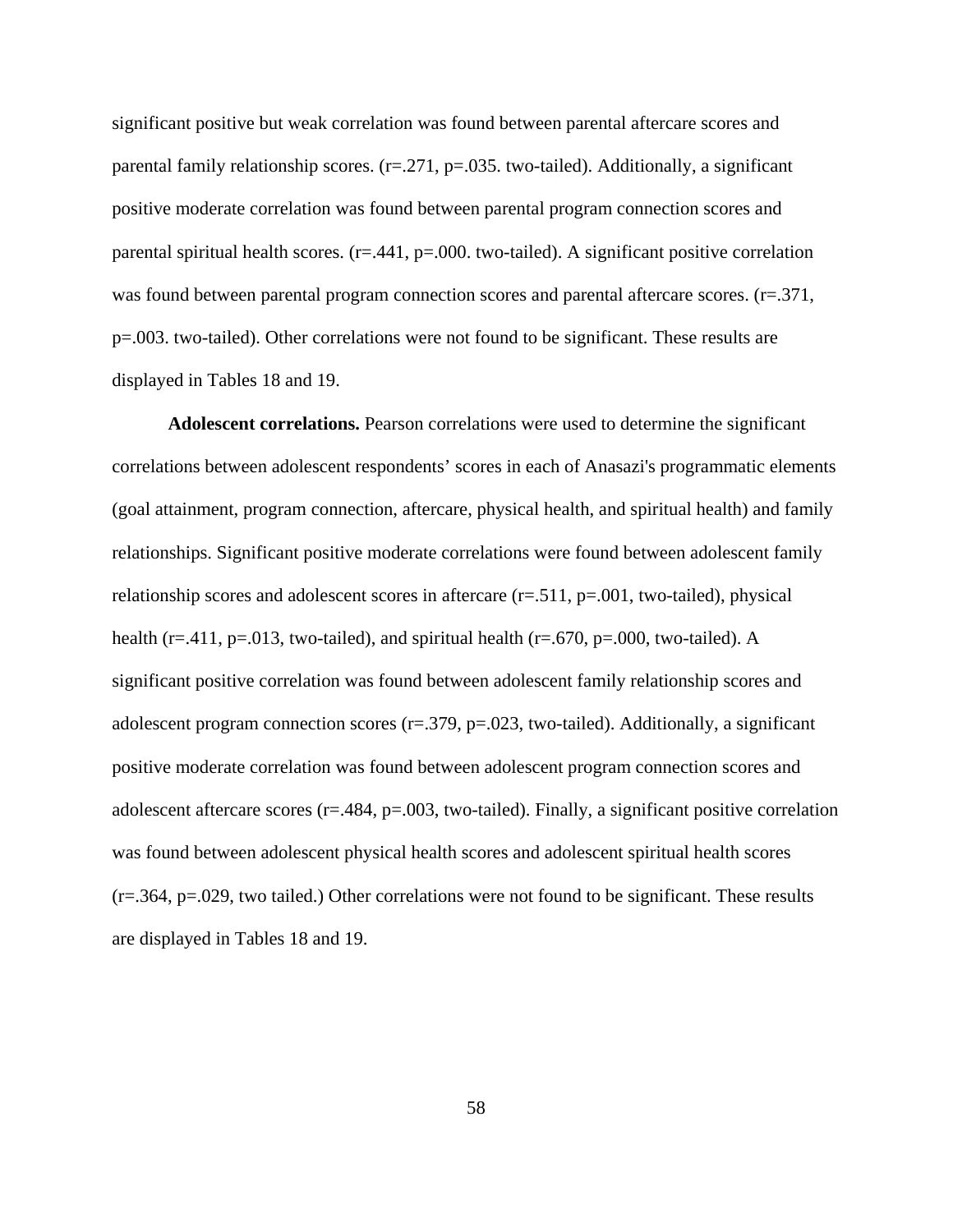# Table 18

# *Programmatic Elements Positively Correlating to Family Relationship Scores*

|            | Goal       | Aftercare Physical |          | Spiritual | Program    |
|------------|------------|--------------------|----------|-----------|------------|
|            | attainment |                    | health   | health    | connection |
| Parent     | $p=.001$   | $p=.035$           | n/a      | n/a       | n/a        |
| Adolescent | n/a        | $p=.001$           | $p=.013$ | $p=.000$  | $p=.023$   |

# Table 19

*Positive Correlations Between Programmatic Elements* 

|                    | Spiritual health    | Aftercare           |
|--------------------|---------------------|---------------------|
| Program connection | Parent $p=.000$     | Parent $p=.003$     |
|                    |                     | Adolescent $p=.003$ |
| Physical health    | Adolescent $p=.029$ | n/a                 |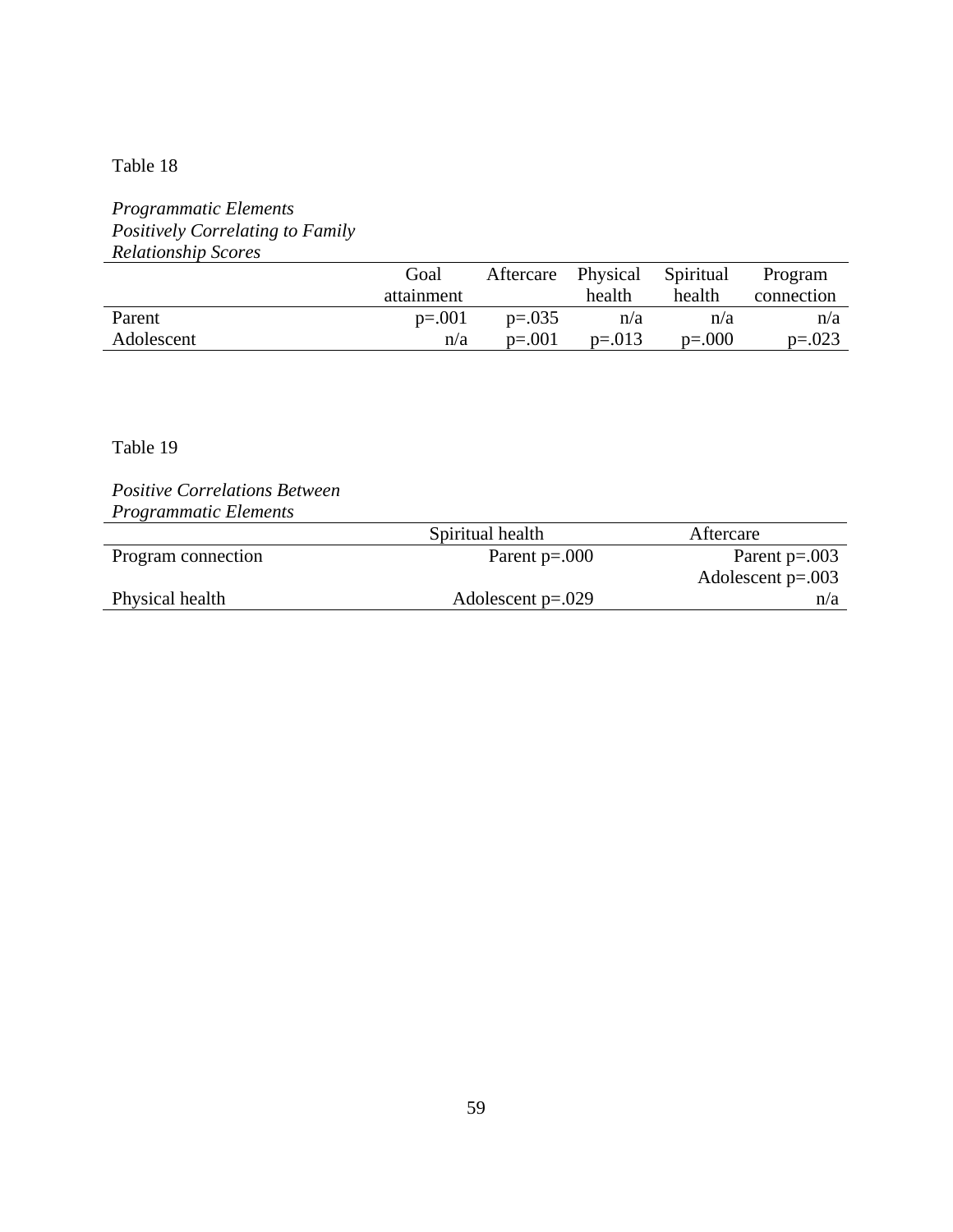#### **CHAPTER V**

#### **Discussion**

This study aimed to contribute to the limited research on wilderness therapy and to help bring awareness to the potential for healing offered by wilderness therapy intervention with adolescents and families. The purpose of this study was to assess which aspects of Anasazi's wilderness therapy program are most strongly associated with positive parent-adolescent relationships after treatment; the study's findings confirmed my hypothesis that parents who were more invested in their own therapeutic work and adolescents who remained connected to Anasazi after their time in the program tended to experience more positive family relationships after treatment. In addition to confirming the research hypothesis, this study also sheds light on additional aspects of Anasazi's wilderness therapy program that are positively correlated with productive parent-adolescent relationships after treatment including: parental goal attainment, both parental and adolescent follow-through on youth aftercare plans, adolescent physical health, and adolescent spiritual health. Anasazi and other wilderness therapy programs can learn from and strengthen or adopt some of these practices.

This study found that parental goal attainment was positively correlated  $(p=.001)$  with parental ratings of positive family relationships after treatment. This may have been because therapists helped parents set goals related to improving family functioning. Parents who reached their own therapeutic goals may be more likely to foster positive family relationships. Adolescent goal attainment was not significantly correlated to positive parent-adolescent relationships after treatment, and this lack of correlation might indicate that adolescents' goals tended to be more personally focused. Additionally, parental commitment to their child's aftercare plan was positively correlated  $(p=.035)$  with parental ratings of positive family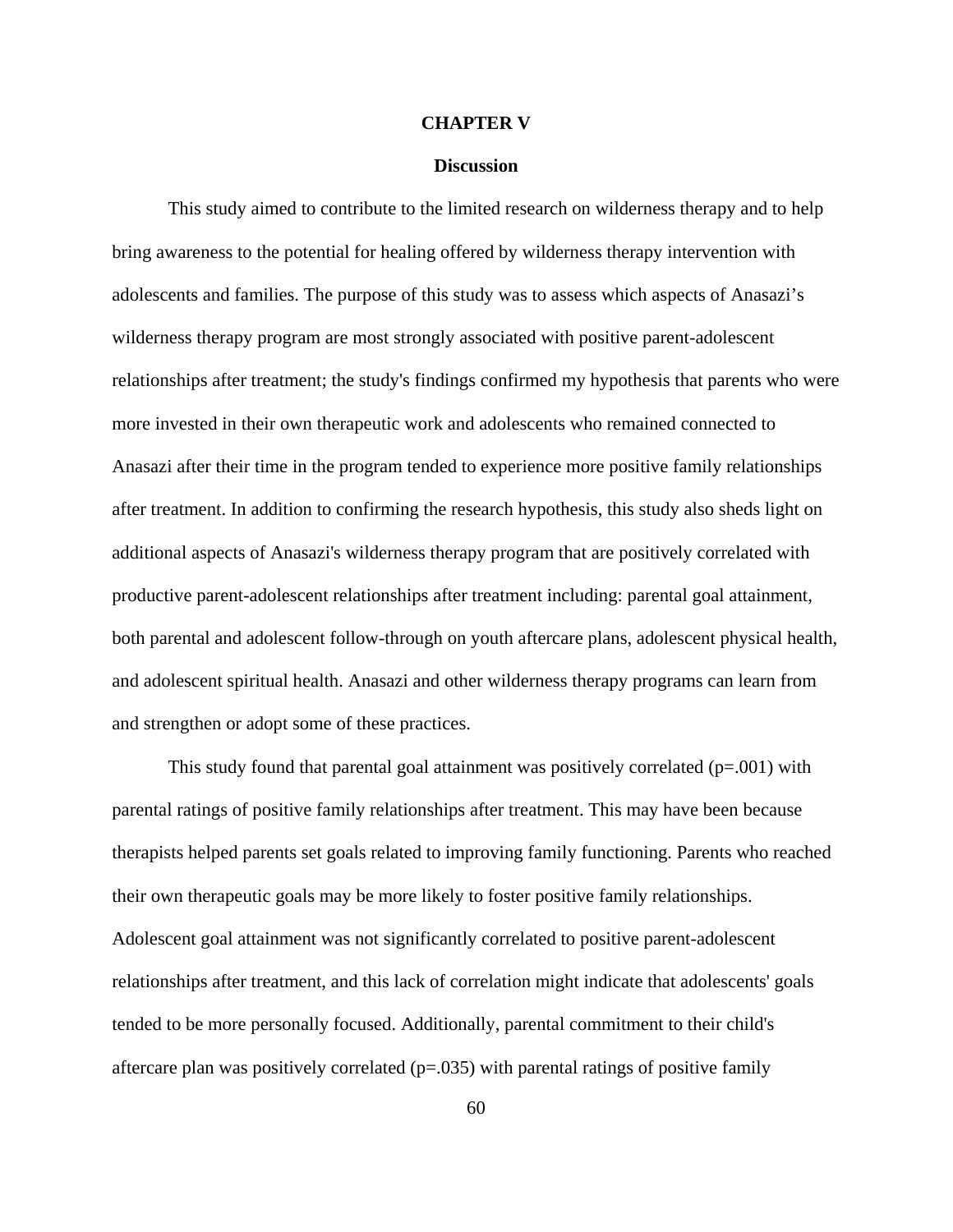relationships post wilderness therapy treatment at Anasazi. Parents who were able to help their children stick to aftercare plans were probably able to invest continued time, effort, and money in their child and their family even after significant investments on these fronts while their child was in treatment at Anasazi. Attaining or surpassing their goals and helping their children with aftercare are markers of parental investment in the Anasazi therapeutic program. It is likely that parents who were invested in these ways were also invested in their own therapeutic work with their family therapist at Anasazi; although, future research is needed to more accurately measure parental therapeutic investment.

While analyzing the data for this study, I created a Parent Investment scale that incorporated survey questions that were already part of the Family Relationship, Program Connection and Aftercare scales. Given the overlapping questions, the Parent Investment scale could not be used to run correlation tests with Family Relationship scores. While it is interesting to note the general level of parental investment in this sample (parents who answered all questions in the scale were 69% invested in their own therapeutic process), it would be even more helpful to understand the strength of correlation between parental investment and positive family relationships after treatment.

This study found that adolescents' commitment to their own aftercare plans  $(p=0.001)$  and the importance of their spiritual beliefs ( $p=000$ ) were most strongly positively correlated to constructive parent-adolescent relationships after treatment. It is likely that aftercare, which is collaboratively determined by parents, adolescent, and therapist, is designed to provide structure as well as a connection to maintaining positive changes that were initiated in wilderness therapy. Wilderness therapy is know in the literature to face unique challenges in helping clients maintain changes during the transition from an isolated wilderness environment to a more complex "real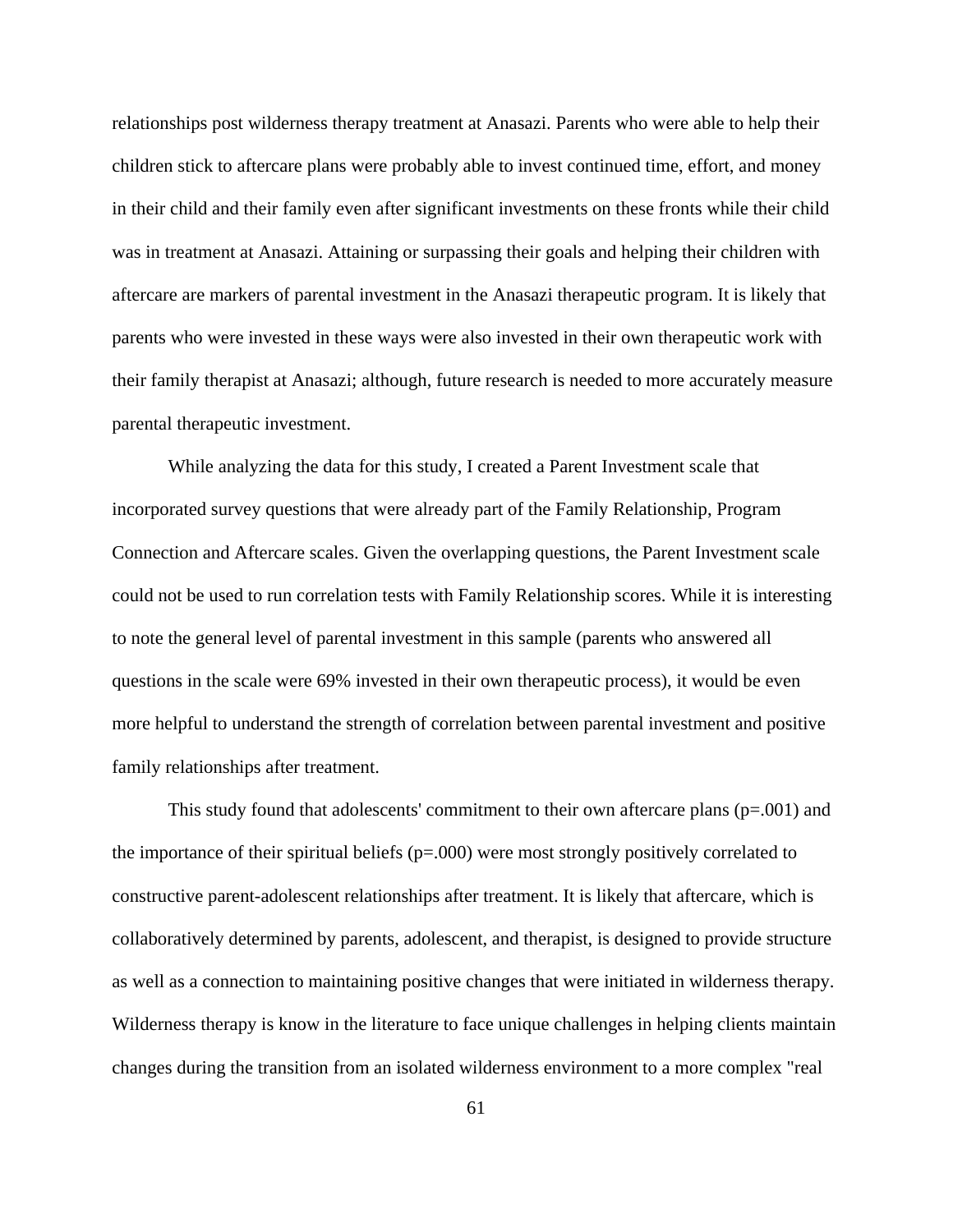world" that often includes access to substances, involvement with peers who promoted negative behaviors, and a community that may expect failure rather than success. Therefore, an adolescent who is able to follow-though on his or her aftercare plan might be more likely to build positive family relationships. It is possible that adolescent spiritual health was strongly correlated with positive family relationships because spiritual beliefs and practices may provide emotional regulation, calmness, and a connection to something greater than one's self. Strong spiritual beliefs might help adolescents develop compassion, understanding, and patience with their parents, siblings, and themselves, which may, in turn, improve parent-adolescent relationships.

Adolescent physical health  $(p=0.013)$  and connection to The Anasazi Foundation after discharge (p=.023) were also positively correlated, though not as strongly as aftercare and spiritual health, with constructive family relationships after WT treatment. It is possible that maintaining a physically healthy lifestyle provides some adolescents with structure, a way to clam down, and a healthy way to enjoy mood-lifting endorphins. This physical regulation might allow adolescents to engage in positive family relationships with more ease given the welldocumented connection between physical and emotional health. Those adolescents who remain connected with The Anasazi Foundation after their discharge are likely to be doing well in general and are likely to have positive feelings about the organization. It is possible that adolescents who are generally doing well are more likely to have positive family relationships and to stay in touch with Anasazi post treatment. It is also possible that staying in touch with Anasazi helps adolescents maintain the changes they established while they were in treatment, which in turn allows them to build strong family relationships.

Interestingly, parental connection to the Anasazi Foundation after their child's treatment was strongly positively correlated  $(p=0.00)$  with parental spiritual health. This relationship may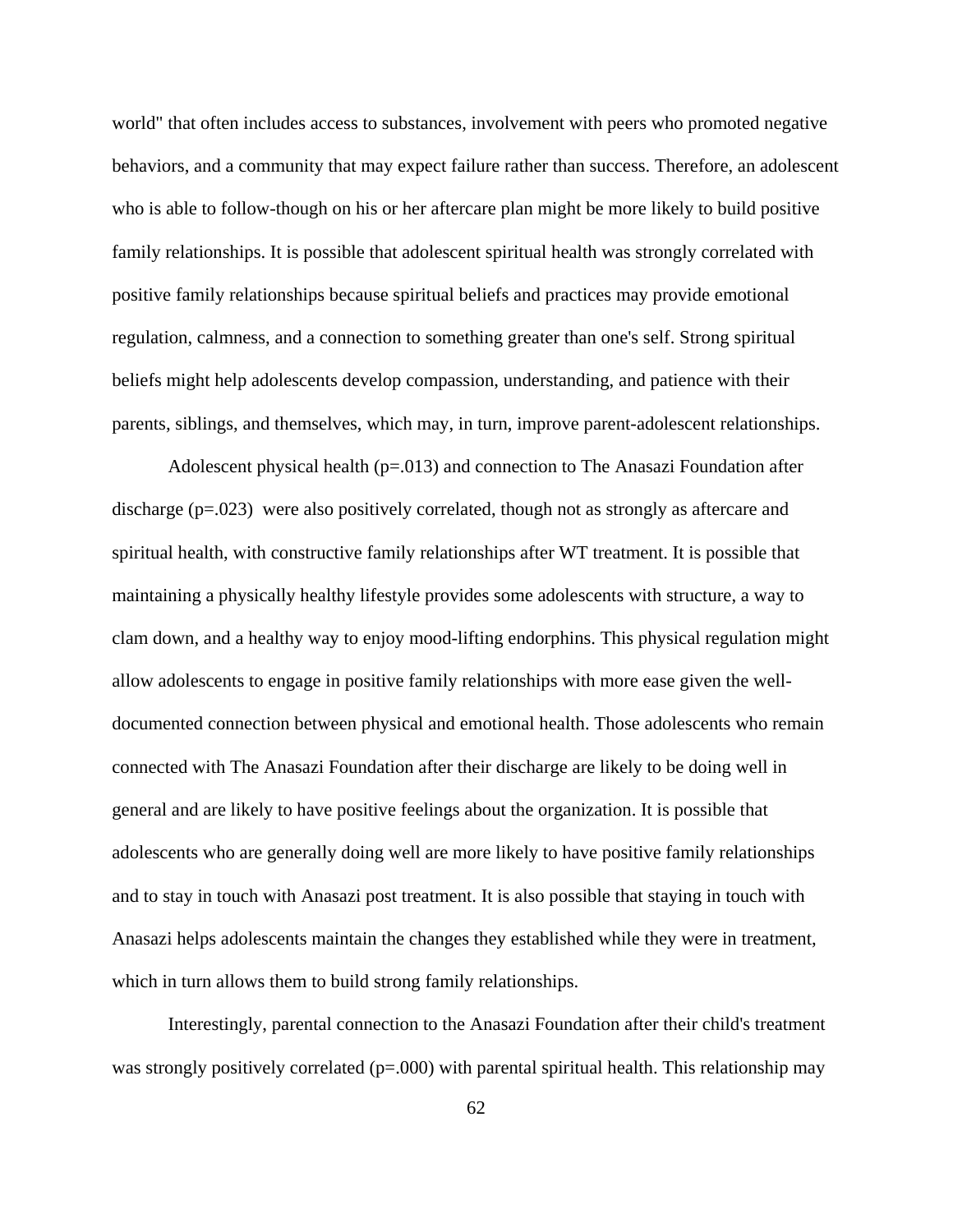be due to the fact that spiritual ideas generated during the family's work with Anasazi had a strong impact on parenting techniques, self-regulation, and a general feeling of peace. These newly awakened spiritual beliefs in parents may also contribute to more positive family relationships in addition to a strong connection to Anasazi. Both parental and adolescent investment in aftercare was strongly positively correlated  $(p=.003)$  with connection to Anasazi after treatment. This relationship might be explained by the idea that adolescents and families who are generally doing well after treatment would tend to feel good about maintaining connections with The Anasazi Foundation. Finally, adolescent spiritual and physical health were positively correlated to each other  $(p=.029)$ , and this finding may represent the relationship between physical and mental health and support the idea that each bolsters the other.

In many cases, the adolescent sample tended to have a higher percentage of individuals who gave ratings of five or higher, indicating agreement or strong agreement with survey statements, than the parent sample. This was especially true in for the personal Goal Attainment, Family Relationship, and Program Connection categories. However, only 86% of the adolescent sample stated they would recommend Anasazi while 92% of parents stated they would. This disparity could be due to the face that adolescents faced greater physical, emotional, and social hardship during WT treatment than their parents did. This disparity could also be due to adolescents recognizing the aspects of the program that helped them while simultaneously not looking back on the overall experience fondly, or it could be that parents were more likely to feel satisfied overall, yet focused on the aspects of the program they did not find useful. Either way, it is also noteworthy that parent and adolescent Family Wellbeing scores were very close to each other. Family Wellbeing scores were calculated by adding the sum of all survey questions for each participant. Percentage Family Wellbeing scores were calculated by dividing the raw score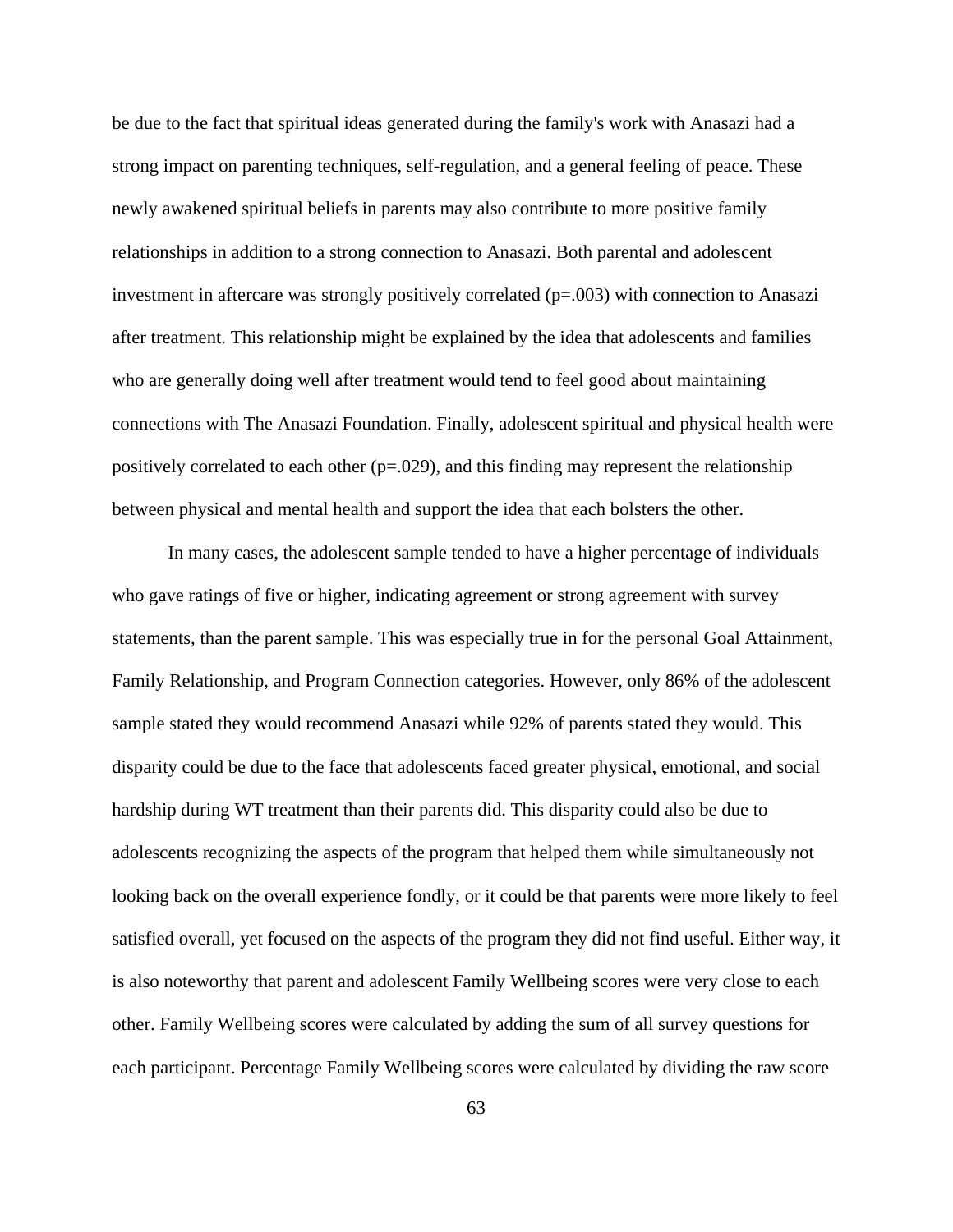by the number of survey questions. On average, parents who answered all survey questions rated their family's wellbeing after treatment at 69% and adolescents who answered all survey questions rated their family's wellbeing after treatment at 70%.

Overall, the quantitative data suggest that positive parent-adolescent relationships post WT treatment at Anasazi are best promoted when parents meet their own therapeutic goals and help adolescents follow though on aftercare plans, and when adolescents maintain both spiritual and physical health. Adolescent connection to The Anasazi Foundation after treatment might also be important in fostering strong family relationships; however, it is difficult to discern from this study if positive family relationships promote connection to The Anasazi Foundation or vice versa. The findings of this study are generally in agreement with the literature that parental involvement in wilderness therapy treatment is related to improved family outcomes. This study also expands upon the existing literature by delineating which aspects of wilderness therapy treatment, for adolescents and for parents, are most strongly correlated with improved family relationships.

Strengths of this study were the large sample size and its close resemblance to the Anasazi population, the significant correlations that were found, the specificity of findings about which aspects of wilderness therapy contribute to positive family relationships, and the ways in which this study builds upon past studies. Limitations of this study were the convenience sampling and related possibility that the sample was self-selecting for respondents who felt very negatively or very favorably toward Anasazi; the small number of matched parent and adolescent pairs; the varying amount of time respondents had been out of the program and the possibly diminished reliability of the survey over time; and validity concerns that always exist related to self-reporting and self-designed instruments. This sample could be cautiously generalized to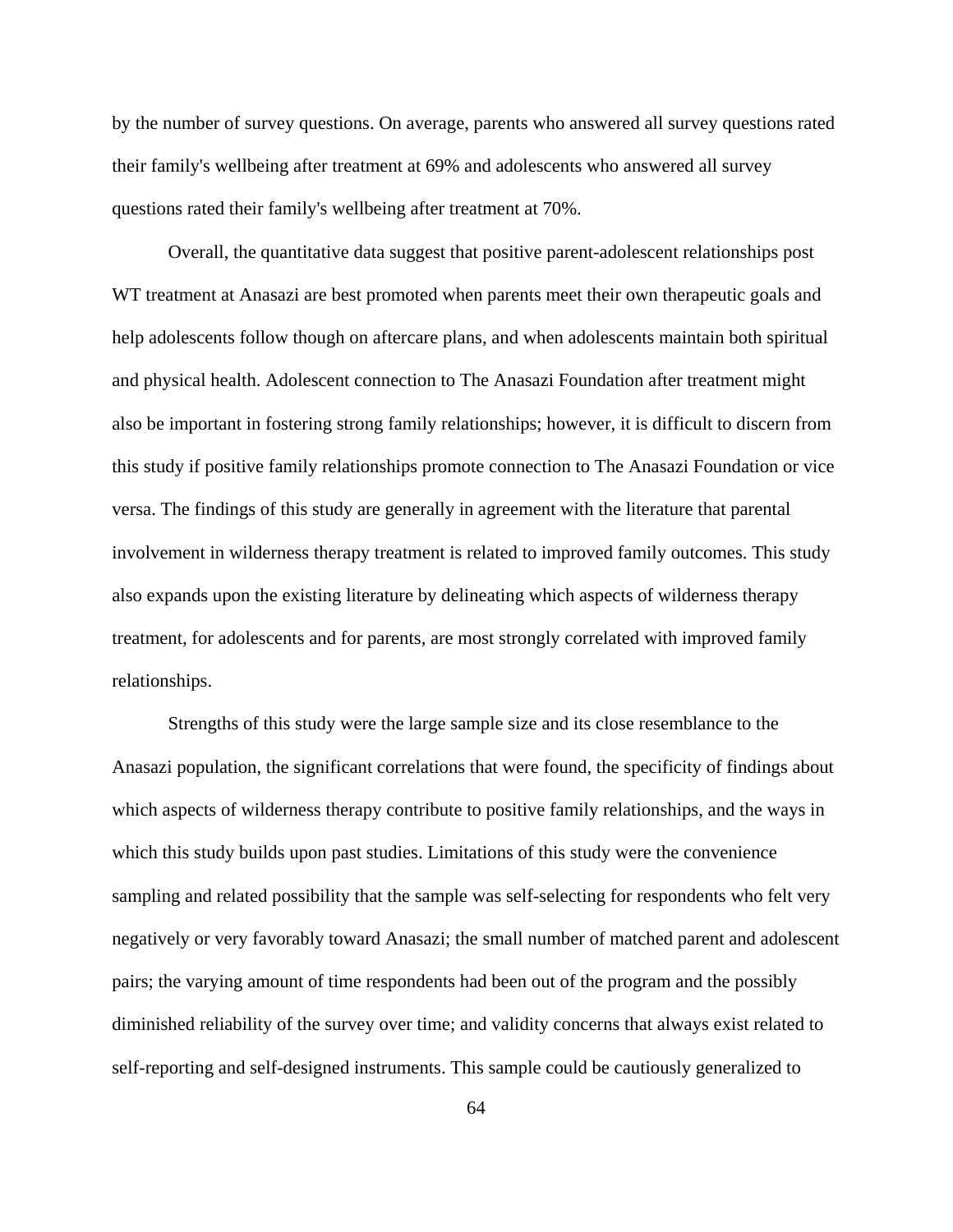other wilderness therapy programs with similar demographics; however, a larger sample is needed for reliable generalizability to other WT programs.

Implications of this study are that wilderness therapy seems to be an effective way to rebuild positive parent-adolescent relationships when parents are involved by meeting their own therapeutic goals and are able to help their children follow though on aftercare plans. Furthermore, wilderness therapy seems to be an effective way to re-build positive parentadolescent relationships when youth are able to follow through on their aftercare plans, maintain spiritual and physical health practices established in treatment, and remain connected to the program after discharge. Anasazi may want to continue their very strong efforts at parent therapeutic involvement while increasing their efforts to help families follow through on aftercare planning. Admirably, 80% of parent respondents reported that their own therapeutic work helped them "heal and strengthen" their relationship with their child. Additionally, 64% of parent and 52% of adolescent respondents reported following-through on all aspects of the aftercare plan. Increasing efforts to help adolescents establish and maintain physical and spiritual health during and after treatment, given that 56% and 58% of adolescents reported maintaining physical and spiritual health respectively after discharge, may also prove to increase the number of families who experience improved family relationships after treatment. Anasazi has an outstanding resource available in its Alumni Services, and it seems that this aspect of aftercare could be used even more effectively given the strong correlation between youth Program Connection scores and Family Relationship scores and the relatively low percentage of study respondents (57%) who report monthly contact with Alumni Services.

Other wilderness therapy programs aiming to foster improved family relationships, as opposed to focusing solely on the identified client, may wish to examine the ways in which they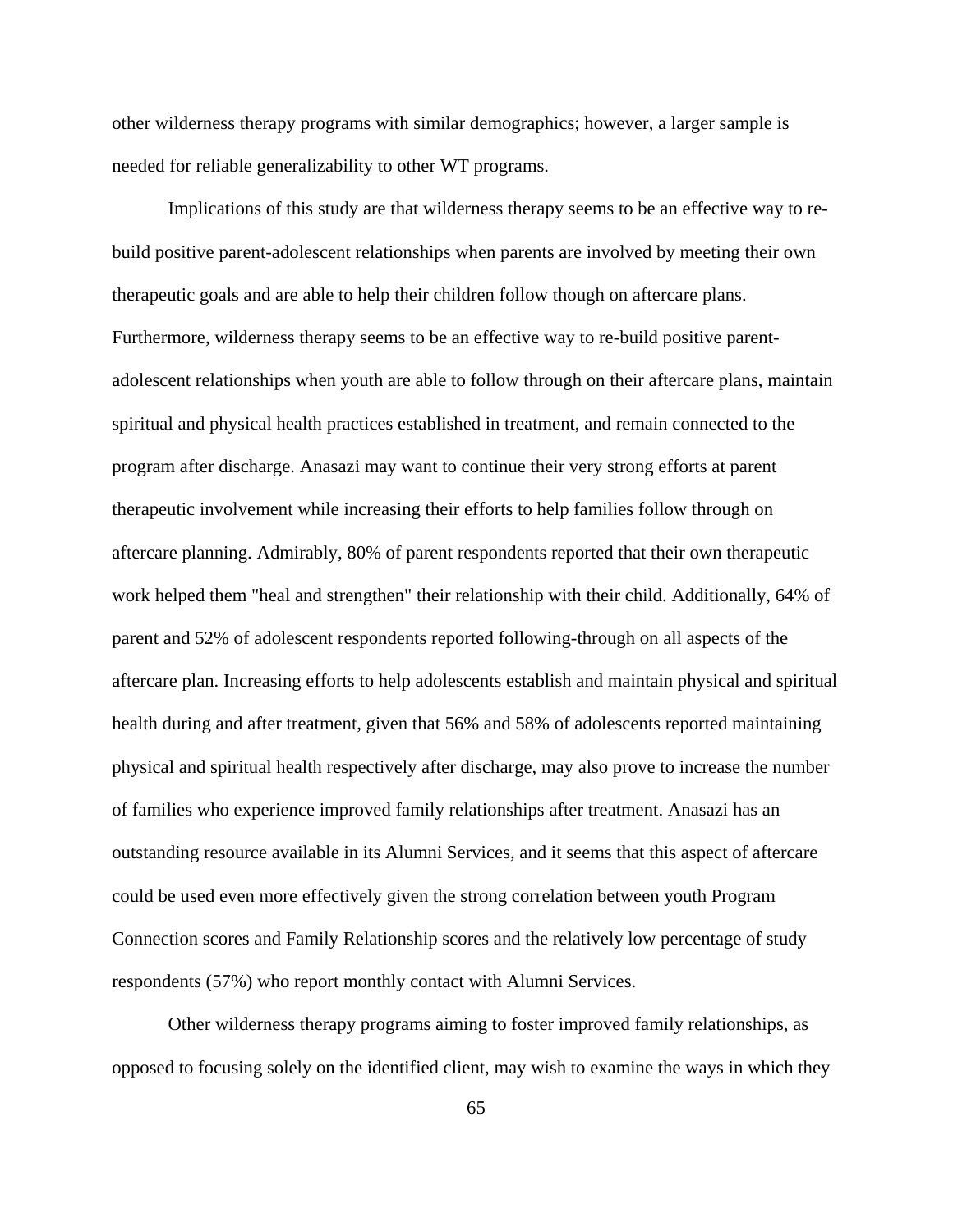ask parents to become involved in their own therapeutic work, how they help families complete aftercare plans, and how they prepare adolescents to maintain spiritual and physical health. These findings may also prove useful to other social work agencies working with families, as this study supports the notion that positive family relationships are not just the responsibility of the identified client but rather of all family members. This study also supports the idea that youth benefit from learning emotional and physical self-regulation and self-care skills.

Future research about the effectiveness of wilderness therapy might continue to use a longitudinal design to assess a large and diverse sample in which differences in socioeconomic status, race, age, and gender are well represented. It would be ideal if future research compared different wilderness therapy programs in order to continue to tease out aspects of the programs that are correlated with positive results so that best practices for effective WT treatment may be determined and utilized among all WT programs. Specifically, future research in this area could track parental therapeutic investment more systematically possibly by using Anasazi's weekly Parent [therapy] Session Evaluations, which are regularly administered to parents while their child is enrolled in the program. This would allow future researchers to examine correlations between parent investment and family relationships. Given the potential importance of adolescent physical and spiritual health, Anasazi may wish to track some of these programmatic aspects more systematically over time. Further questions could ask adolescents to quantify spiritual and physical health by frequency and intensity in order to understand more about these links to positive family relationships. Given the importance of parental goal attainment, further questions could ask parents to categorize each of their goals in order to understand why parental goal attainment may be linked to positive family relationships. Future studies could also employ matched pairs of parents and adolescents, which could provide greater insight about how positive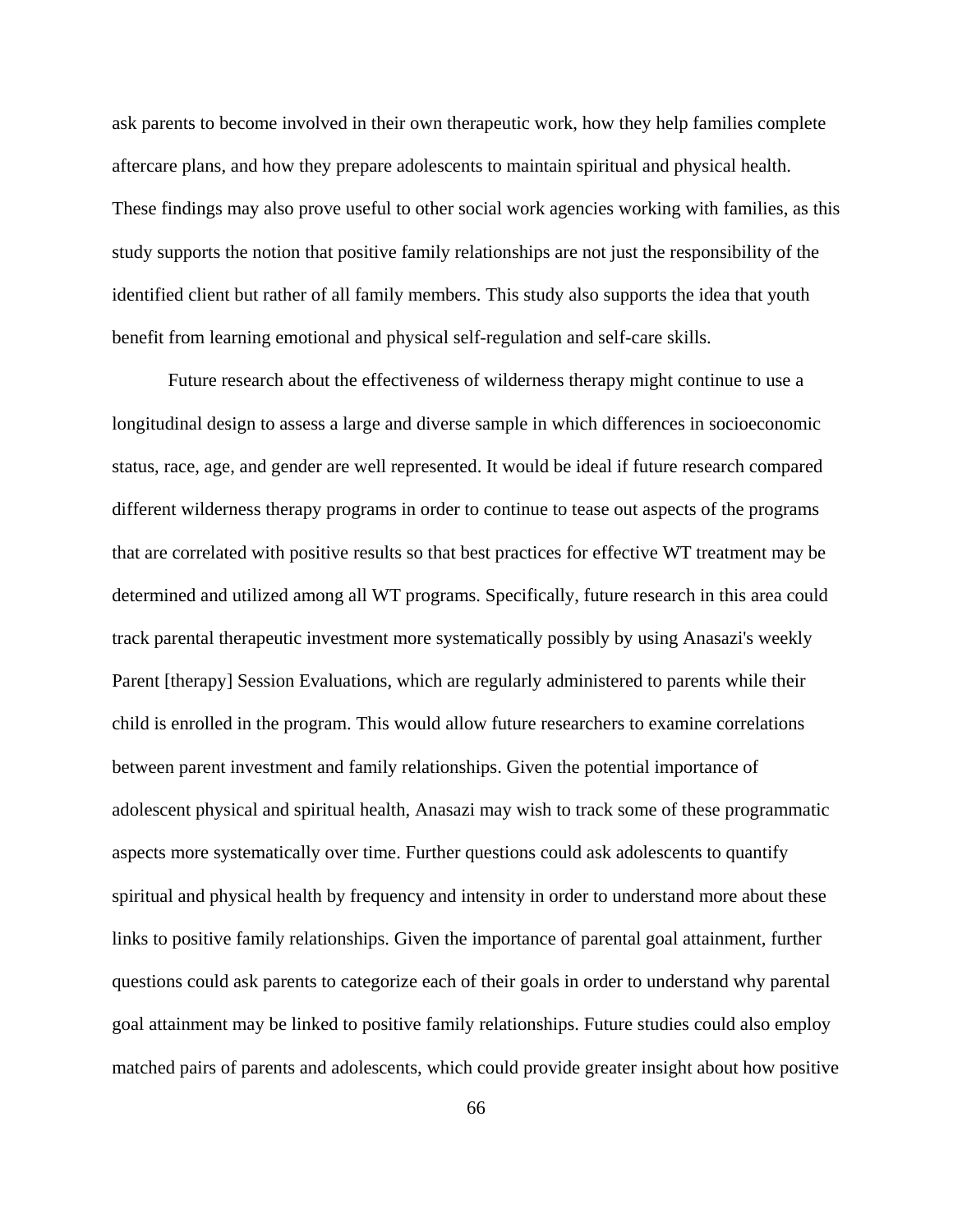family relationships are created in wilderness therapy treatment. Finally, it could be helpful to devise a pre and post treatment survey in order to measure Family wellbeing before and after treatment.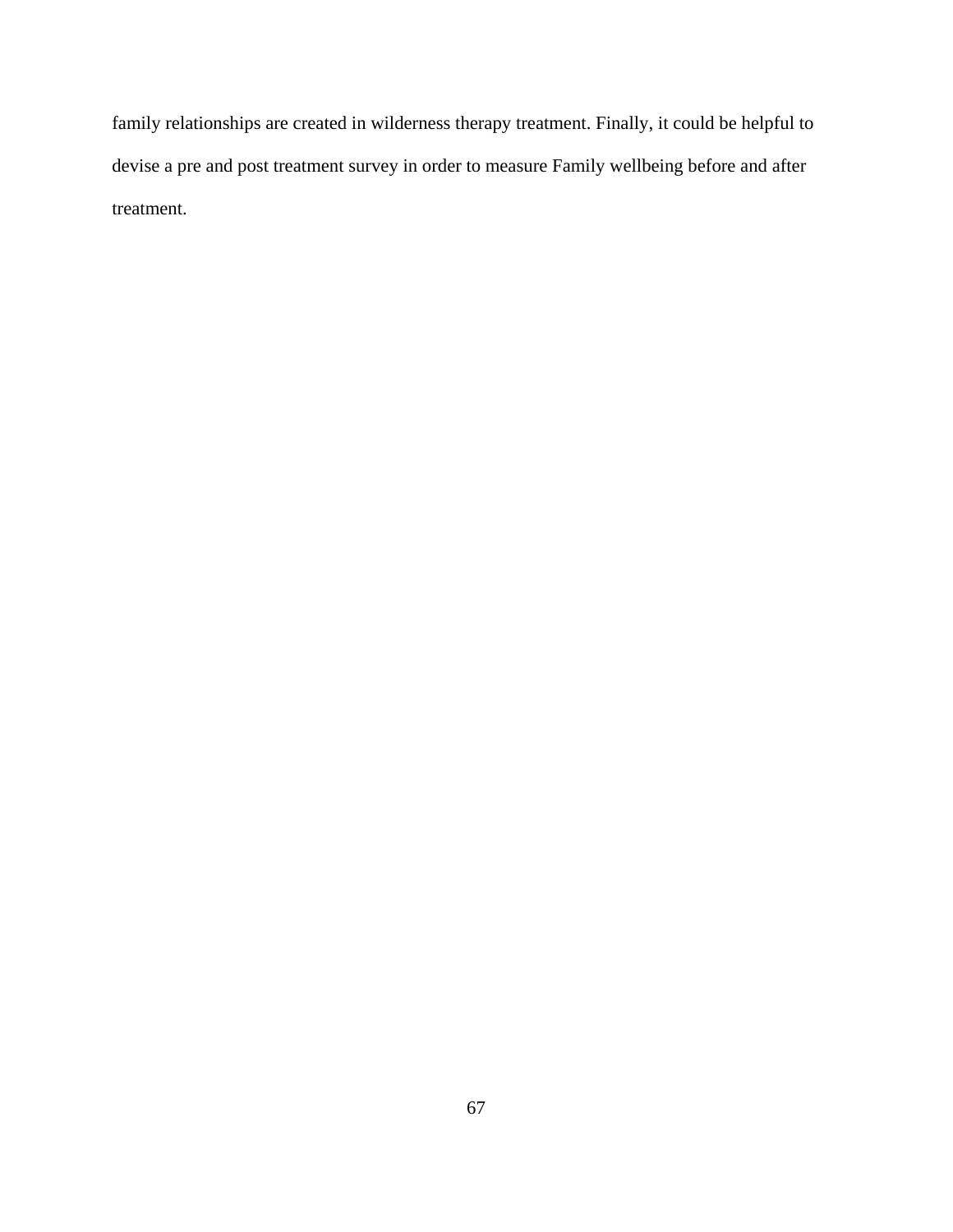#### **References**

Anasazi Foundation. (2014a). Fees and financing. Anasazi.org. Retrieved from http://www.anasazi.org/fees.html

Anasazi Foundation. (2014b). *Parent session evaluation*. Mesa, Arizona: Nate Mitchell.

- Anasazi Foundation. (2014c). Therapeutic approach. Anasazi.org*.* Retrieved from http://www.anasazi.org/therapeuticapproach.html
- Anasazi Foundation. (2014d). Walking in the wilderness of the world. Mesa, Arizona: Nate Mitchell.
- Bettmann, J. E., Russell, K. C., & Parry, K. J. (2013). How substance abuse recovery skills, readiness to change and symptom reduction impact change processes in wilderness therapy participants. *Journal of Child and Family Studies, 22*(8), 1039-1050.
- Erickson, M. (2005). Parents' relationships with and parenting of their adolescents following the Anasazi foundation experience. *Dissertation Abstracts International*, *65*, 3771.
- Harper, N. J. (2007a). A mixed methods examination of family involvement in adolescent wilderness therapy*.* (Order No. 3287816, University of Minnesota). *ProQuest Dissertations and Theses,* 245. Retrieved from http://search.proquest.com/docview/304841146?accountid=13911. (304841146).
- Harper, N. J., Russell, K. C., Cooley, R., & Cupples, J. (2007b). Catherine Freer wilderness therapy expeditions: An exploratory case study of adolescent wilderness therapy, family functioning, and the maintenance of change. *Child and Youth Care Forum*, *36* (2/3), 111- 129. doi: 10.1007/s10566-007-9035-1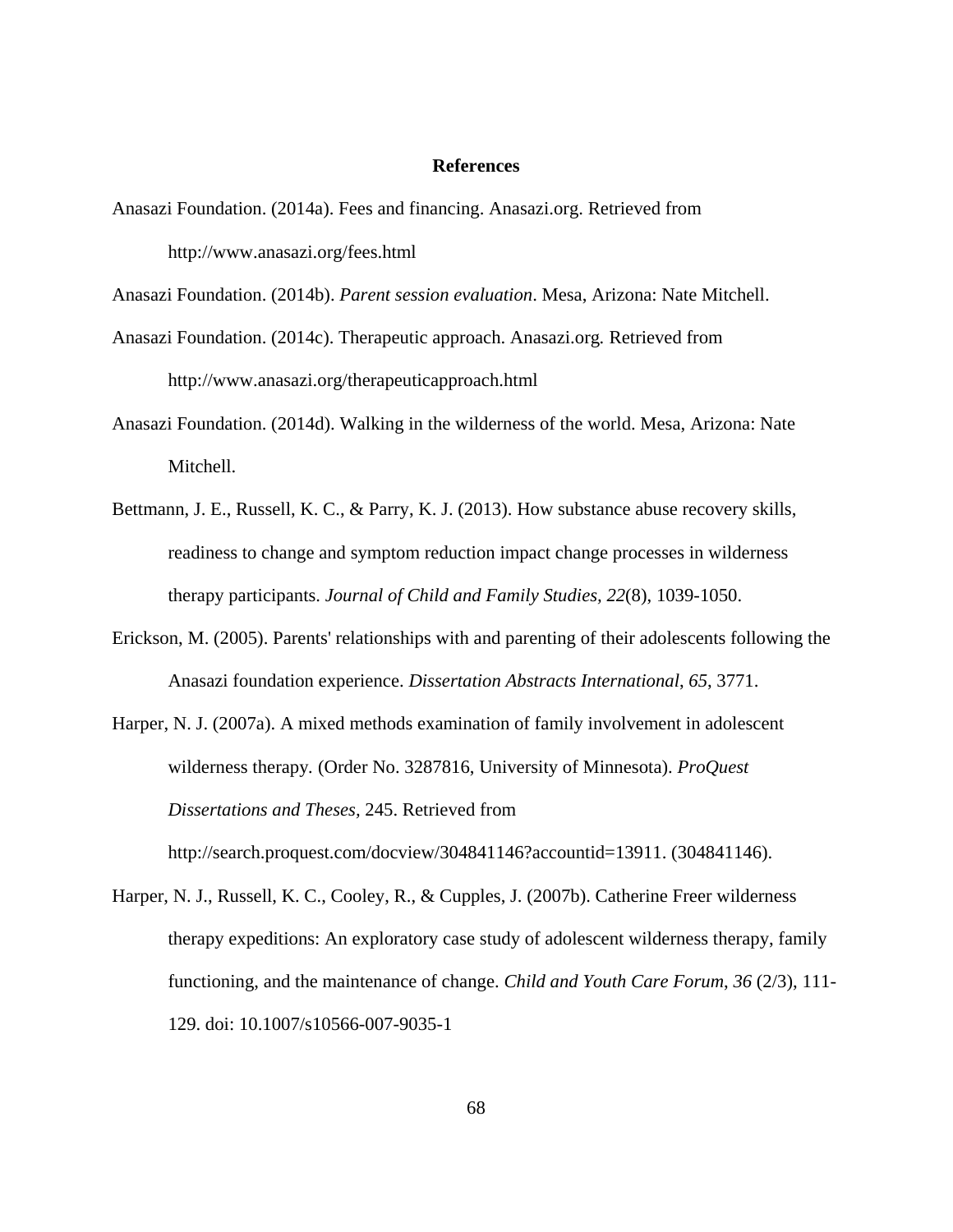- Herrity, G. C. (2009). A follow-up study exploring the transformative effects of wilderness therapy on adolescents with histories of trauma (Unpublished master's thesis). Smith College School for Social Work, Northampton, Massachusetts.
- Hutson, L. A. (2014). Evaluation of an urban adventure therapy program for at-risk youth. *Dissertation Abstracts International*, *74*, (10-B)(E).
- Rothwell, L. (2008). Wilderness therapy and spirituality (Unpublished master's thesis). Smith College School for Social Work, Northampton, Massachusetts.
- Russell, K. (2001). What is wilderness therapy? *The Journal of Experiential Education*, *24*, 70- 79.
- Smithson, S. (2009). The theoretical foundations of wilderness therapy (Unpublished master's thesis). Smith College School for Social Work, Northampton, Massachusetts.
- Somervell, J. & Lambie, I. (2009). Wilderness therapy within an adolescent sexual offender treatment programme: A qualitative study. *Journal Of Sexual Aggression*, *15*(2), 161- 177.
- Tucker, A. R., Javorski, S., Tracy, J., & Beale, B. (2013). The use of adventure therapy in community-based mental health: Decreases in problem severity among youth clients. *Child & Youth Care Forum*, *42*(2), 155-179.
- Williams, B. B. (2000). The treatment of adolescent populations: an institutional vs. a wilderness setting. *Journal of Child And Adolescent Group Therapy*, *10*(1), 47-56.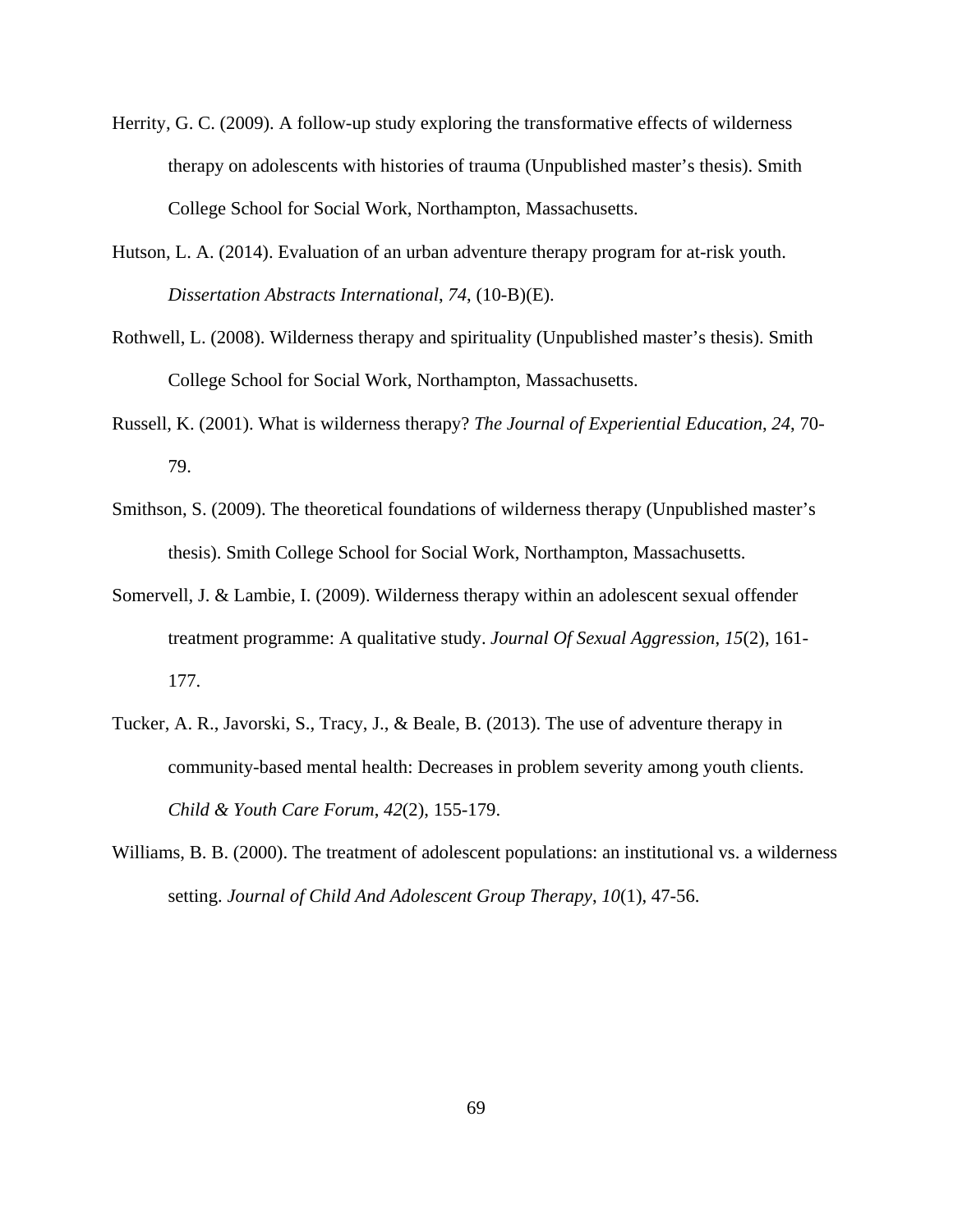## APPENDIX A – HSRC Approval Letter



**School for Social Work**  Smith College Northampton, Massachusetts 01063 T (413) 585-7950 F (413) 585-7994

December 12, 2014

Katharine Reynolds

Dear Reyn,

You did a very nice job on your revisions. Your project is now approved by the Human Subjects Review Committee.

*Please note the following requirements:* 

**Consent Forms**: All subjects should be given a copy of the consent form.

**Maintaining Data**: You must retain all data and other documents for at least three (3) years past completion of the research activity.

*In addition, these requirements may also be applicable:* 

**Amendments**: If you wish to change any aspect of the study (such as design, procedures, consent forms or subject population), please submit these changes to the Committee.

**Renewal**: You are required to apply for renewal of approval every year for as long as the study is active.

**Completion**: You are required to notify the Chair of the Human Subjects Review Committee when your study is completed (data collection finished). This requirement is met by completion of the thesis project during the Third Summer.

Congratulations and our best wishes on your interesting study.

Sincerely,

willen

Elaine Kersten, Ed.D. Co-Chair, Human Subjects Review Committee

CC: Gael McCarthy, Research Advisor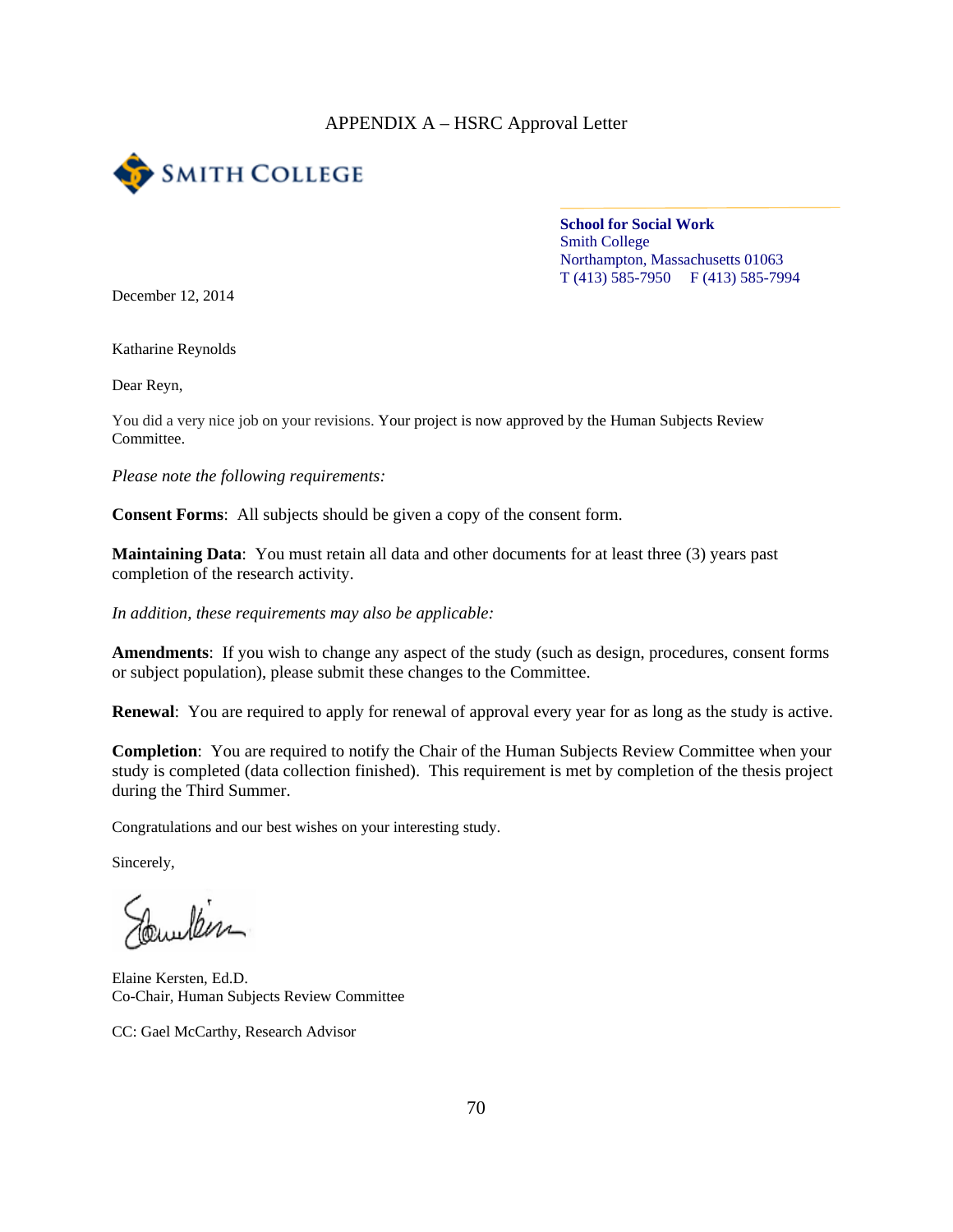#### APPENDIX B – Parent and Youth Consent

# **Parent Consent**

I approve the use of the regularly collected data from measure my child and I complete while receiving services at the Anasazi Foundation. I understand that these data will be used for purposes of evaluating the program's effectiveness. I also understand that these data may be incorporated in future analyses of the program's effectiveness. I understand my privacy and that of my child will be protected because the information in such evaluations or publications will in no way identify my child or me. I also understand that my approval is entirely voluntary, that I may withdraw it at any time prior to the information's use, and that if I wish not to approve, my refusal will in no way affect my child's services at Anasazi. Finally, I understand that there is no financial compensation available for the information to be used. By clicking "Yes" below, I understand that I have given consent to participate in this Anasazi study.

#### **Youth Consent**

I approve the use of information collected about my participation in the Anasazi program. I understand that this information is being collected to assess the program's effectiveness and what may need to be changed. I also understand this information may be used in future studies of Anasazi. I understand that the information collected will be identified only by a number, not my name, there will be no way that anyone could identify my answers. I understand that taking part in this study is up to me, that I may refuse to take part at any time, and that withdrawing from the study will not affect my services at Anasazi. Finally, I understand that I will not be paid or compensated for the information I provide. By clicking "Yes" below, I understand that I have given consent to participate in this Anasazi study.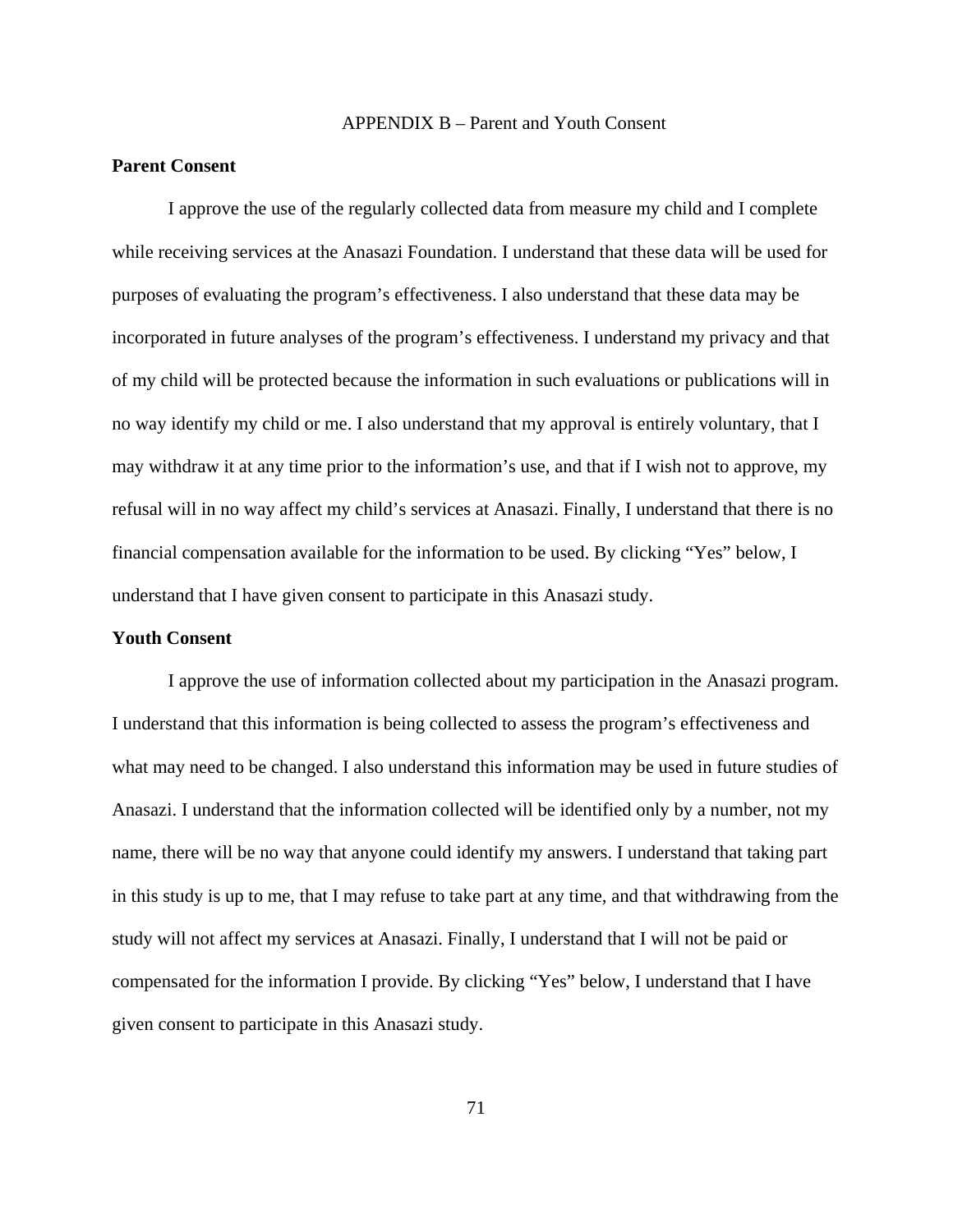# APPENDIX C – Parent and Youth Surveys

#### **Parent Walking in the Wilderness of the World Survey**

How is your walking? We would love to know. First, please read the below paragraph and click "Yes, I consent" or "No, I decline". Then, please fill out the following brief questionnaire.

I approve the use of the regularly collected data from measures my child and I complete while receiving services from the Anasazi Foundation. I understand that these data will be used for purposes of evaluating the program's effectiveness. I also understand that these data may be incorporated in future analyses of the program's effectiveness. I understand my privacy and that of my child will be protected because the information in such evaluations or publications will in no way identify my child or me. I also understand that my approval is entirely voluntary, that I may withdraw it at any time prior to the information's use, and that if I wish not to approve, my refusal will in no way affect my child's services at Anasazi. Finally, I understand that there is no financial compensation available for the information to be used. By clicking "Yes" below, I understand that I have given consent to participate in this Anasazi study.

0 Yes, I consent 0 No, I decline

Your name Your YoungWalker/SinaguaWalker's name

#### **GOALS**

1) Final D #1 This question is in regard to your own walking and the personal goal your Shadow helped you set for yourself (as opposed to your YoungWalker's goals). Please enter a response of "4" if you reached your final 0 (personal goal). A response of "7" means your forward walking has carried you beyond this final 0 and a response of "1" means your journey toward this final 0 has yet to begin.

1 2 3 4 5 6 7

2) Final D #2 This question is in regard to your own walking and the personal goal your Shadow helped you set for yourself (as opposed to your YoungWalker's goals). Please enter a response of "4" if you reached your final 0 (personal goal). A response of "7" means your forward walking has carried you beyond this final 0 and a response of "1" means your journey toward this final 0 has yet to begin.

1 2 3 4 5 6 7

3) Final D #3 This question is in regard to your own walking and the personal goal your Shadow helped you set for yourself (as opposed to your YoungWalker's goals). Please enter a response of "4" if you reached your final 0 (personal goal). A response of "7" means your forward walking has carried you beyond this final D and a response of "1" means your journey toward this final D has yet to begin.

1 2 3 4 5 6 7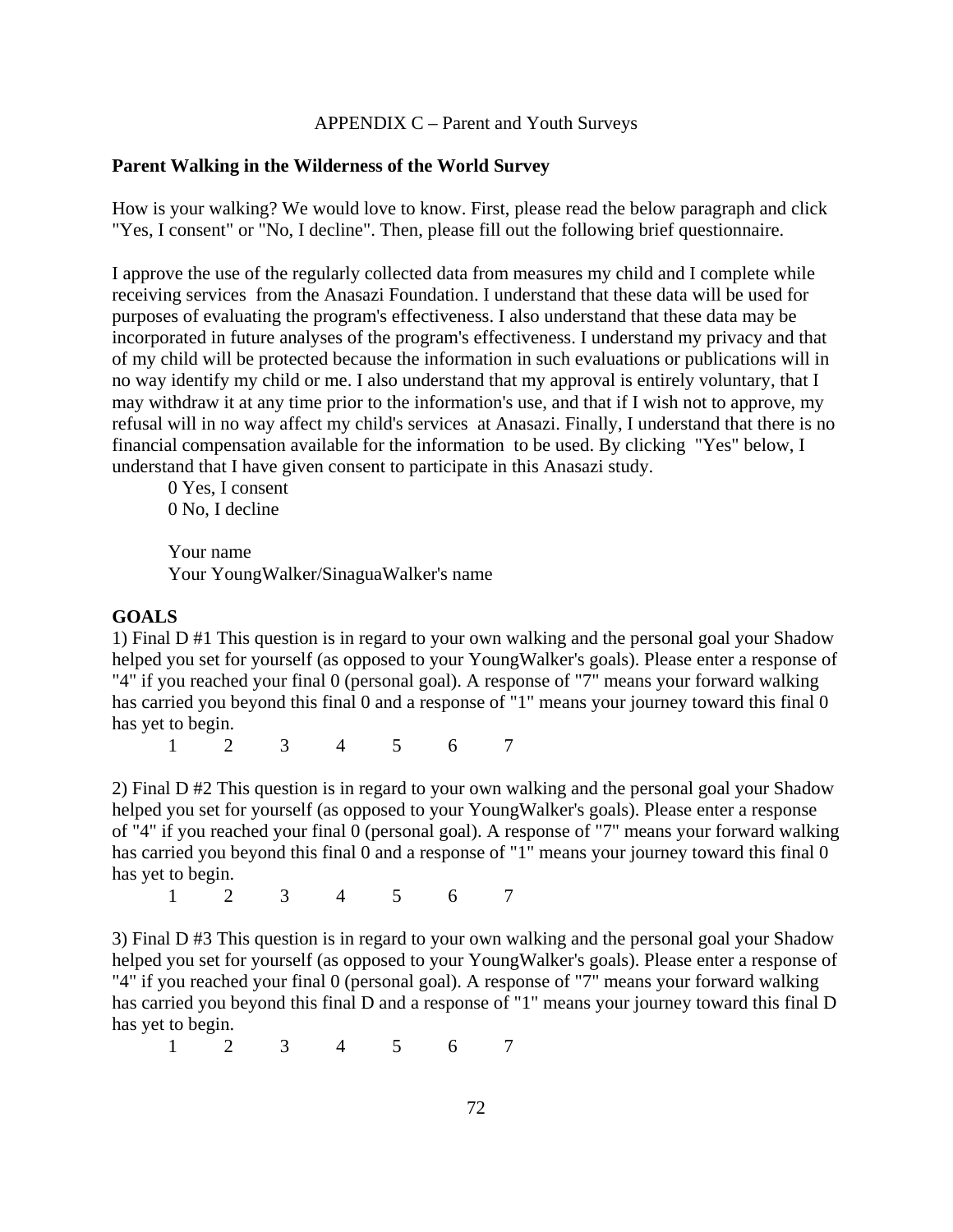# **FAMILY RELATIONSHIPS**

|                                                       |                     |                |             | 4) I have a positive, healthy relationship with my YoungWalker/SinaguaWalker (This includes                                                                                              |
|-------------------------------------------------------|---------------------|----------------|-------------|------------------------------------------------------------------------------------------------------------------------------------------------------------------------------------------|
|                                                       |                     |                |             | the making of a trusting, speaking of the heart, having sittings and walking as WE)                                                                                                      |
| $\overline{2}$<br>1                                   | 3                   | $\overline{4}$ | 5           | 6<br>7                                                                                                                                                                                   |
| completely disagree                                   |                     |                |             | completely agree                                                                                                                                                                         |
| sarcasm)                                              |                     |                |             | 5) I can disagree with my YoungWalker/SinaguaWalker without my heart going to war. (If<br>conflict arises we resolve it in a productive way without withdrawing or resorting to anger or |
| 2                                                     |                     | 3 <sup>7</sup> | $4 \quad 5$ | 6<br>7                                                                                                                                                                                   |
| completely disagree                                   |                     |                |             | completely agree                                                                                                                                                                         |
|                                                       |                     |                |             | 6) I see/feel my YoungWalker/SinaguaWalker walking forward                                                                                                                               |
| $\mathbf{1}$                                          | $\overline{2}$<br>3 | $\overline{4}$ | 5           | 6<br>$\overline{7}$                                                                                                                                                                      |
| completely disagree                                   |                     |                |             | completely agree                                                                                                                                                                         |
| 7) I feel that my family/home is my belonging place   |                     |                |             |                                                                                                                                                                                          |
| $\overline{2}$<br>1                                   | 3                   | $\overline{4}$ | 5           | 6<br>7                                                                                                                                                                                   |
| completely disagree                                   |                     |                |             | completely agree                                                                                                                                                                         |
| YoungWalker/SinaguaWalker                             |                     |                |             | 8) My walking at ANASAZI has helped me heal and strengthen my relationship with my                                                                                                       |
| $\overline{2}$<br>1                                   | $\mathfrak{Z}$      |                | $4\quad 5$  | 6<br>7                                                                                                                                                                                   |
| completely disagree                                   |                     |                |             | completely agree                                                                                                                                                                         |
| PROGRAM CONNECTION                                    |                     |                |             |                                                                                                                                                                                          |
| 9) I continue to share my family's ANASAZI story.     |                     |                |             |                                                                                                                                                                                          |
| 1<br>$\overline{2}$                                   | 3                   | $\overline{4}$ | 5           | 6<br>7                                                                                                                                                                                   |
| completely disagree                                   |                     |                |             | completely agree                                                                                                                                                                         |
|                                                       |                     |                |             | 10) I keep in contact with the ANASAZI Foundation. (newsletters, Facebook, gatherings,                                                                                                   |
| alumni events etc)                                    |                     |                |             |                                                                                                                                                                                          |
| $\overline{2}$                                        | 3                   | $4 \quad 5$    |             | 6<br>7                                                                                                                                                                                   |
|                                                       |                     |                |             | completely disagree completely agree                                                                                                                                                     |
|                                                       |                     |                |             | 11) I continue to use the reading materials recommended at ANASAZI. (The Seven Paths, The                                                                                                |
| Anatomy of Peace, Leadership and Self-Deception, etc) |                     |                |             |                                                                                                                                                                                          |
| 2.<br>completely disagree                             | 3                   | 4              | 5           | 6<br>7<br>completely agree                                                                                                                                                               |
|                                                       |                     |                |             |                                                                                                                                                                                          |
| <b>AFTERCARE</b>                                      |                     |                |             | 12) I have followed through on all the elements of the after care plan we made with the help of                                                                                          |
|                                                       |                     |                |             | our Shadow. (individual therapy, family therapy, couples therapy, AA, AI-Anon, etc)                                                                                                      |
| $\mathcal{D}_{\cdot}$                                 | 3                   |                | 5           | 6                                                                                                                                                                                        |

completely disagree completely agree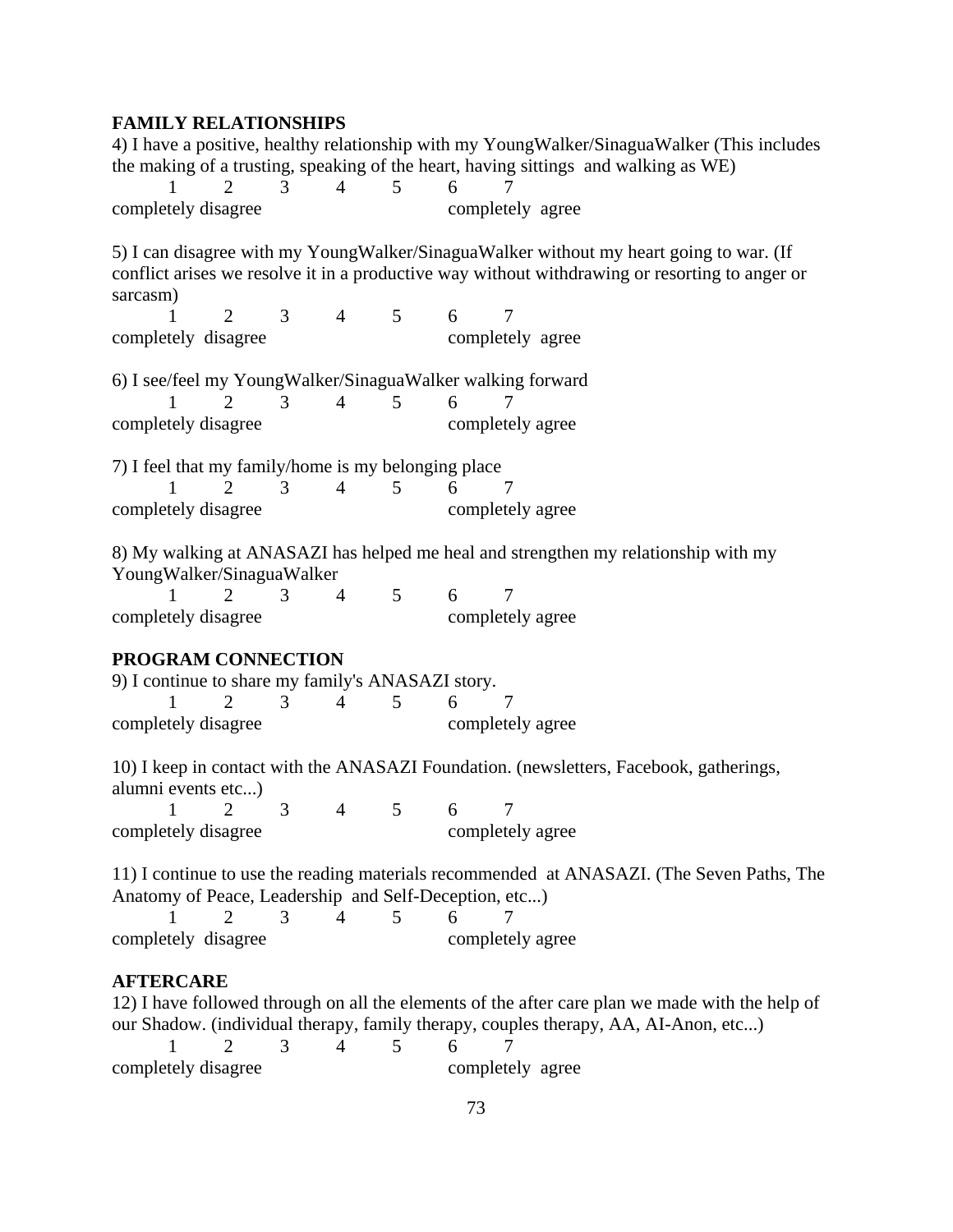13) I enjoy gathering and learning. (I continue to make and share awakening that I gather from Mother Earth and from beyond the clouds)

1 2 3 4 5 6 7 completely disagree completely agree

## **SPIRITUAL HEALTH**

14) Spiritual beliefs are important to me. (I feel connected to a faith or spiritual tradition.) 1 2 3 4 5 6 7 completely disagree completely agree

#### **FEEDBACK**

15) After your experience and knowing what the ANASAZI trail is like, would you recommend the program to someone else, such as a family member or a friend? Please use the space provided to make a speaking, make an asking, or express your hopes or concerns.

0 yes

0 no

16) Please use the space provided to make a speaking, make and asking, or express your hopes or concerns.

Complete Later Submit Now

#### **Youth Walking in the Wilderness of the World Survey**

How is your walking? We would love to know. First, please read the below paragraph and click Yes, I consent" or "No, I decline". Then, please fill out the following brief questionnaire.

I approve the use of information collected about my participation in the Anasazi program. I understand that this information is being collected to assess the program's effectiveness and what may need to be changed. I also understand this information may be used in future studies of Anasazi. I understand that the information collected will be identified only by a number, not my name, and there will be no way that anyone could identify my answers. I understand that taking part in this study is up to me, that I may refuse to take part at any time, and that withdrawing from the study will not affect my services at Anasazi. Finally, I understand that I will not be paid or compensated for the information I provide. By clicking "Yes" below, I understand that I have given consent to participate in this Anasazi study.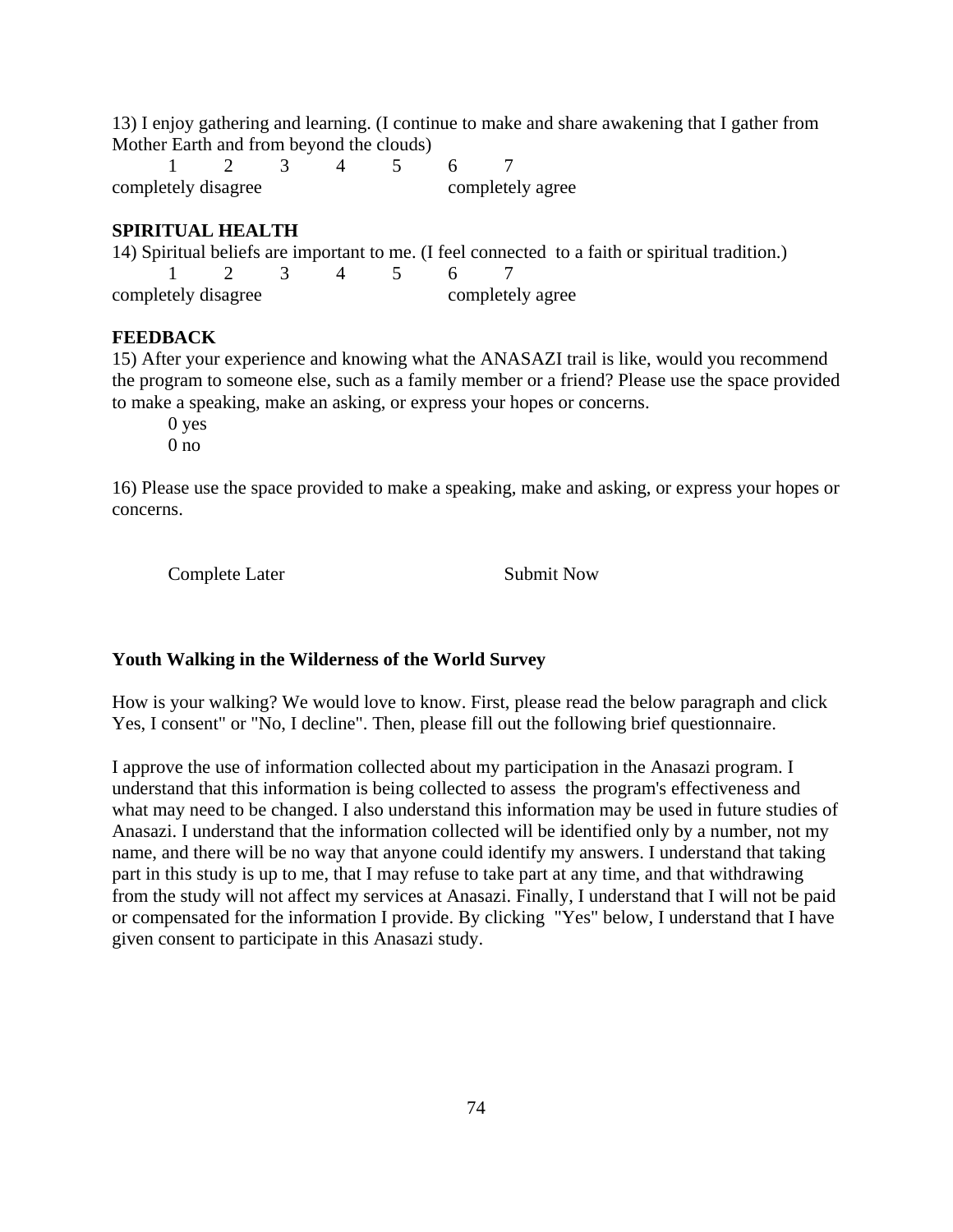0Yes, I consent 0 No, I decline

Your full Name Anasazi Trail Name Your date of birth example: 07/15/99 (for July 15, 1999)

0 male 0 female Number of months since discharge from Anasazi

0 YoungWalker 0 SinaguaWalker

# **GOALS**

1) Final D #1 \* Please enter a response of "4" if you reached your final D. A response of "7" means your forward walking has carried you beyond this final D and a response of "1" means your journey toward this final D has yet to begin.

1 2 3 4 5 6 7

2) Final D #2 Please enter a response of "4" if you reached your final D. A response of "7" means your forward walking has carried you beyond this final D and a response of "1" means your journey toward this final D has yet to begin.

1 2 3 4 5 6 7

3) Final D #3 Please enter a response of "4" if you reached your final D. A response of "7" means your forward walking has carried you beyond this final D and a response of "1" means your journey toward this final D has yet to begin.

1 2 3 4 5 6 7

#### **FAMILY RELAIONSHIPS**

4) I have a positive, healthy relationship with my parent(s). (This includes the making of a trusting, the making of an asking, speaking of the heart, having sittings and walking as WE).

| completely disagree |  |  | completely agree |  |
|---------------------|--|--|------------------|--|

5) I can disagree with my parent(s) without my heart going to war. (If conflict arises we resolve it in a productive way without withdrawing or resorting to anger or sarcasm.)

| completely disagree |  |  | completely agree |  |
|---------------------|--|--|------------------|--|

| 6) I see/feel my parents walking forward. |                                                                    |  |                  |  |
|-------------------------------------------|--------------------------------------------------------------------|--|------------------|--|
|                                           | $\begin{array}{ccccccccccccccccc}\n1 & 2 & 3 & 4 & 5\n\end{array}$ |  | - 6 -            |  |
| completely disagree                       |                                                                    |  | completely agree |  |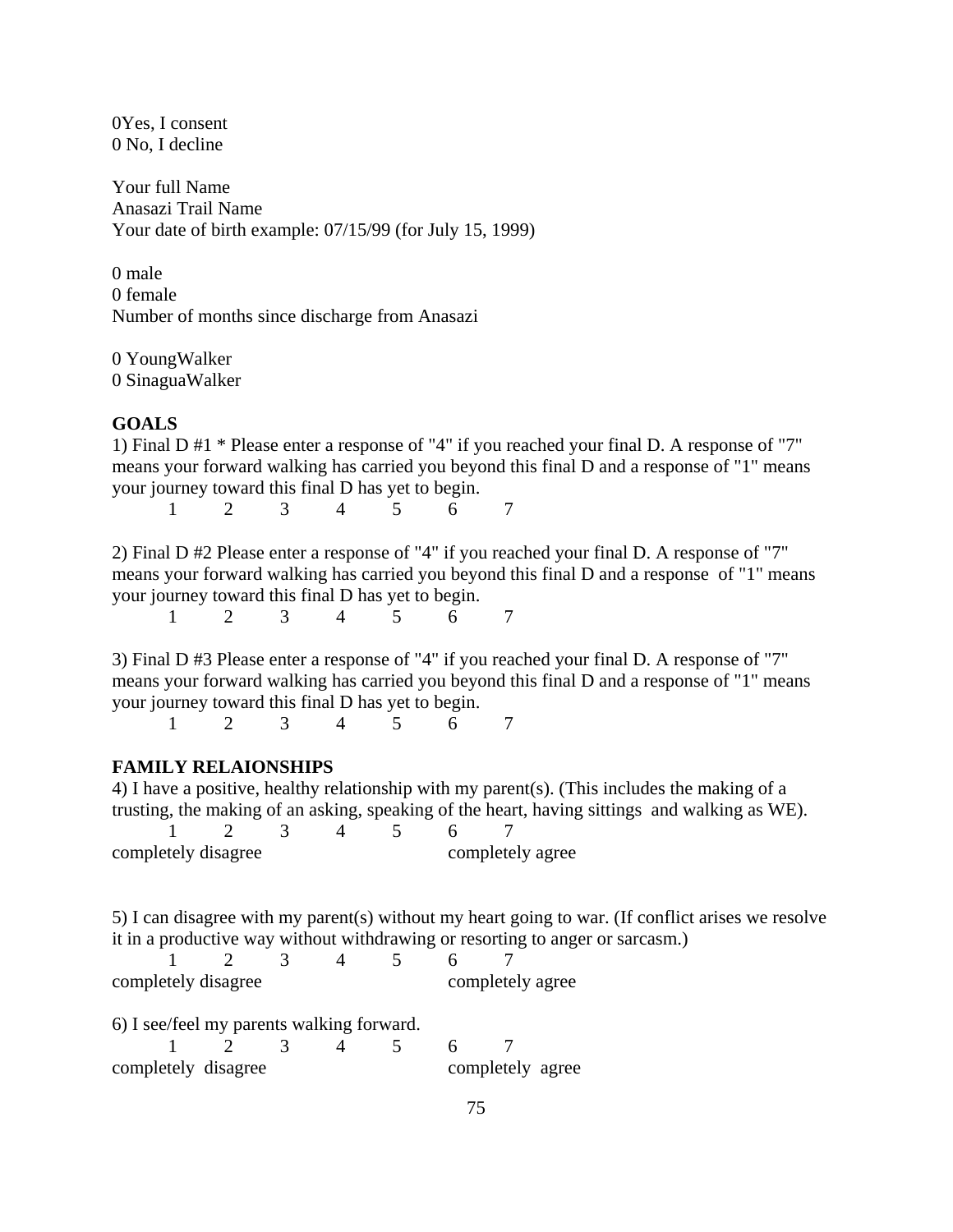7) I feel I have a belonging place in the hearts of my people- my family. My band (my family) strives to walk as WE. I feel drawn to them because this is my belonging place.

| completely disagree |  |  |  | completely agree |
|---------------------|--|--|--|------------------|

8) My sibling(s) have a belonging place within my heart. My heart holds a belonging place for my sibling(s) even when their heart is turned away from me.

1 2 3 4 5 6 7 completely disagree completely agree

9) My walking at ANASAZI has helped me heal and strengthen my relationship with my parents/other family members.

| completely disagree |  |  |  | completely agree |
|---------------------|--|--|--|------------------|

# **PROGRAM CONNECTION**

10) I continue to share the story of my walking at ANASAZI. (A response of "7'' means you are eager to share the story of your walking in your speakings and in your writings and a response of "1" means you never share it even when invited.) 1 2 3 4 5 6 7 never share always share always share 11) I have contact with someone from ANASAZI Alumni Services at least once per month. (By phone, text message, social media, pony express, telegraph, etc...) 1 2 3 4 5 6 7 completely disagree completely agree 12) I continue to read ANASAZI reading material. (The Seven Paths, ANASAZI Path Books, etc) 1 2 3 4 5 6 7 completely disagree completely agree 13) I connect on a regular basis with other ANASAZI alumni that help me to walk forward.

1 2 3 4 5 6 7 completely disagree completely agree

#### **AFTERCARE**

14) I have followed through on all the elements of my aftercare plan. (individual, group or family therapy, AA/NA, etc...)

| completely disagree |  |  | completely agree |  |
|---------------------|--|--|------------------|--|